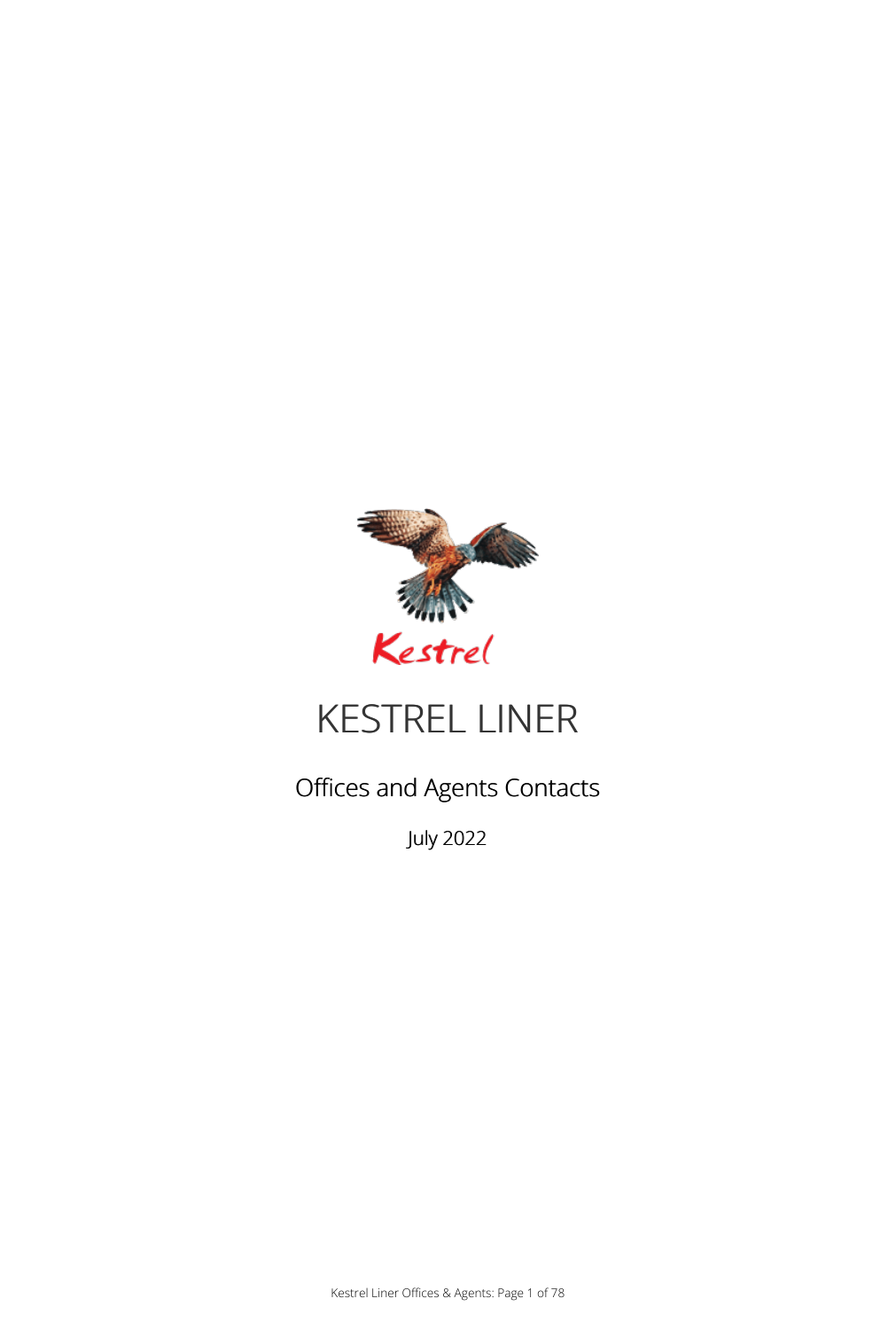### Albania

#### Arian Maritime S.A.

13 Mitropoleos street Thessaloniki Greece 54624 Durres Telephone: +302310233160 Fax: +302310233165

#### **Contacts**

Phil Lerias (Sales Executive) plerias@arianmaritime.gr +306972281227

# Algeria

#### Marmedsa

115 Lotissement La Cadat Les Sources B.M.R 16000 Alger, Algerie Algers Telephone: +213 (0) 21 56 22 52

Fax: +213 (0) 21 56 28 26

| Contacts                              |                                |
|---------------------------------------|--------------------------------|
| Amar Belouard (Sales<br>Coordinator)  | abelouard@marmedsabemarine.com |
| Sihem Zatouch (Operations<br>Manager) | szatouch@marmedsabemarine.com  |

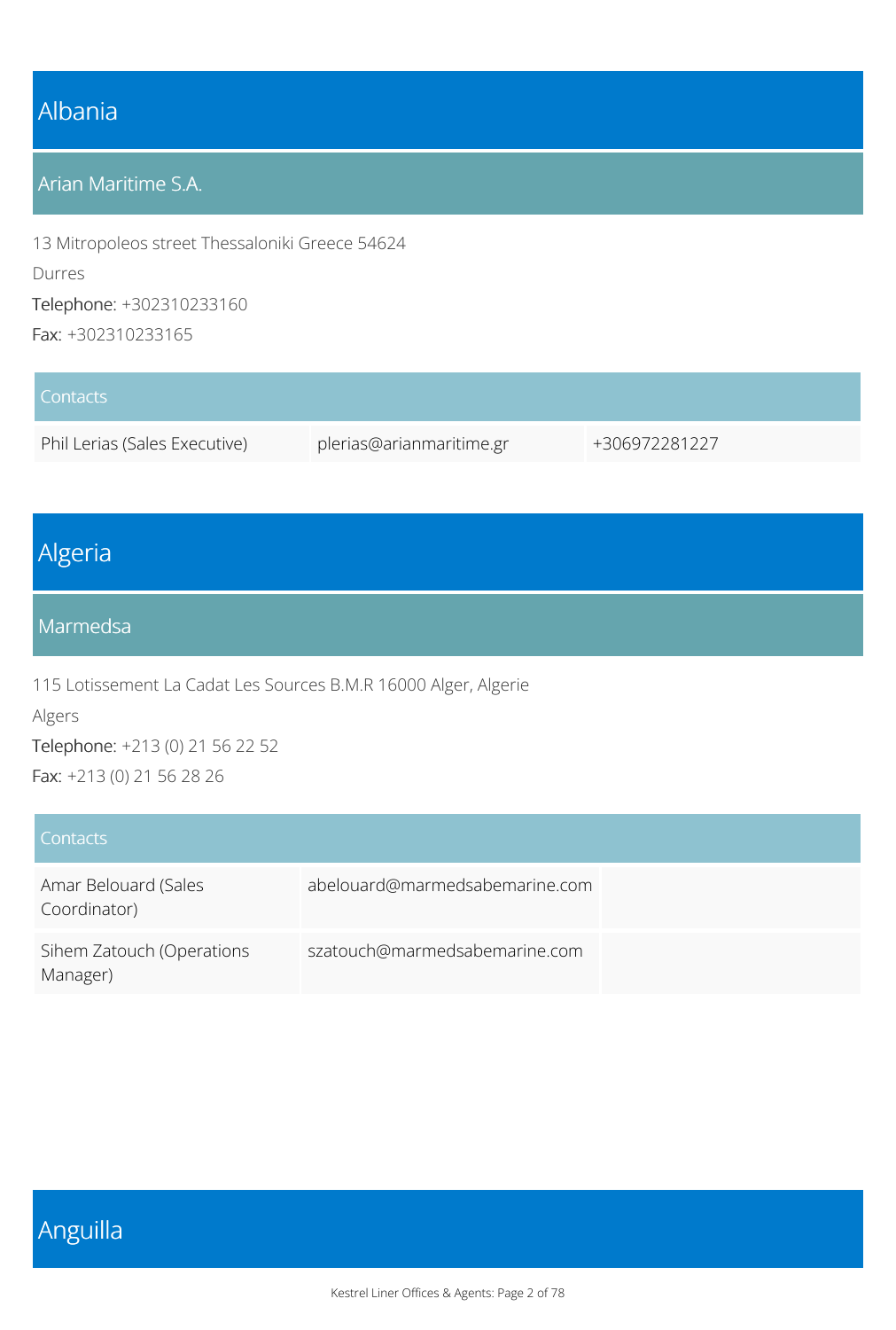### Haskins Ltd

P.O.Box 33 The Valley Anguilla Road Bay (TGL) Telephone: 264-497-2428 Fax: 264-497-3144 Email: anguilla@tropical.com

| Contacts                             |                       |
|--------------------------------------|-----------------------|
| Sheila Haskins (Management)          | shaskins@tropical.com |
| Sandra Lake (Customer Service)       | slake@tropical.com    |
| Jasmine Brooks (Customer<br>Service) | jbrooks@tropical.com  |

# Antigua - St.John (TGL)

### Antigua Maritime Agencies Ltd

Antigua Maritime Agencies Ltd, P.O.Box W1310 Milburn House - Old Parham Road St. John's Antigua St.John's Telephone: 268-562-2934

Fax: 268-562-2935

| Contacts                           |                         |              |
|------------------------------------|-------------------------|--------------|
| Frank Schwartz (Island Manager)    | fschwartz@tropical.com  | 268-464-1748 |
| Cheryl Hill (Sales Representative) | cherylhill@tropical.com | 268 464 1747 |

# Argentina

Inter American Cargo Group S.A.

Alsina 424 8th floor , Capital Federal, Buenos Aires Buenos Aires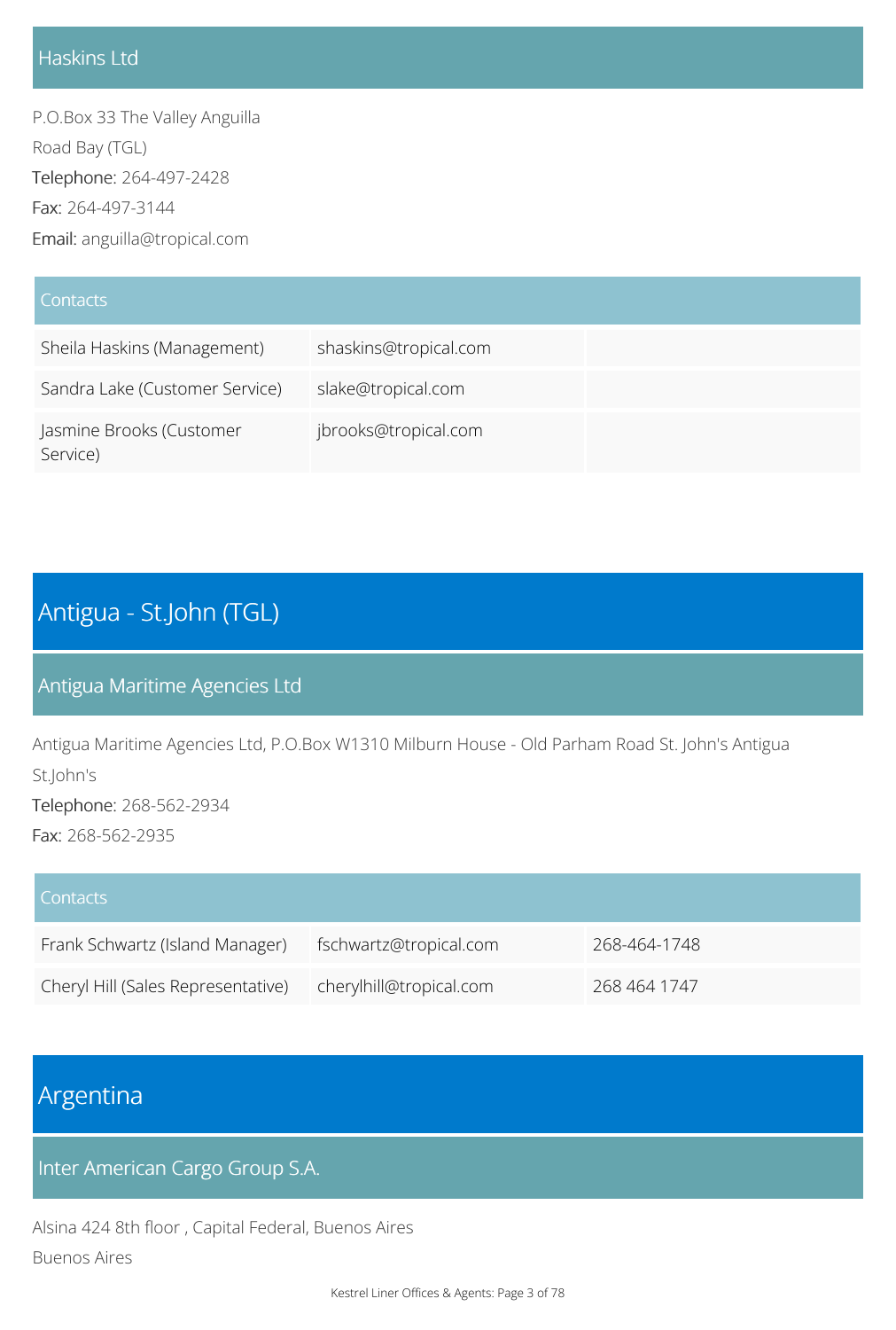#### Telephone: +5411 4021 7070 Fax: +5411 4021 7060/61

**Contacts** Mr. Santiago Bunge (Director) sbunge@interamerican.com.ar Mr. Andres Bunge (Director) abunge@interamerican.com.ar Mr. Mariano Noble (General Manager) mnoble@interamerican.com.ar Mr. Pablo Infesta (Ocean Department manager) pablo.infesta@interamerican.com.ar Mrs. Romina Dominique Di Tomaso (Air Department manager) rditomaso@interamerican.com.ar Mr. Sergio Gines Chamorro (Accounting Department) schamorro@interamerican.com.ar

### Aruba

#### Complete Logistics

Olijfistraat 33, Oranjestad, Aruba Oranjestad Telephone: 297 582 4912, Mobile: 297 699 1848 Fax: 297 582 5912 Email: documentation@complete.aw, claudio@complete.aw

#### **Contacts**

| Ryan Semeleer (FCL)                        | ryan@complete.aw                              | 297 582 4912 extension 106                          |
|--------------------------------------------|-----------------------------------------------|-----------------------------------------------------|
| Ruby Dania (LCL)                           | ruby@complete.aw                              | 297 582 4912 extension 101                          |
| Evelyn Scholten (Inside Sales)             | evelyn@complete.aw                            | 297 582 4912 extension 105                          |
| Raitza Semeleer/ Migna Ras<br>(Accounting) | accounting@complete.aw,<br>raitza@complete.aw | +297 582 4912 extension 107                         |
| Claudio Mata (Management)                  | claudio@complete.aw                           | 297 582 4912 extension 102,<br>Mobile: 297 594 9700 |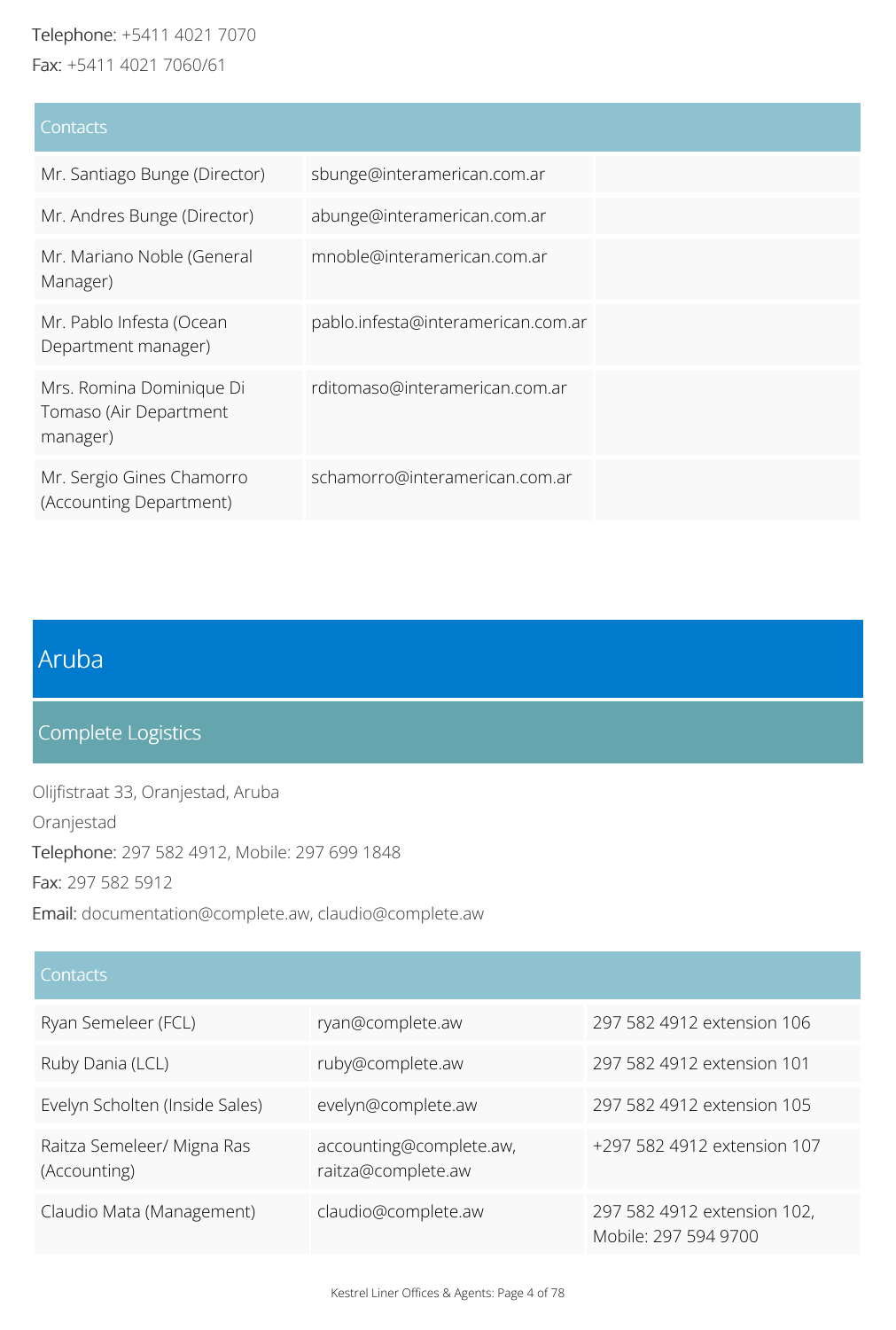### Australia

#### ASEA 360 Consolidation

1st floor/4 Aviation Pl, Tullamarine VIC 3043, Australia Gladstone Park, Victoria Telephone: 613 8346 0166

| Contacts                         |                         |               |
|----------------------------------|-------------------------|---------------|
| Jalinda Bennett (Export Manager) | jbennett@asea360.com.au | 613 8346 0166 |

### Austria

#### Austria

FCL: See Menzell & Co Schiffsmakler (Hamburg) LCL: See Fair Trade (Hamburg) Austria

### Bahamas

#### Tropical Shipping Nassau

Gladstone Freight Terminal, Fire Trail Road West, P.O.Box N-8183, Nassau, Bahamas Nassau (TGL) Telephone: 242-397-7200 or 242-322-1012 Fax: 242-323-7566 Email: nassausales@tropical.com or nascustomercare@tropical.com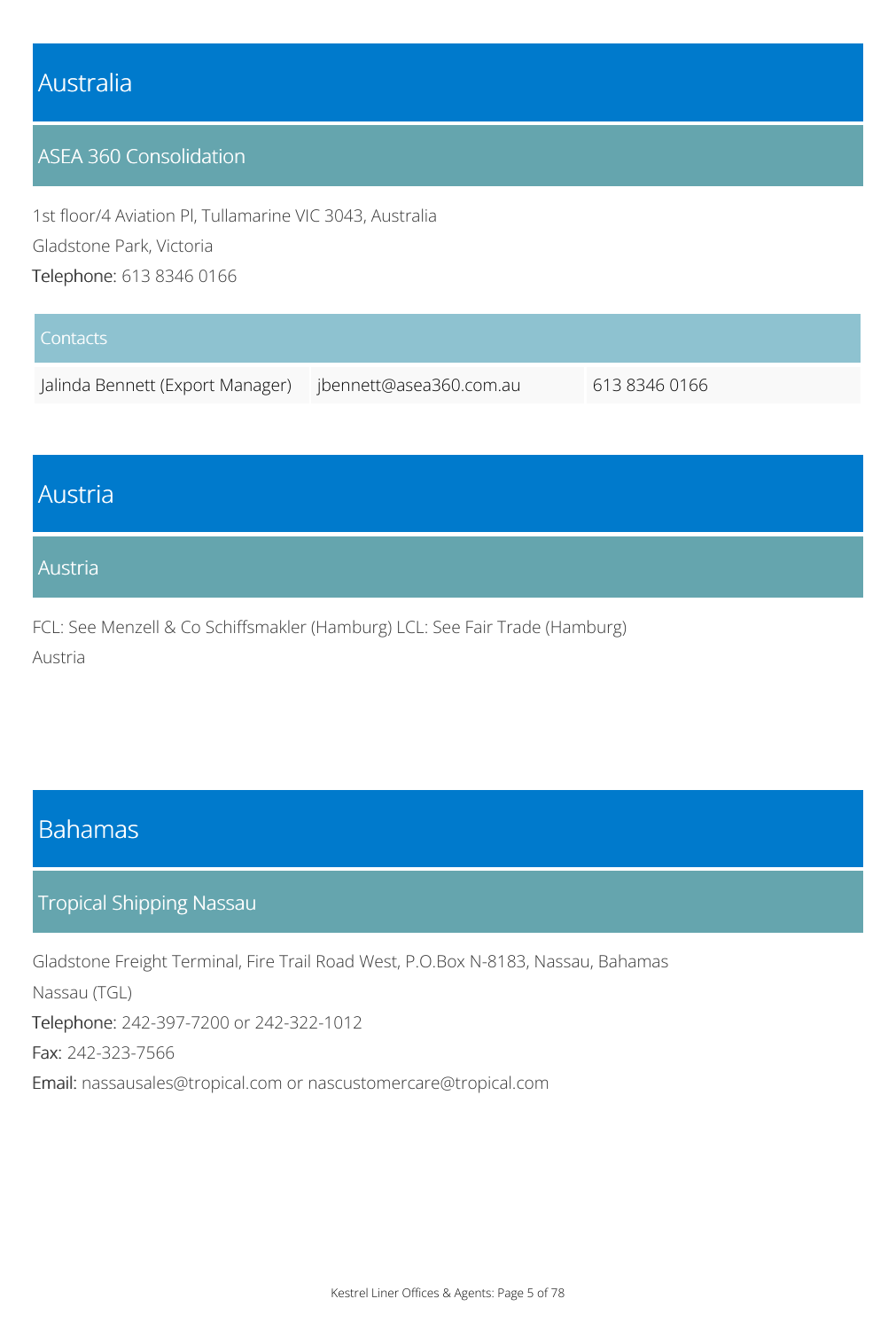| Contacts                                     |                       |
|----------------------------------------------|-----------------------|
| Ricky Fox (Sales Manager)                    | rfox@tropical.com     |
| Bernadette Moss-Gibson<br>(Customer Service) | bmoss@tropical.com    |
| Valderis Walkine (Customer<br>Service)       | VWalkine@tropical.com |
| Douglas Cowper (Island Manager)              | dcowper@tropical.com  |

### Darvikson Inc - Grand Bahama

Shelly Street P.O.Box F-40389 Freeport - Grand Bahama Grand Bahama Telephone: 242-350-6125 Fax: 242-351-7309 Email: freeportemployees@tropical.com

#### Contacts

| <b>CONTRACTO</b>                                        |                     |
|---------------------------------------------------------|---------------------|
| Mathew Rolle (Sales)                                    | mrolle@tropical.com |
| Jarret Thompson (Island Manager) jthompson@tropical.com |                     |

#### Container Terminals Ltd - Abaco

P.O.Box AB-20068 Marsh Harbour Abaco Bahamas Abaco (TGL) Telephone: 242-367-0225 Fax: 242-367-0226

| Contacts                      |                      |  |
|-------------------------------|----------------------|--|
| Maria Albury (Office Manager) | malbury@tropical.com |  |

### Bangladesh

NMC Bangladesh Ltd - Dhaka

House No. 407/5, Rd No. 7, West Side, Baridhara Dohs, Dhaka-1206, Bangladesh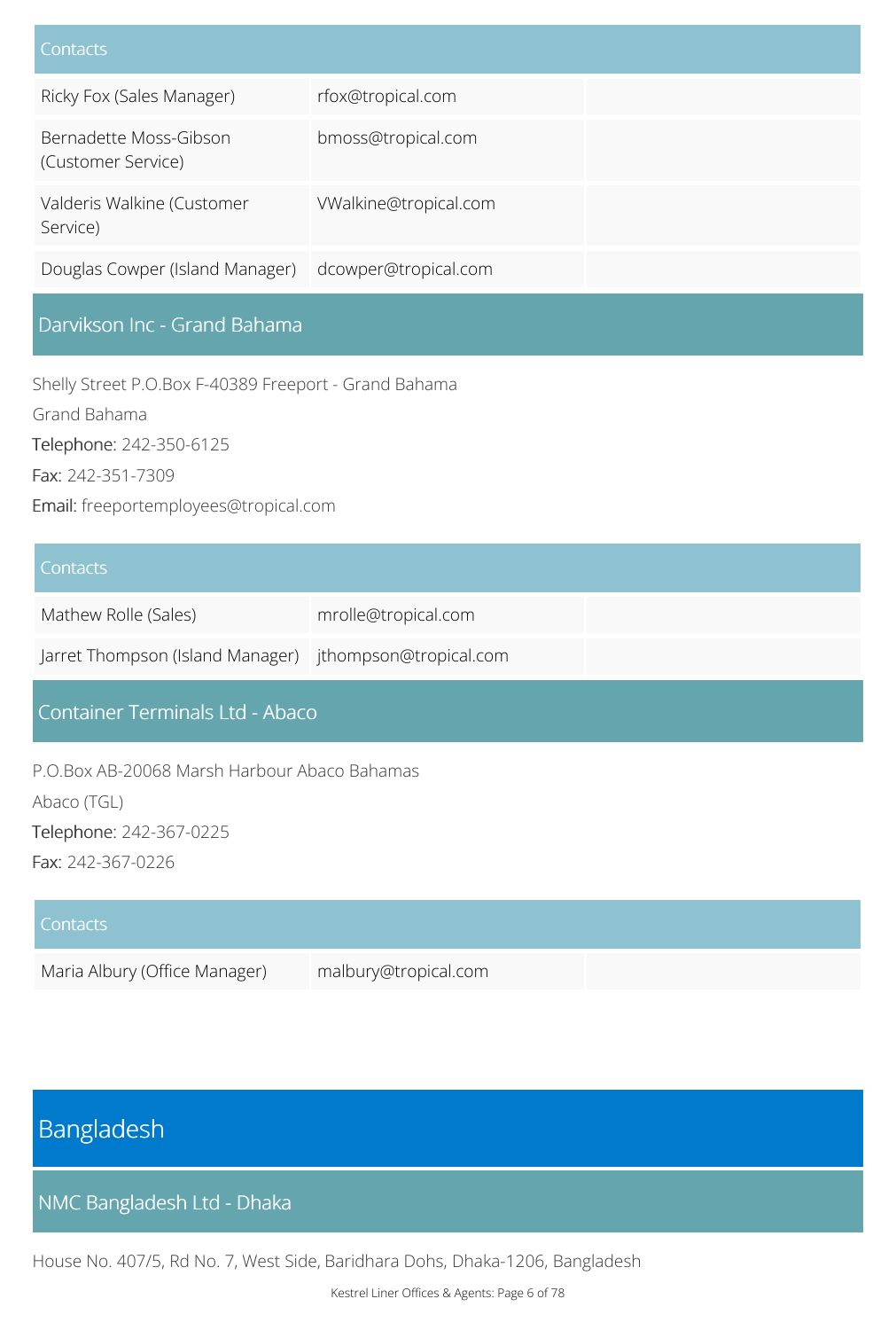#### Dhaka

Telephone: 880-2-8412719 / 8413238

# **Contacts** Zahed Chowdhury zahed@nmc-bd.com 880-2-8413948

# Barbados

#### Kestrel Barbados Office

Gladstonia Building, Fontabelle, St Michael, Barbados, W.I.

Barbados

Telephone: 246-435-2826

Fax: 246-228-1792

Email: bdos-docs@kestrel.com

#### **Contacts**

| Calvin Alkins (Operations)                           | calkins@kestrel.com      | (O) 246-436-3146, (M) 246-231-<br>6261 |
|------------------------------------------------------|--------------------------|----------------------------------------|
| Kimberly Cumberbatch (Office<br>Manager, Accounts)   | kcumberbatch@kestrel.com |                                        |
| Krystal Alleyne (Documentation<br>Clerk)             | kalleyne@kestrel.com     |                                        |
| Shem Alkins (Documentation<br>Clerk/Operation, Port) | salkins@kestrel.com      |                                        |
| Tara Maughn (Release Clerk)                          | tmaughn@kestrel.com      |                                        |
| Latoya Adolphus (Accounts)                           | ladolphus@kestrel.com    |                                        |
| Terry Grazettes (Operations)                         | tgrazettes@kestrel.com   |                                        |
| Jamaal Nedd (Sales)                                  | jnedd@kestrel.com        |                                        |

# Belgium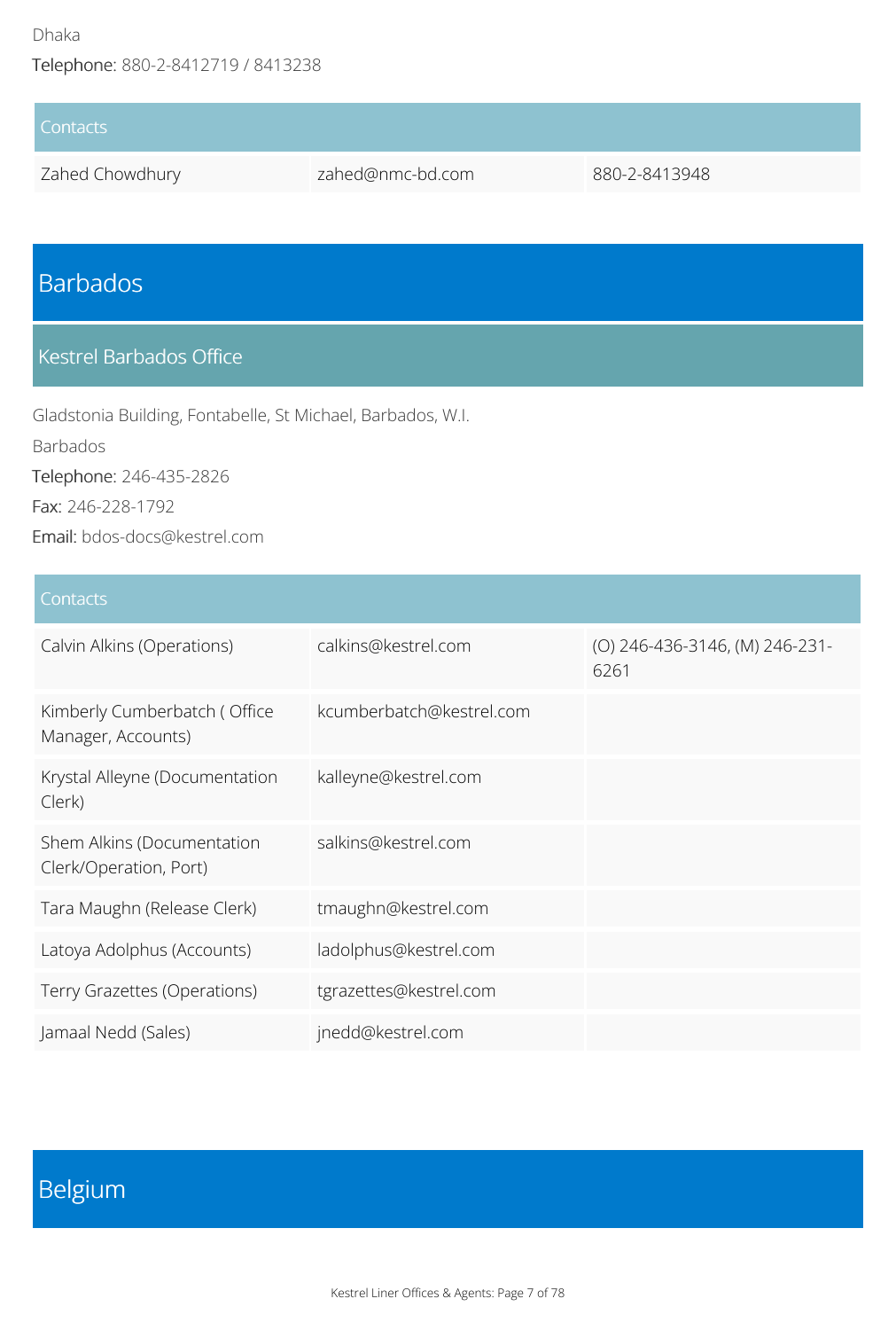North Trade Building Noorderlaan 133 - 5th Floor B-2030 Antwerp Belgium

Antwerp

Telephone: 32-3-540-03-33

Fax: 32-3-540-03-39

| Contacts                      |                         |                |
|-------------------------------|-------------------------|----------------|
| Chris Rombaut (Documentation) | c.rombaut@csbelgium.be  | 32-3-540-03-34 |
| Hans de Ridder (Accounting)   | h.deridder@csbelgium.be | 32-3-540-03-32 |
| LCL.                          |                         |                |

See Vertraco Shipping B.V. (Rotterdam) Antwerp

### Belize

### Caribbean Shipping Agencies, Ltd.

P.O. Box 352 I 117 Albert Street I Belize City, Belize C.A.

Belize City

Telephone: 501-227-7396/5443/5444

Fax: 501-227-7681

| Contacts                                            |                          |              |
|-----------------------------------------------------|--------------------------|--------------|
| Mr. Russell Longsworth (Director<br>of Sales)       | russell@hydeshipping.com | 501-6103755  |
| Ms. Lesly Vasquez (Traffic<br>Coordinator)          | lesly@csabelize.com      |              |
| Ms. Sylvia Mendez (Traffic<br>Coordinator, Imports) | sylvia@csabelize.com     |              |
| Mr. Stanley Longsworth Jr. (CEO)                    | stanlongjr@csabelize.com | 501-610-4363 |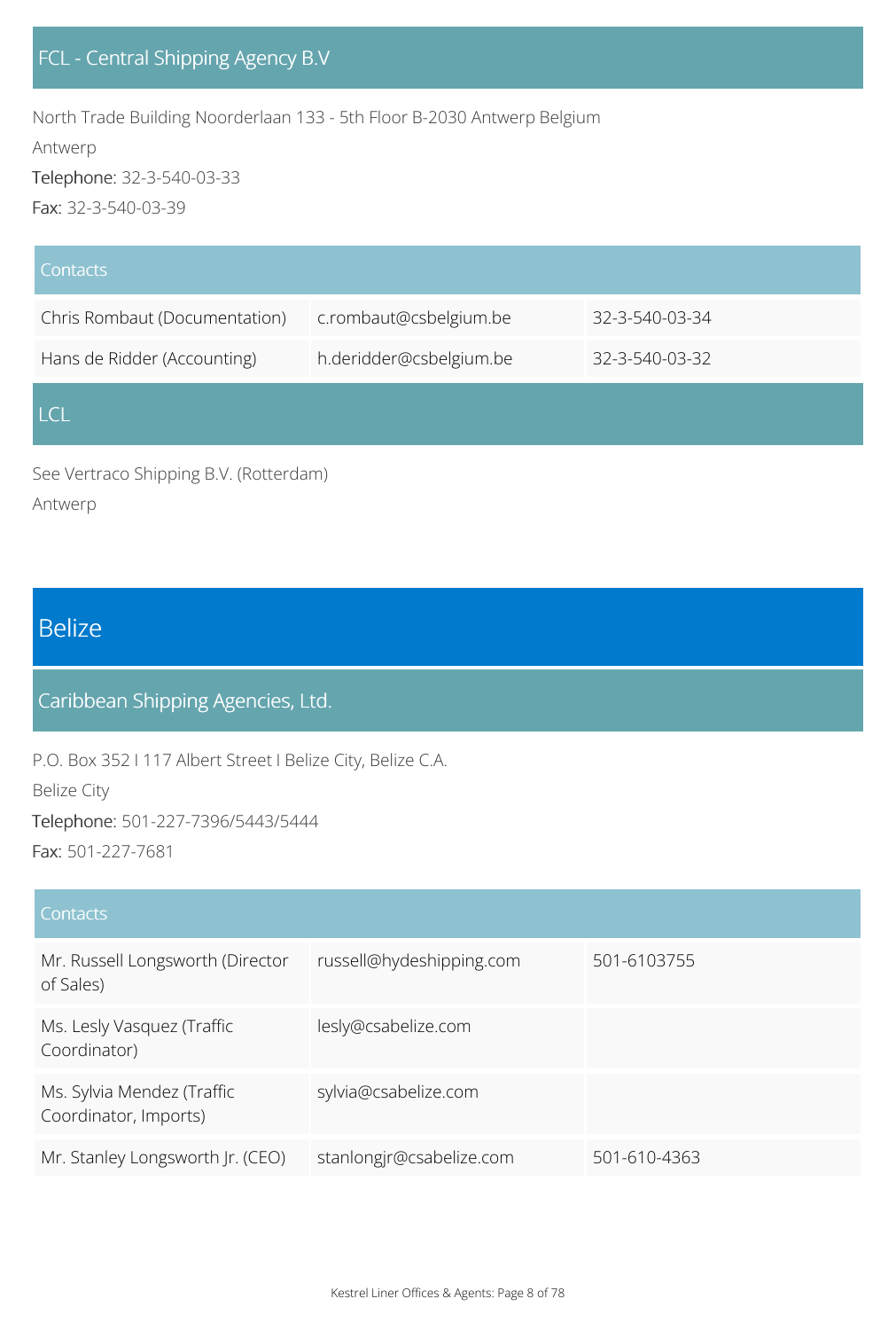### Bermuda

### BEST Shipping Limited / Bermuda Forwarders Ltd

2 Mill Creek LaneHM05Bermuda Hamilton Telephone: 441-292-4600 Fax: 441-292-1859

| Contacts                                  |                             |              |
|-------------------------------------------|-----------------------------|--------------|
| Laura Blee-DeFrias                        | LBlee@best.bm               | 441 294 6217 |
| Jennifer Salas Rosario<br>(Documentation) | ocean@bermudaforwarders.com | 441 294 6220 |

# Bonaire

### Seawings N.V.

Maduro Plaza, 19 Dokweg, Willemstad, Curaçao Willemstad Telephone: +5999 7331591 Fax: +5999 7331599 Email: seawings@madurosons.com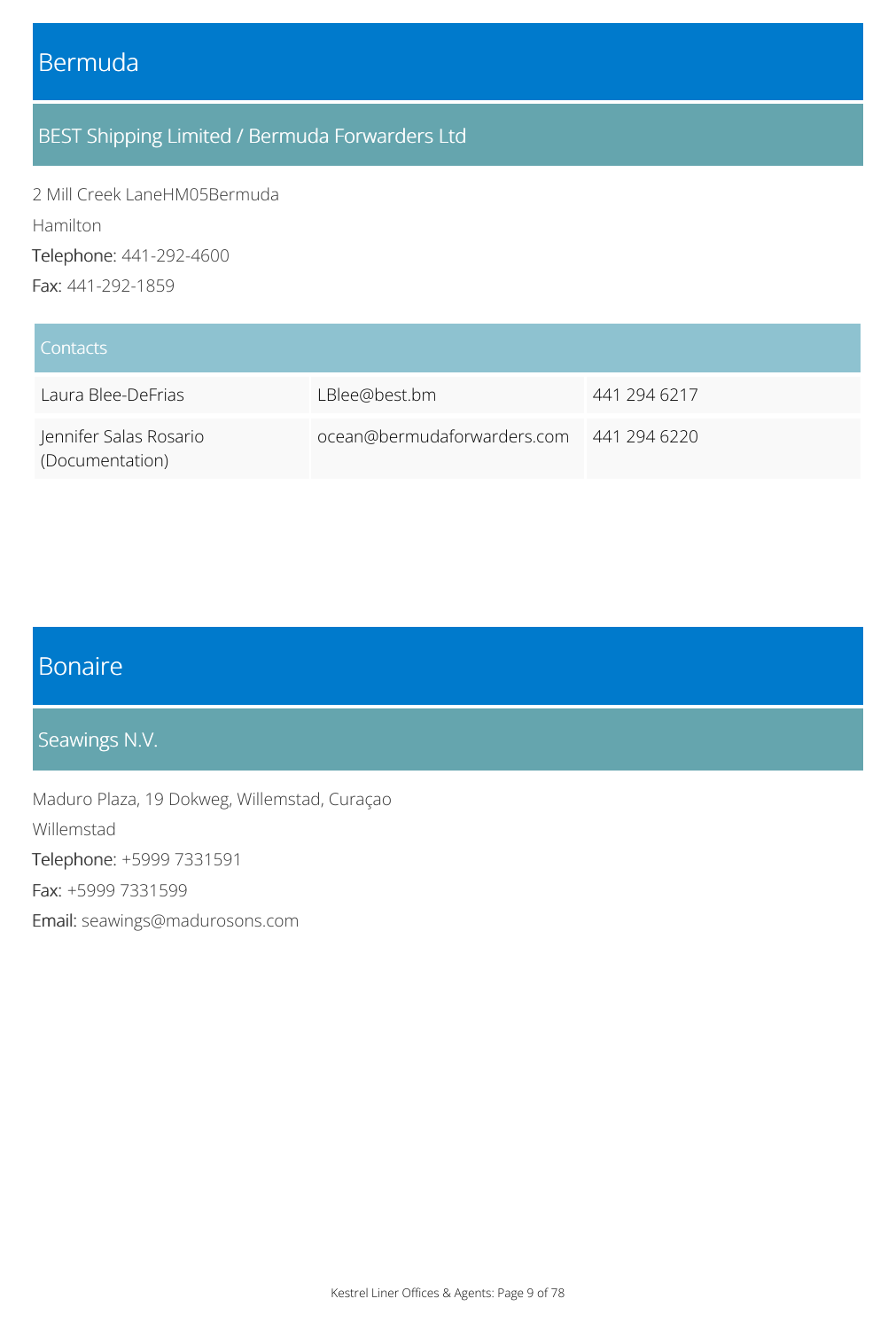| Janiska Nicaela - Office Manager                                   | jnicaela@madurosons.com                                               | +5999 7331588 |
|--------------------------------------------------------------------|-----------------------------------------------------------------------|---------------|
| Geanshimayschka Belioso - Sales<br>Representative                  | seawings.sales@madurosons.com                                         | +5999 7331594 |
| Samantha Bridgewater -<br>Operations & Customer Service<br>Manager | seawings.ops@madurosons.com                                           | +5999 7331591 |
| Ingerlise Koeijers-Van Putten -<br>Financial Manager               | seawings.admin@madurosons.com +5999 7331558<br>iputten@madurosons.com |               |
| Albert Elens - Managing Director                                   | aelens@madurosons.com                                                 | +5999 7331585 |

# Brazil

Logitrade Representacao, Transporte e Comercio Internacional LTDA Itajai / Sao Francisco do Sul

C/O Unimar Agenciamentos Maritimos Ave. Cornel Marcos Konder # 1207 - Centro Itajai - SC - CEP 88301- 303 - Brazil

Itajai / Sao Francisco do Sul (FCL)

Telephone: 55-47-3045-5088

Fax: 55-47-3345-5081

| Contacts                                                      |                                |
|---------------------------------------------------------------|--------------------------------|
| Andre Luiz Alves de Souza<br>(Pricing)                        | asouza.spo@logitrade.com.br    |
| Anielly Oliveira (Customer Service) customer@logitrade.com.br |                                |
| Ricardo Vidal (Operations)                                    | rvidal.ssz@logitrade.com.br    |
| Goretthy Simonato (Commercial<br>Department)                  | gsimonato.itj@logitrade.com.br |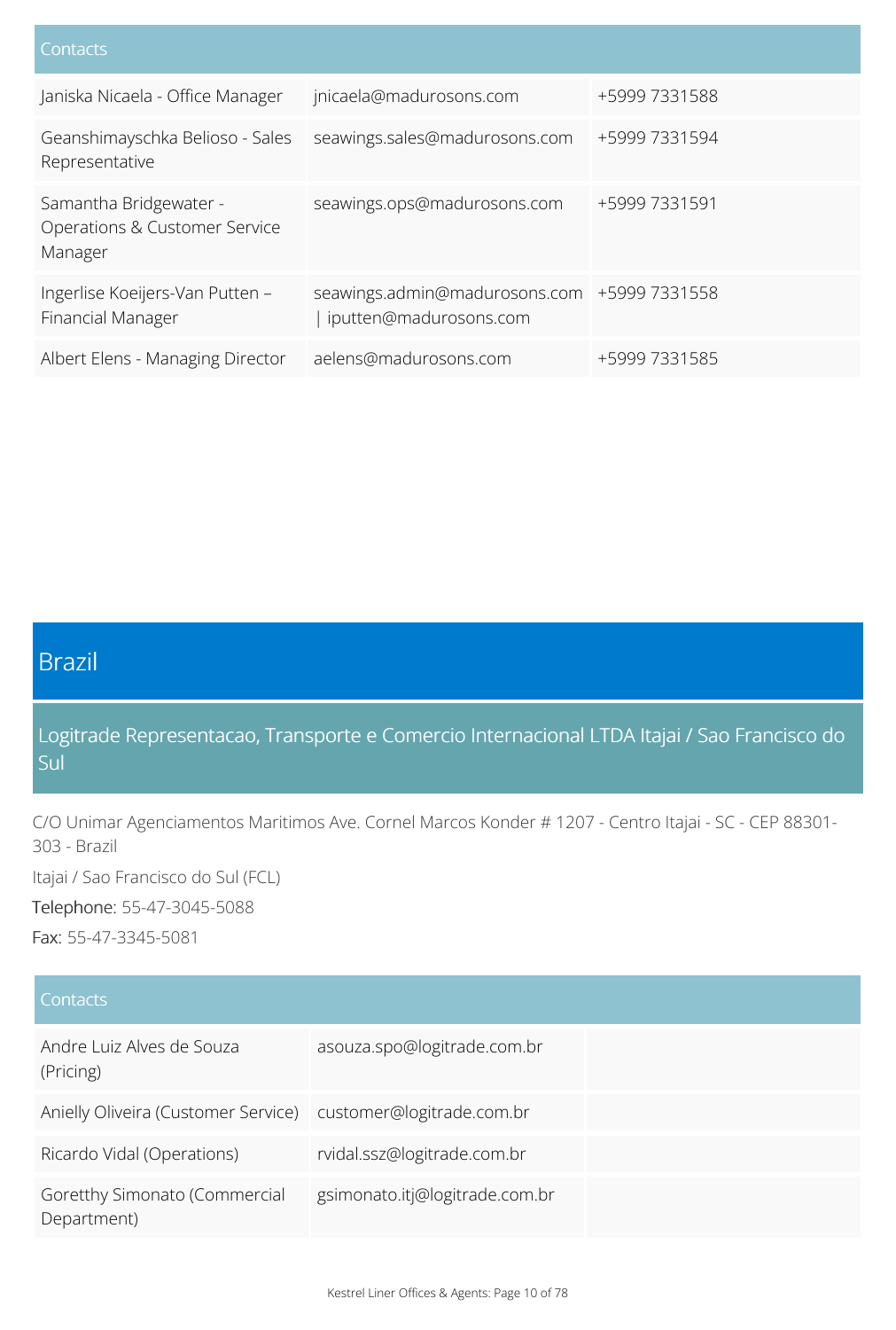#### Logitrade Representacao, Transporte e Comercio Internacional LTDA Rio Grande

C/O Unimar Agenciamentos Maritimos Rua Germano Petersen Junior # 101, Conj. # 502 Rio Grande / RS - CEP 90540-140 - Brazil

Rio Grande

Telephone: 55-51-3343-2458

Fax: 55-51-3343-0866

| <b>Contacts</b>                                               |                             |
|---------------------------------------------------------------|-----------------------------|
| Andre Luiz Alves de Souza<br>(Pricing)                        | asouza.spo@logitrade.com.br |
| Anielly Oliveira (Customer Service) customer@logitrade.com.br |                             |
| Ricardo Vidal (Operations)                                    | rvidal.ssz@logitrade.com.br |

#### Logitrade Representacao, Transporte e Comercio Internacional LTDA Sao Paulo

Av. Ibirapuera, 2033 - 11o Andar - Conj. # 112 Sao Paulo / SP - CEP 04029-100 - Brazil

Sao Paulo

Telephone: 55-11-3186-2052

Fax: 55-11-5052-5636

| <b>Contacts</b>                                               |                             |
|---------------------------------------------------------------|-----------------------------|
| Andre Luiz Alves de Souza<br>(Pricing)                        | asouza.spo@logitrade.com.br |
| Anielly Oliveira (Customer Service) customer@logitrade.com.br |                             |
| Ricardo Vidal (Operations)                                    | rvidal.ssz@logitrade.com.br |

#### Logitrade Representacao, Transporte e Comercio Internacional LTDA Paranagua

C/O Unimar Agenciamentos Maritimos Rua Rodriguez Alves# 900, Edificio Ambassador - Centro Paranagua PR - CEP 83203-170 Brazil

Paranagua

Telephone: 55-41-3423-3950

Fax: 55-41-3423-3950/3423-1375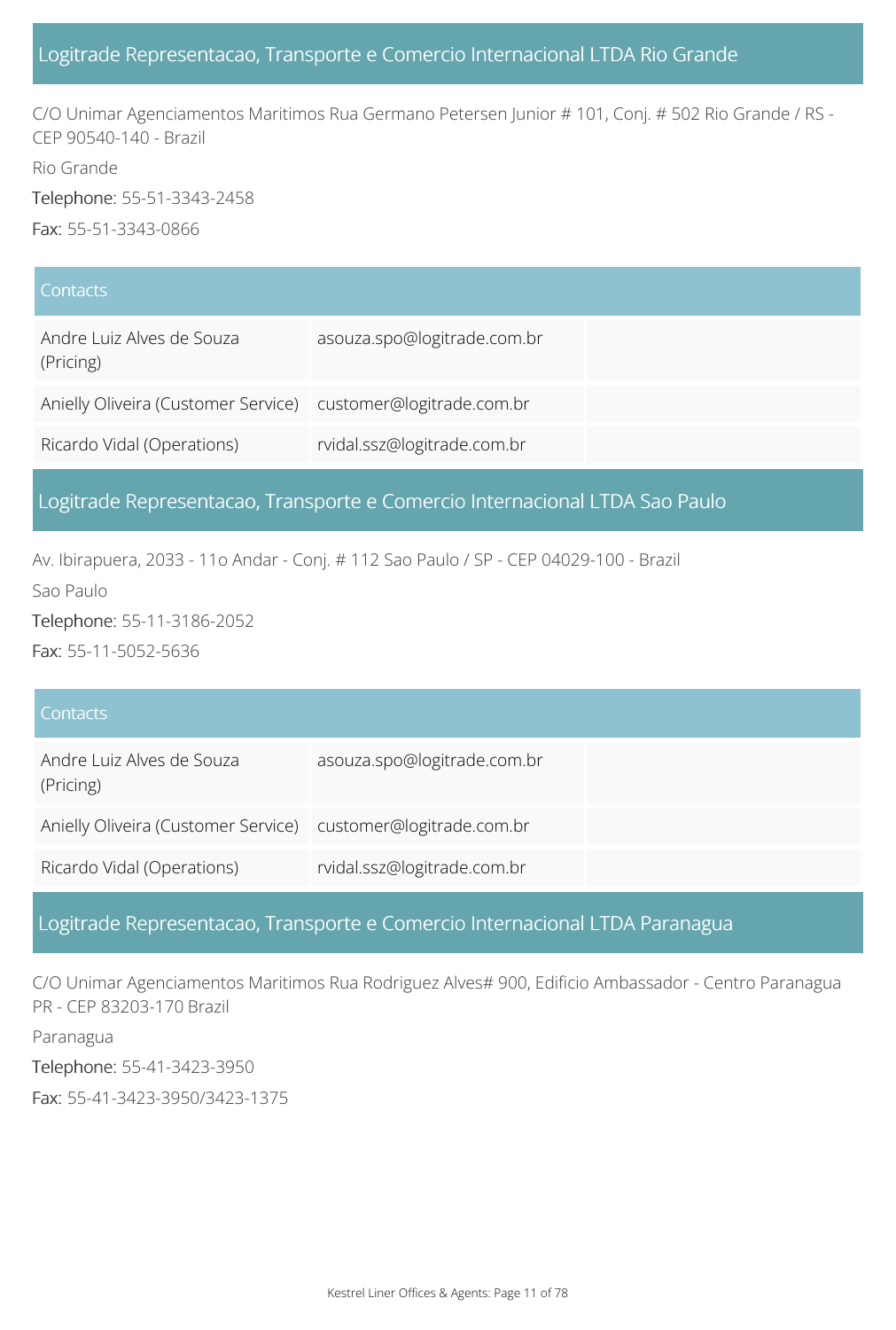| Contacts                                                      |                                |
|---------------------------------------------------------------|--------------------------------|
| Andre Luiz Alves de Souza<br>(Pricing)                        | asouza.spo@logitrade.com.br    |
| Anielly Oliveira (Customer Service) customer@logitrade.com.br |                                |
| Ricado Vidal (Operations -<br>Logitrade Santos)               | rvidal.ssz@logitrade.com.br    |
| Goretthy Simonato (Commercial<br>Department)                  | gsimonato.itj@logitrade.com.br |

### Logitrade Representacao, Transporte e Comercio Internacional LTDA Santos

Rua General Camara, 168 - Sala 15 - Centro Santos / SP - CEP 11010-120 - Brazil Santos Telephone: 55-13-3222-6709 Fax: 55-13-3222-6709

| <b>Contacts</b>                                               |                             |
|---------------------------------------------------------------|-----------------------------|
| Andre Luiz Alves de Souza<br>(Pricing)                        | asouza.spo@logitrade.com.br |
| Anielly Oliveira (Customer Service) customer@logitrade.com.br |                             |
| Ricardo Vidal (Operation)                                     | rvidal.ssz@logitrade.com.br |

### Bulgaria

Arian Maritime S.A.

13 Mitropoleos street Thessaloniki Greece 54624 www.arianmaritime.gr Sofia

Telephone: +302310233160

Fax: +302310233165

| Contacts                      |                          |               |
|-------------------------------|--------------------------|---------------|
| Phil Lerias (Sales Executive) | plerias@arianmaritime.gr | +306972281227 |

Kestrel Liner Offices & Agents: Page 12 of 78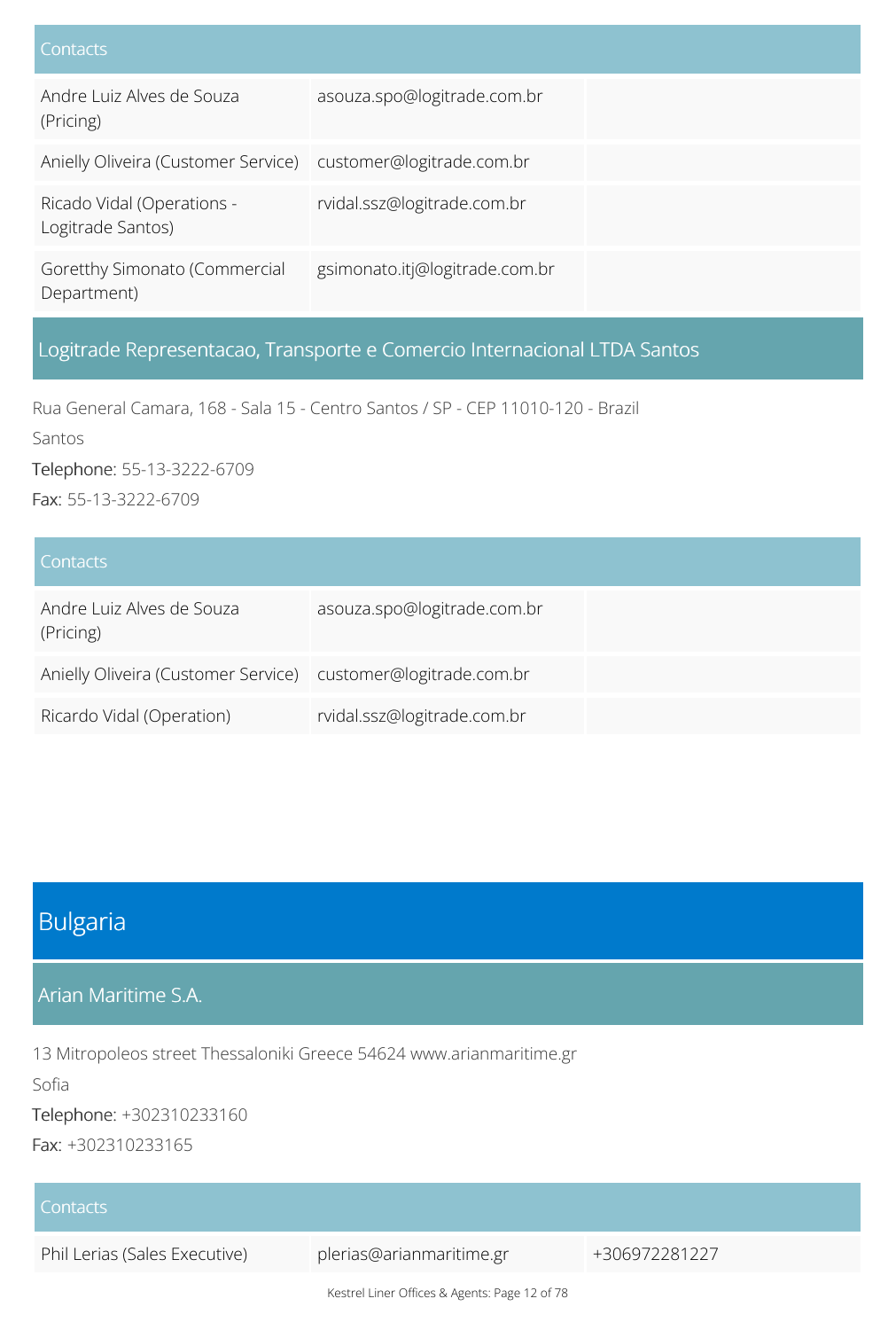#### Arian Maritime S.A.

13 Mitropoleos street Thessaloniki Greece 54624 www.arianmaritime.gr

Varna

Telephone: +302310233160

Fax: +302310233165

| Contacts                                                                              |                          |               |  |  |
|---------------------------------------------------------------------------------------|--------------------------|---------------|--|--|
| Phil Lerias (Sales Executive)                                                         | plerias@arianmaritime.gr | +306972281227 |  |  |
| Arian Maritime S.A.                                                                   |                          |               |  |  |
| 13 Mitropoleos street Thessaloniki Greece 54624 www.arianmaritime.gr<br><b>Burgas</b> |                          |               |  |  |
| Telephone: +302310233160                                                              |                          |               |  |  |
| Fax: +302310233165                                                                    |                          |               |  |  |
| Contacts                                                                              |                          |               |  |  |

| Phil Lerias (Sales Executive) | plerias@arianmaritime.gr | +306972281227 |
|-------------------------------|--------------------------|---------------|
|                               |                          |               |

### Cambodia

#### Ben Line Agencies - Phnom Penh

1st Floor Regency Complex - B No 8 B/294, Mao Tse Tung Blvd, Sangkat, Tomnoubteouk Khan Chamkarmon, Phnom Penh, Cambodia

Phnom Penh

Telephone: +855 23 222 673 / 424 068 / 424 548

Fax: +855 23 424 086

Email: csd@benline.com.kh

#### Ben Line Agencies - Yangon

#1-05B, 1st Floor, MWEA Tower, 10th Floor,Mahabandoola Housing Complex ( C ), 288/290 Shwer Dagone Pagoda Road, Bahan Township, Yangon, The Republic of the Union of Myanmar,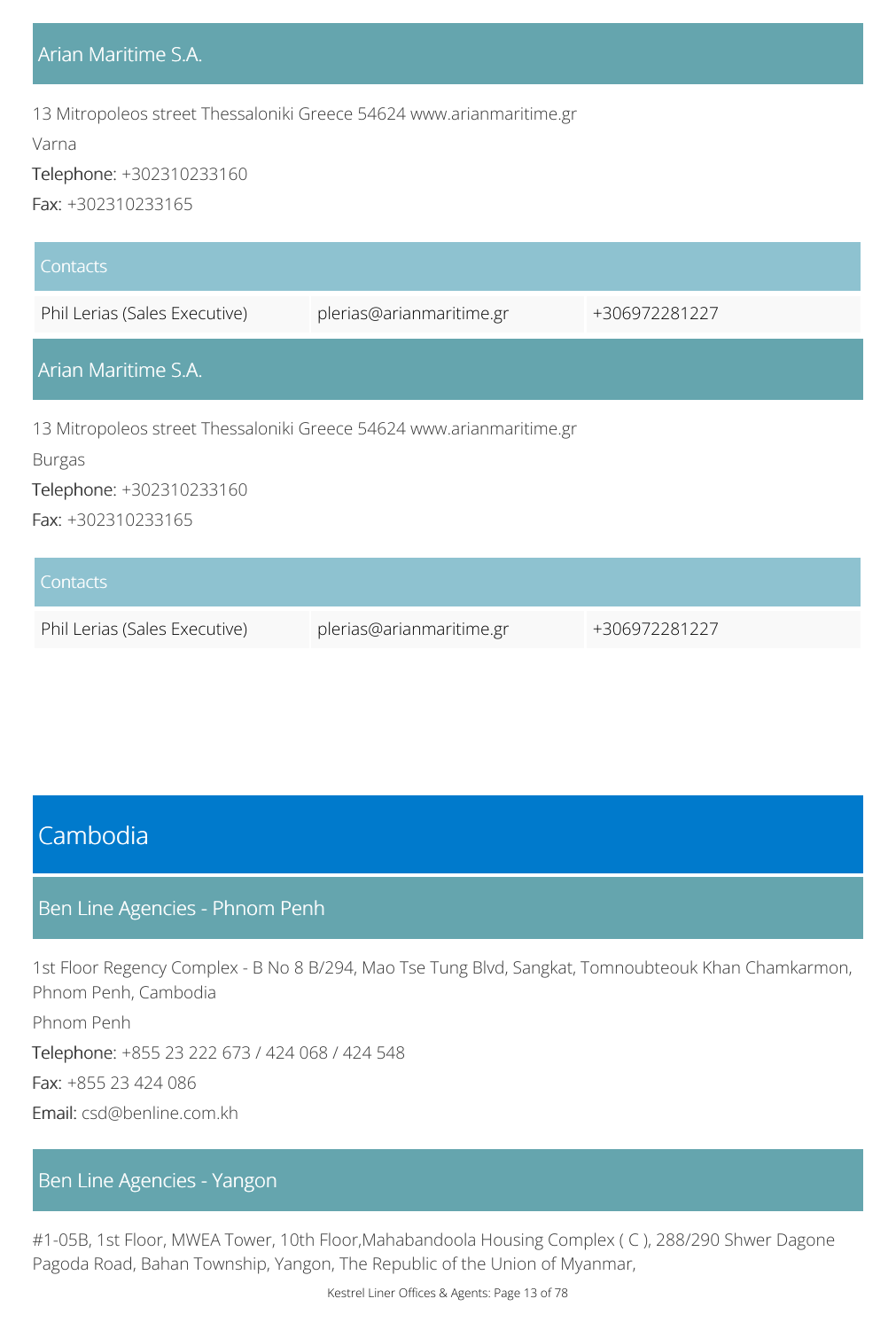Yangon Telephone: + 95 1 8610632 Fax: + 95 1 8610632 Email: ygn.general@benlineagencies.com

# Chile

### International Logistics Services Chile SPA

Almirante Pastene No.185, Oficina 304, Providencia, Santiago, Chile

Santiago

Telephone: + 56.2.2338812

#### **Contacts**

| Greeyns San Martin - Inside Sales                                | gsanmartin@ilsshipping.cl          |
|------------------------------------------------------------------|------------------------------------|
| Veronica Morales - Adm &<br>Finance manager                      | veronica.morales@ilsshipping.cl    |
| Carmen Moya - Operations                                         | operaciones@ilsshipping.cl         |
| Alejandra Pino – Customer Service customerservice@ilsshipping.cl |                                    |
| Juan Carlos Vallejos - General<br>Manager                        | juancarlos.vallejos@ilsshipping.cl |

# China

Ben Line Agencies Beihai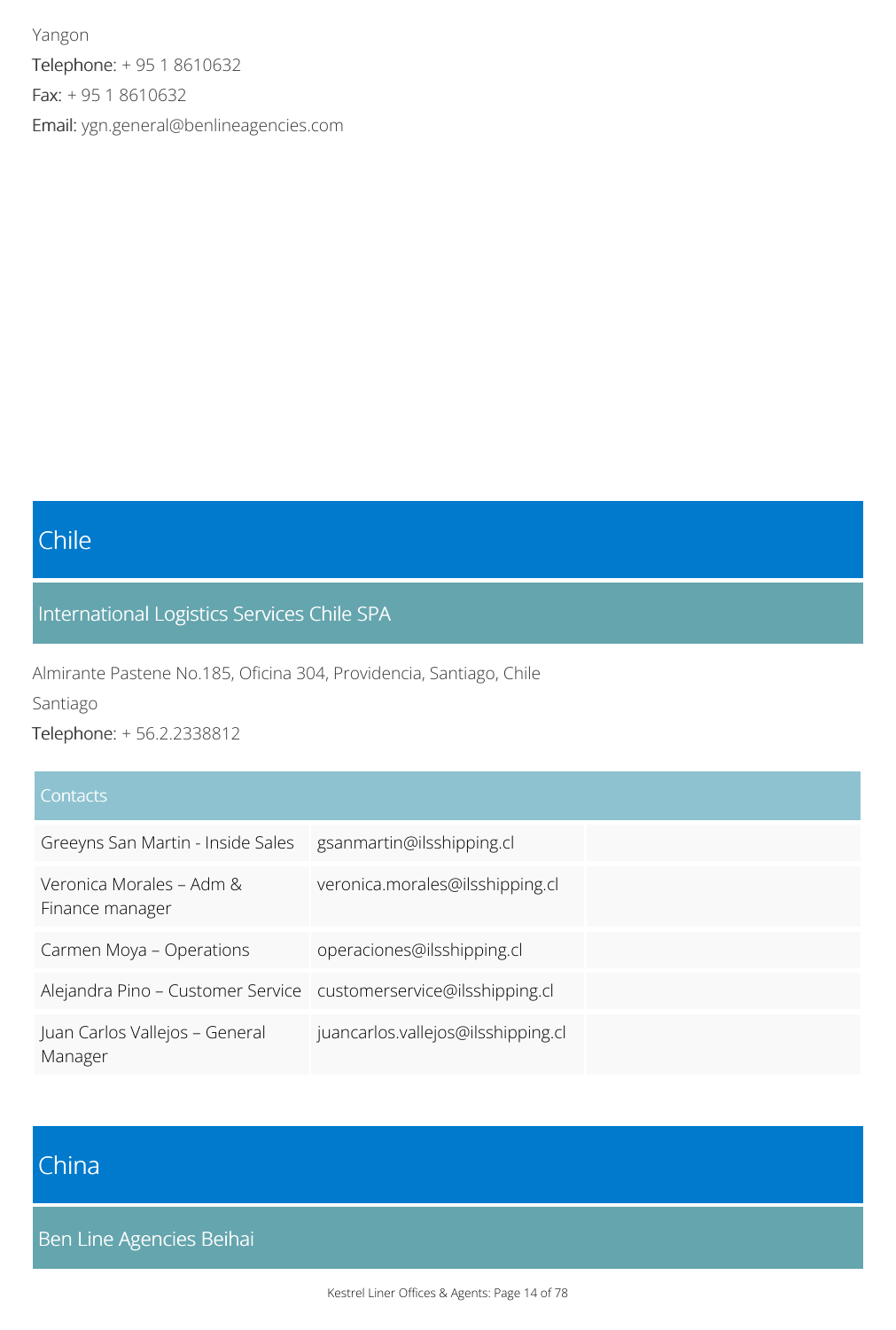Rm 1106 The Harbour Building 145 Hai Jiao Road Beihai Guangxi 536000 China Beihai

Telephone: 86-779-392-2289

Fax: 86-779-392-2278

# **Contacts** Mr. Tommy Lee bhy.ops@benline.com.cn 86-1387-703-5356 Ben Line Agencies Dalian Room 1401, Gold Name Tower, No. 68 Renmin Road, Zhongshan District Dalian 116001 China Dalian Telephone: 86-411-82730981 Fax: 86-411-82730980 **Contacts** Laura Feng (Management) laura.feng@benline.com.cn 86 411 82732982 or 86 13898648855 Henry Zhou (Sales) henry.zhou@benline.com.cn 86-411-8273-2983 or 86 13309849362 Ben Line Agencies Guangzhou (Huangpu) Room 609 Dongshan Plaza 69 Xian Lie Road Central, Guangzhou 510095 China Guangzhou (Huangpu) Telephone: 86-020 8737 5827 **Contacts**

| Ms. Moon Ye (Management)        | moon.ye@benline.com.cn     | 86-020-87327672 or 86-<br>13631466412 |
|---------------------------------|----------------------------|---------------------------------------|
| Kelvin Wu (Sales)               | Kelvin.wu@benline.com.cn   |                                       |
| Olivia Chen (Sales & Marketing) | olivia.chen@benline.com.cn |                                       |
| Ella Ye (Operator)              | ella.ye@benline.com.cn     | 86-020-87375827 or 86-<br>13560320046 |
| Joanna Pan (Customer service)   | joanna.pan@benline.com.cn  | +86 20 8732 7480                      |

Ben Line Agencies Chongqing

Room 2811 International Trade Centre No.38 Qingnian Road Yuzhong District Chongqing 400010 China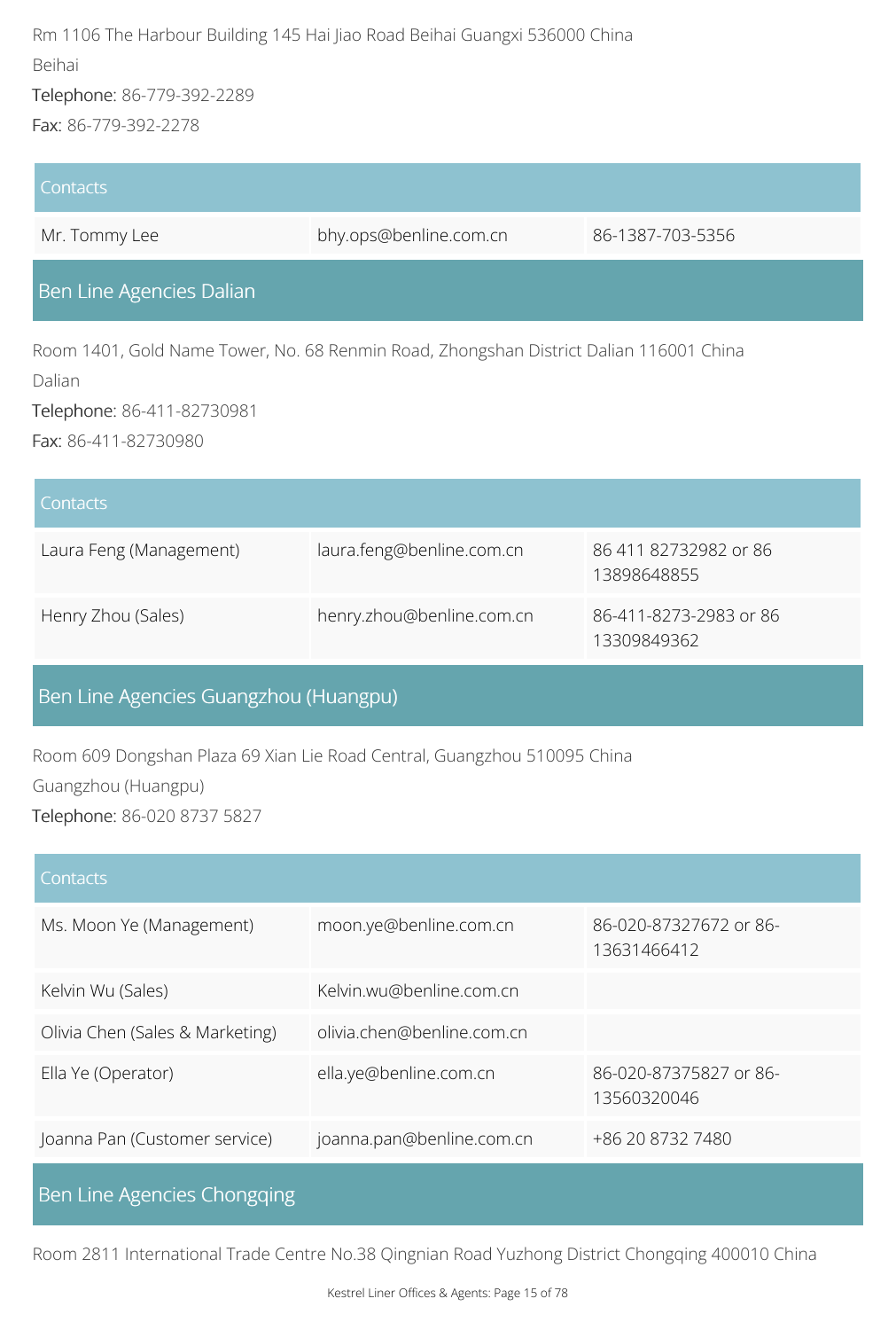### Chongqing Telephone: 86-23-63106996 Fax: 86-23-63106998

| l Contacts               |                              |                         |
|--------------------------|------------------------------|-------------------------|
| George Quan              | george.quan@benline.com.cn   | 86-18651868182 (Mobile) |
| Mandy Xu                 | mandy.xu@benline.com.cn      | 86-18761875090 (Mobile) |
| Ms Margaret Deng (Sales) | margaret.deng@benline.com.cn | 86-18680758531 (Mobile) |

### Ben Line Agencies Fangcheng

Rm 601 18 Friendship Avenue Gangkou District Fangchenggang City Guangxi 538001 China Fangcheng Telephone: 86-770-283-2890 Fax: 86-770-282-2903

| Contacts      |                         |                  |
|---------------|-------------------------|------------------|
| Mr. Tommy Lee | fcg.tlee@benline.com.cn | 86-1387-703-5356 |

#### Ben Line Agencies Ningbo

Room 2308 Portman Tower No.48 Caihong Road (N) Ningbo China 315040

Ningbo

Telephone: 86-574-87642753 Fax: 86-574-87642752

#### **Contacts**

| Ms Renee Wu<br>(Documentation/Operation) | renee.wu@benline.com.cn   | 86-574-87642753 or 86-<br>13957481049 |
|------------------------------------------|---------------------------|---------------------------------------|
| Amber Wu (Sales)                         | amber.wu@benline.com.cn   | 86-574-89071327 or 86-<br>17682355732 |
| Alps Zhang (Sales Manager)               | alps.zhang@benline.com.cn | 86-574-89071326 or 86-<br>13957825799 |
| Ms Julie Zhu (Manager)                   | julie.zhu@benline.com.cn  | 86-574-87642755 or 86-<br>13056900666 |

#### Ben Line Agencies Shanghai

International Capital Plaza Room 2508 No 1318 North Sichuang Road Hongkou District Shanghai 200080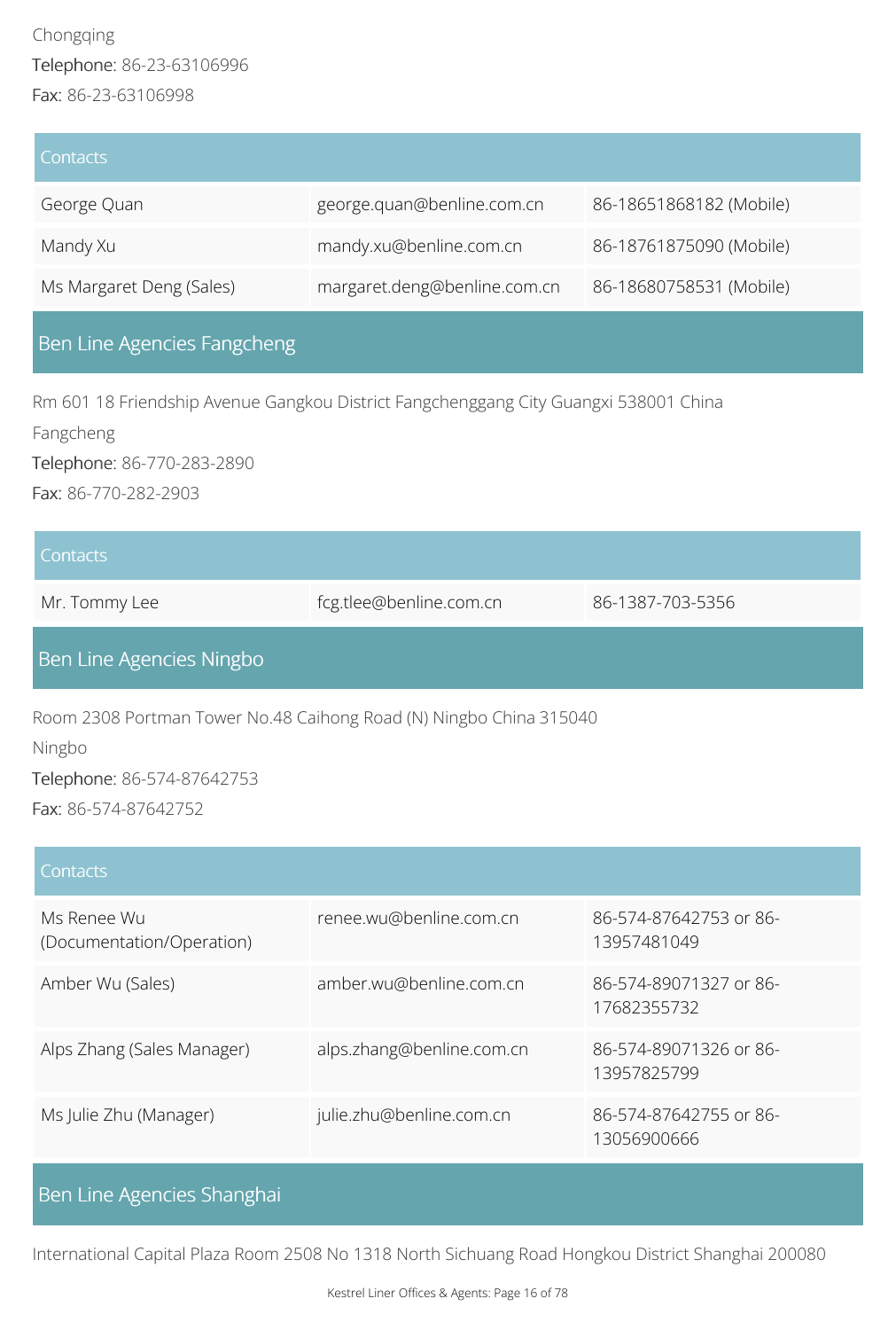| Contacts                       |                             |                                           |
|--------------------------------|-----------------------------|-------------------------------------------|
| Luna Lu (Operations Manager)   | shg.kestrel@benline.com.cn  | 86 21 6329 6568*163 or 86-<br>13818419339 |
| Jennifer Qin (General Manager) | jennifer.qin@benline.com.cn | 86 21 63297625 or 86-<br>13501999347      |
| Tyler Tao (Operations)         | shg.kestrel@benline.com.cn  | +86 21 63296568                           |
|                                |                             |                                           |

### Ben Line Agencies Nanjing

Room 1011, 10F Mansion A, New Century Plaza, No. 288 East Zhongshan Road Nanjing 210002 China Nanjing

Telephone: 86-25-66776010/6030

Fax: 86-25-66776029

#### **Contacts**

| Mr. George Quan (Office Manager) george.quan@benline.com.cn |                         | 86-(025) 66776010 or 86-<br>18651868182 |
|-------------------------------------------------------------|-------------------------|-----------------------------------------|
| Bill Li (Sales)                                             | bill.li@benline.com.cn  | 86-(025) 66776021 or 86-<br>15951887261 |
| Mandy Xu (Customer Service)                                 | mandy.xu@benline.com.cn | 86-(025)66776027 0r 86-<br>18761875090  |

### Ben Line Agencies Qingdao

ROOM 4101,UNIT 1,BULIDING 2,YUEFU MANSION,NO.6C,SHANDONG ROAD,QINGDAO,CHINA. 266071

Qingdao

Telephone: 86-532-85757064

Fax: 86-532-83883625

Email: tao.kestrel@benline.com.cn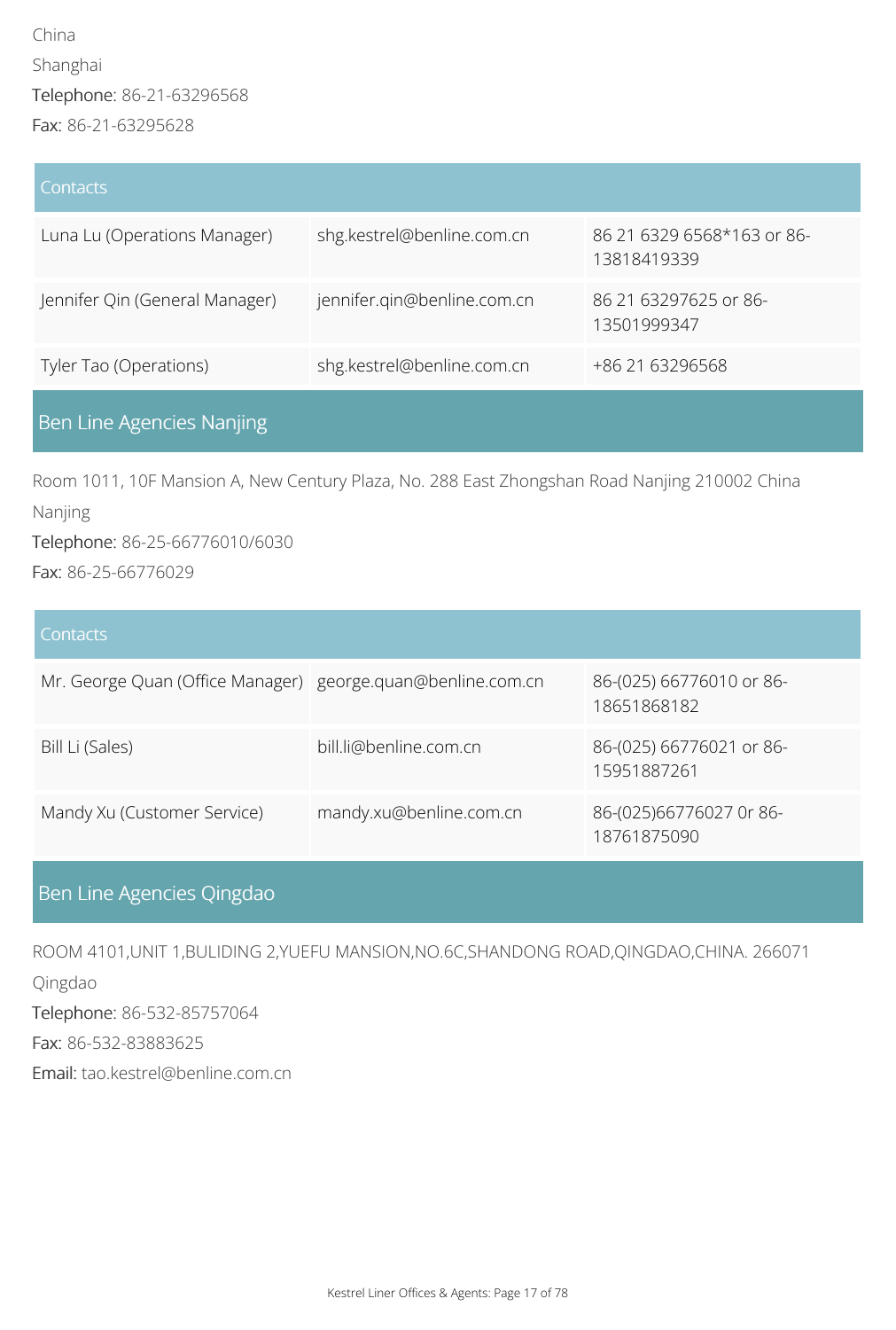| <b>Contacts</b>          |                           |                                         |
|--------------------------|---------------------------|-----------------------------------------|
| James Deng (OP. Manager) | james.deng@benline.com.cn | +86-532-85757064 or +86-<br>13573231939 |
| Wade Wang (Sales)        | wade.wang@benline.com.cn  | +86-532-83883627 or +86-<br>15853251872 |
| Ella Li (Operations)     | ella.li@benline.com.cn    | +86-532-85760862                        |

#### Ben Line Agencies Shenzhen (Shekou/Chiwan/Yantian)

Room 330 Guangfa Mansion2007 Dong Men Nan Road Luohu District Shenzhen 518001 China Warehouse address: Jin yun da warehouse,Qing Shui river road,Luohu district

Shenzhen (Shekou/Chiwan/Yantian)

Telephone: 86-755-2518-1216

Fax: 86-755-8235-0298

Email: szp.kestrel@benline.com.cn

| <b>Contacts</b>               |                            |                                       |
|-------------------------------|----------------------------|---------------------------------------|
| Linda Feng (Customer Service) | linda.feng@benline.com.cn  | 86-755-2518 1236 or 86<br>13794480974 |
| Jason Luo (Sales)             | jason.luo@benline.com.cn   | 86 755 25181216 or 86<br>13828849635  |
| Nicole Zeng (Documentation)   | nicole.zeng@benline.com.cn | 86 20 37581962                        |

#### Ben Line Agencies Tianjin (Xingang)

Room 3205 The Exchange North Tower 189 Nanjing Road Heping District Tianjin 300051 China Tianjin (Xingang) Telephone: 86-22-83191372 Fax: 86-22-83191376

| Contacts        |                            |                                      |
|-----------------|----------------------------|--------------------------------------|
| Mr. Michael Yan | michael.yan@benline.com.cn | 86-22-83191383 or 86-<br>13920807159 |
| Mr. Simon Wang  | simon.wang@benline.com.cn  | 86-22-83191464 or 86-<br>18722597493 |
| Ms. Jenny Ge    | jenny.ge@benline.com.cn    | 86-22-83191463 or 86-<br>13920227111 |

|  | Ben Line Agencies Xiamen |  |
|--|--------------------------|--|
|  |                          |  |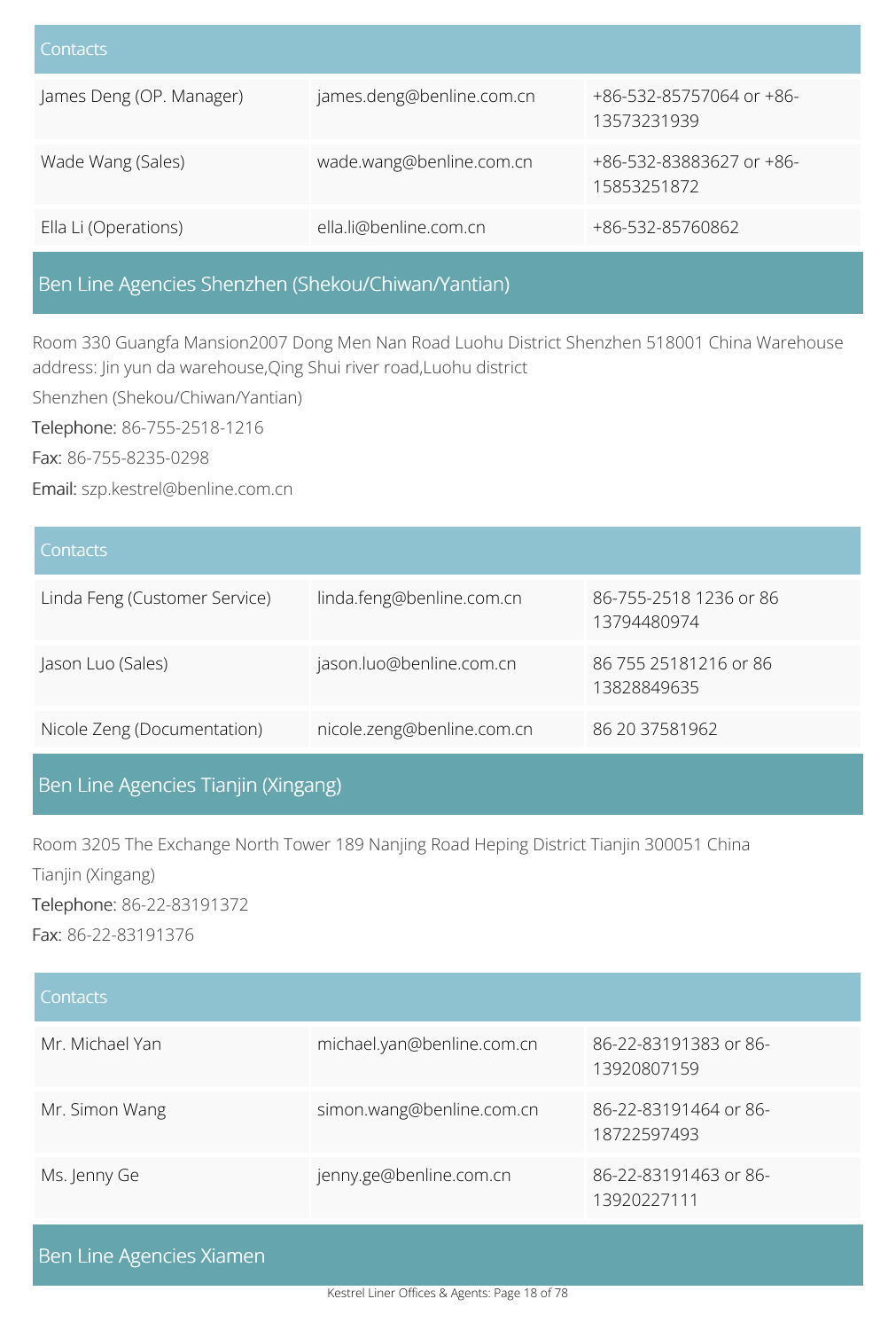17B3 Great Power Building 9 West Hubin Road Xiamen 361012 China Xiamen Telephone: 86-592-2397990 Fax: 86-592-2397718 Email: xmn.kestrel@benline.com.cn

| Contacts              |                         |                                        |
|-----------------------|-------------------------|----------------------------------------|
| Amy Qiu (Sales)       | amy.qiu@benline.com.cn  | 86 592 2397 990 or 86-1395<br>0130 095 |
| Zoe Zeng (Accountant) | zoe.zeng@benline.com.cn | 86 592 2397990 or 86-1377 9953<br>285  |
| Ruby Ye (Operation)   | ruby.ye@benline.com.cn  | 86 592 2397990 or 86-1386 0137<br>580  |

#### Ben Line Agencies Wuhan (Hubei/Hunan/Jiangxi)

Room 1419, Fuxing International Commercial Building No. 186 Xinhua Road Jianghan District Wuhan Hubei 430022 China

Wuhan (Hubei/Hunan/Jiangxi)

Telephone: 86-27-59319806

Fax: 86-27-59319810

#### **Contacts**

| George Quan (Office Manager) | george.quan@benline.com.cn | 86-(025) 66776010 or 86-<br>18651868182 |
|------------------------------|----------------------------|-----------------------------------------|
| Dennis Qin (Sales)           | dennis.qin@benline.com.cn  | 86-(027)59319806 or 86-<br>13871553172  |
| Mandy Xu (Customer Service)  | mandy.xu@benline.com.cn    | 86-(025)66776027 or 86-<br>18761875090  |

### Ben Line Agencies Lianyungang

Rm 404C, 3rd Floor Tower 1 Haicheng Plaza, No 369, Zhongshan Road Lianyun District Lianyungang Jiangsu 222042 China Lianyungang Telephone: 86-518-81882585 Fax: 86-23-81882587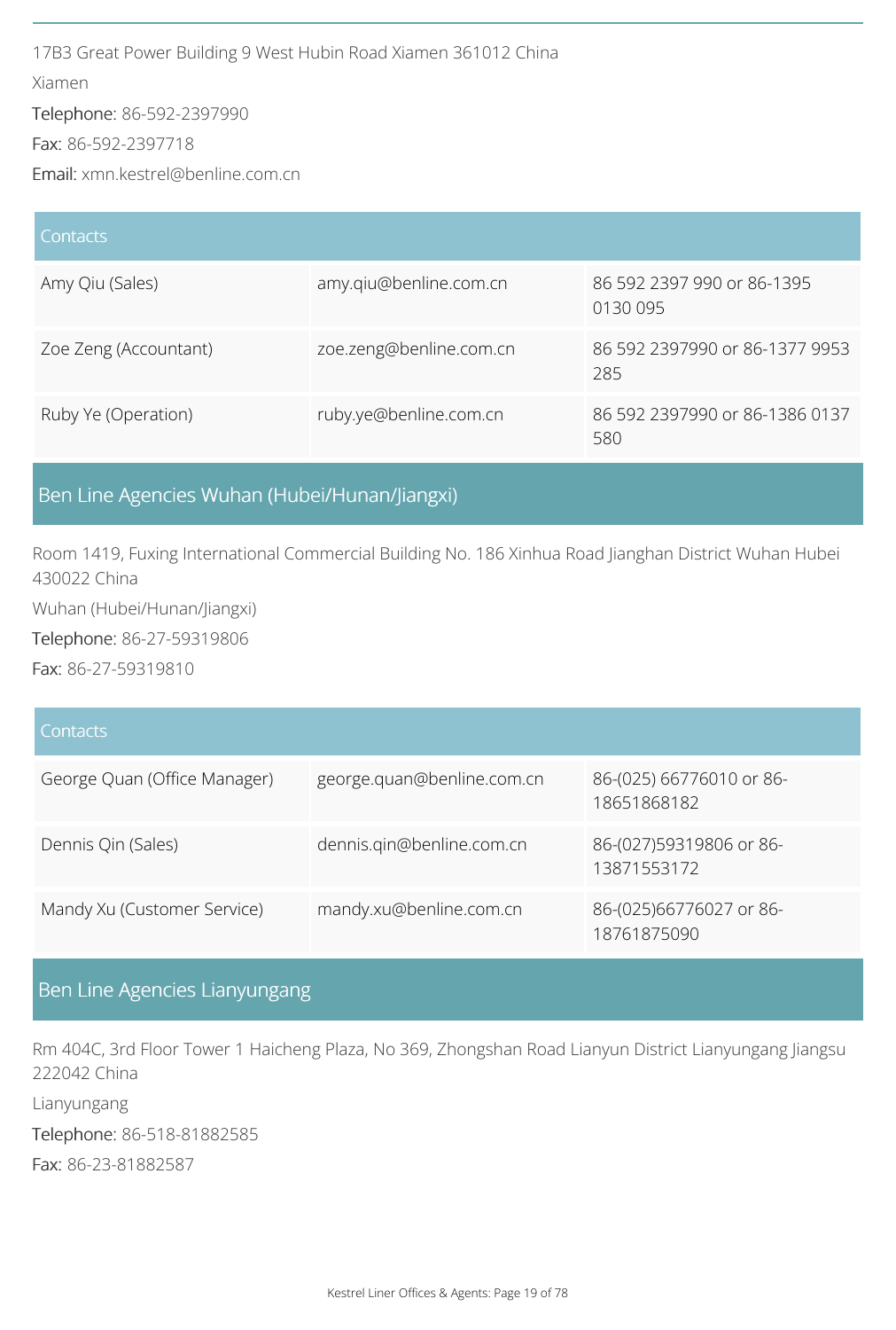| Contacts                     |                            |                                         |
|------------------------------|----------------------------|-----------------------------------------|
| George Quan (Office Manager) | george.quan@benline.com.cn | 86-(025) 66776010 or 86-<br>18651868182 |
| Mr Well Wu (Sales)           | well.wu@benline.com.cn     | 86-(0518)81882585 or 86-<br>13812348672 |
| Mandy Xu (Customer Service)  | mandy.xu@benline.com.cn    | 86-(025)66776027 or<br>18761875090      |

### Ben Line Agencies Zhongshan & Zhuhai & Foshan

room 809, Yihua commercial centre, Zhongshan 3 road, Zhongshan, Guangdong Province, China Zhongshan & Zhuhai & Foshan

Telephone: 0760- 89938092

| Contacts                      |                           |                                        |
|-------------------------------|---------------------------|----------------------------------------|
| Linda Feng                    | linda.feng@benline.com.cn |                                        |
| Angela Zhu (Customer Service) | angela.zhu@benline.com.cn | 86-0760-88261090 or 86-<br>13600334540 |

### Ben Line Agencies (H.K.) Ltd Hong Kong - Sea Freight

21/F, Beverly House, 93-107 Lockhart Road, Wanchai, Hong Kong Hong Kong Telephone: 86-852 28934307 Fax: 86-852 28934377 Email: jwu@kestrel.com

| Contacts                                    |                             |                               |
|---------------------------------------------|-----------------------------|-------------------------------|
| Philip Leung (Assistant General<br>Manager) | philip.leung@benline.com.hk | 852 28538369 or 852 94674990  |
| Josephine Wu                                | jwu@kestrel.com             |                               |
| Connie Lam (Sales Manager)                  | connie.lam@benline.com.hk   | 852 28538371 or '852 91938885 |
| Dabby Lau (Customer Service)                | dabby.lau@benline.com.hk    | +852 2853 8373                |
| Pik Hoi Wong (Documentation<br>Manager)     | pikhoi.wong@benline.com.hk  | 852 28538367                  |
| Becky Ho (Customer Service)                 | becky.ho@benline.com.hk     | 852 28538365                  |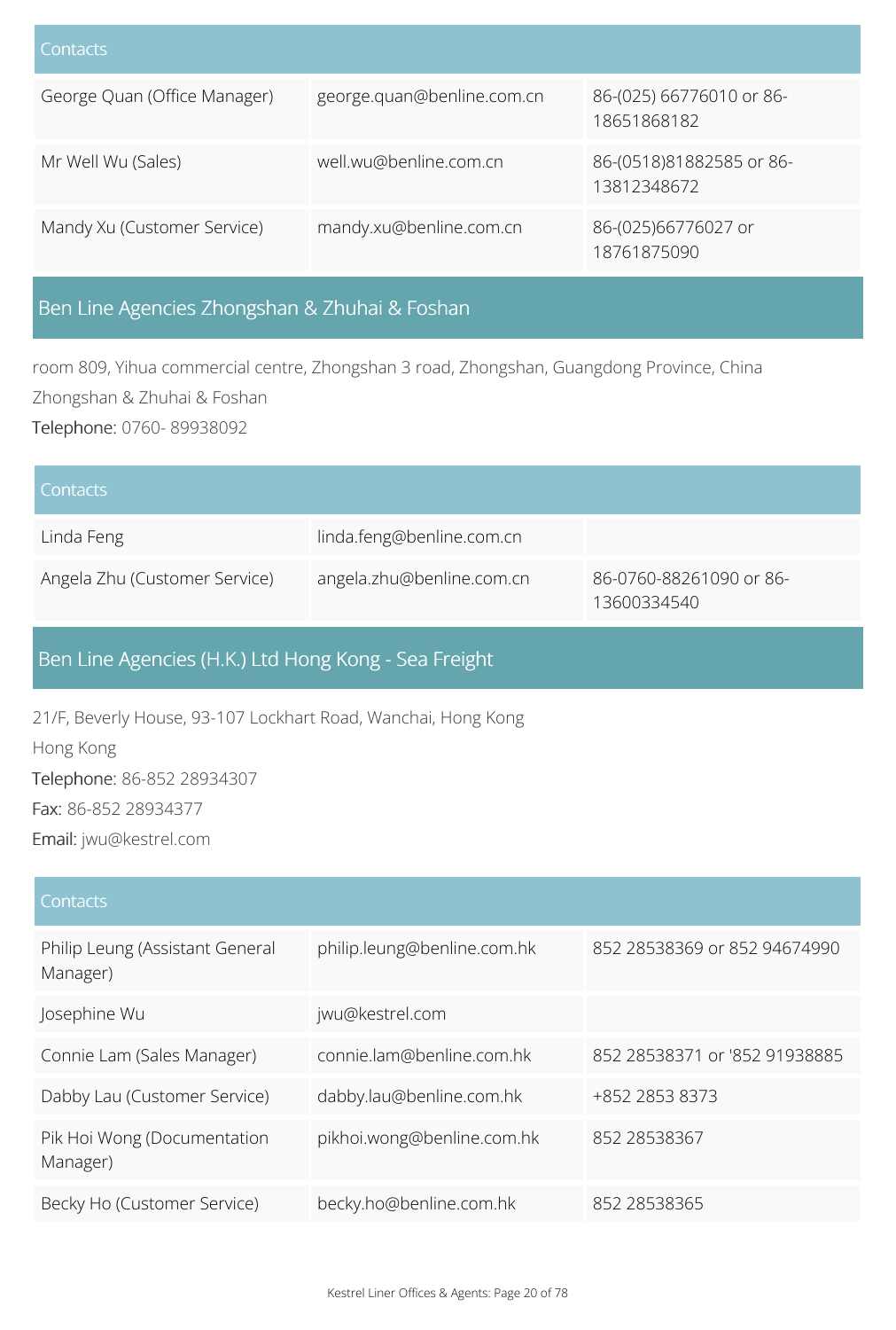#### Sharp International Cargo Services Ltd Hong Kong - Air Freight Only

Hong Kong (Head Office) Hong Kong Telephone: (852) 27987393 Fax: (852) 2798 7121

#### **Contacts** Jose Antonio Noriega - CIF Group International Inc. jose@cifgroup.com (305) 594 0710 or (786) 797 7485 Benny Leung - Customer Services Manager (852) 955 98735

### Colombia

Meridian Logistics SA

MERIDIAN LOGISTICS S.A. NIT: 830.128.384-5 CODIGO ACI 1234 CRA 26 No. 39-58 BARRIO LA SOLEDAD ZIP CODE 111311 BOGOTA, COLOMBIA

Barranquilla / Buenaventura / Cartagena Bogota

Telephone: 571-756-2900

Fax: 571-604-7676

Email: info@meridian-log.com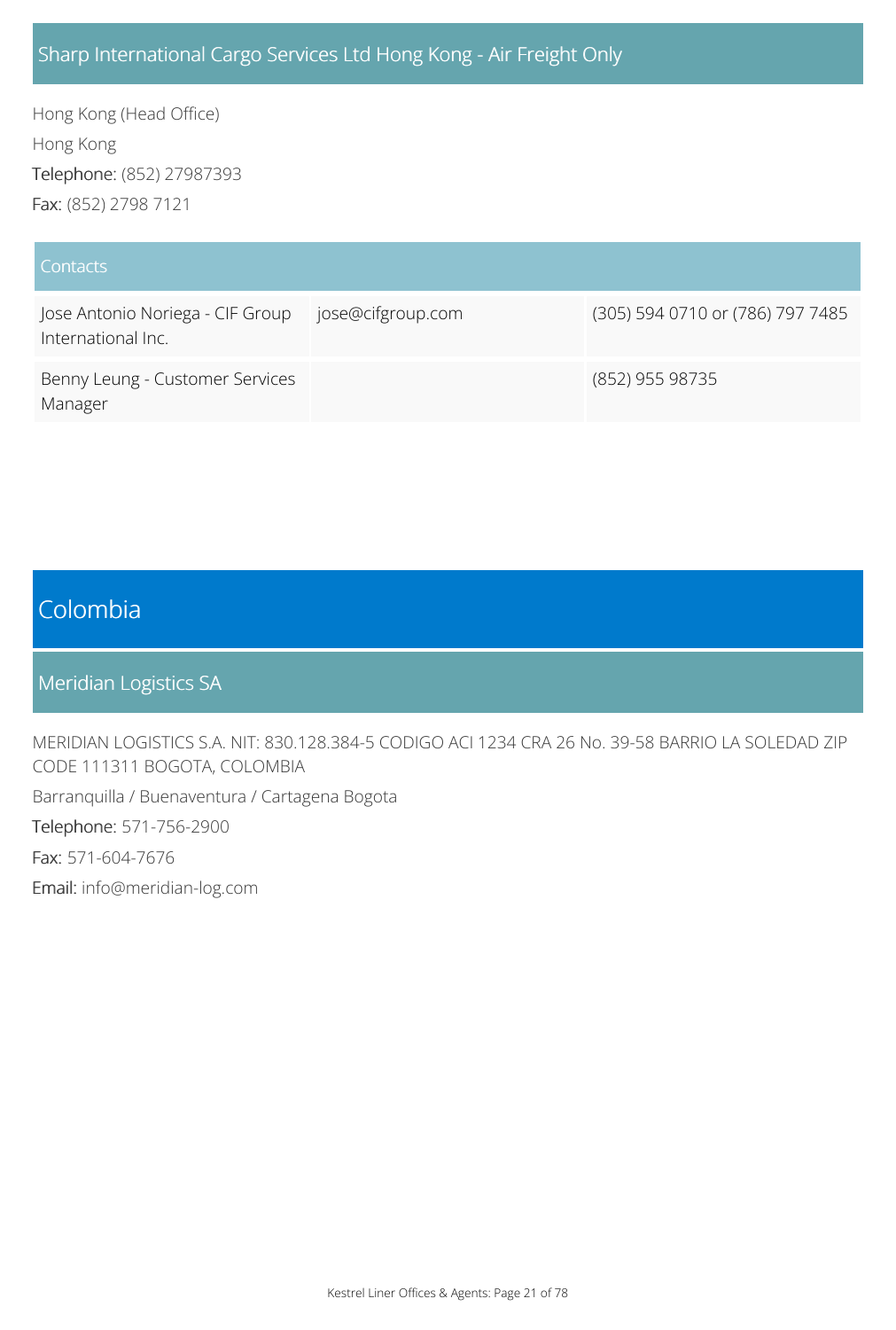| Contacts                                   |                                       |              |
|--------------------------------------------|---------------------------------------|--------------|
| Oscar Coral (Exports)                      | exportaciones@meridian-log.com        | 317-665-4767 |
| Sergio Perea (Operations<br>Manager)       | diroperaciones@meridian-<br>log.com   | 316-521-7056 |
| Alvaro Acuna (Financial Manager)           | gerentefinanciero@meridin-<br>log.com |              |
| Ana Maria Bolaños (Imports)                | importaciones@meridian-log.com        | 316-521-7054 |
| Fabio Enrique Ramirez (General<br>Manager) | Framirez@meridian-log.com             |              |
| Miguel Angel Ramirez (General<br>Manager)  | mramirez@meridian-log.com             | 318.5778210  |

# Costa Rica

### SPC Shipping SA

San José, Costa Rica, Sabana Sur, Calle Morenos, 50 metros al sur del Templo del Perpetuo Socorro San José, Costa Rica Telephone: (+506) 4104-4130

Email: solutions2@spclog.com / solutions1@spclog.com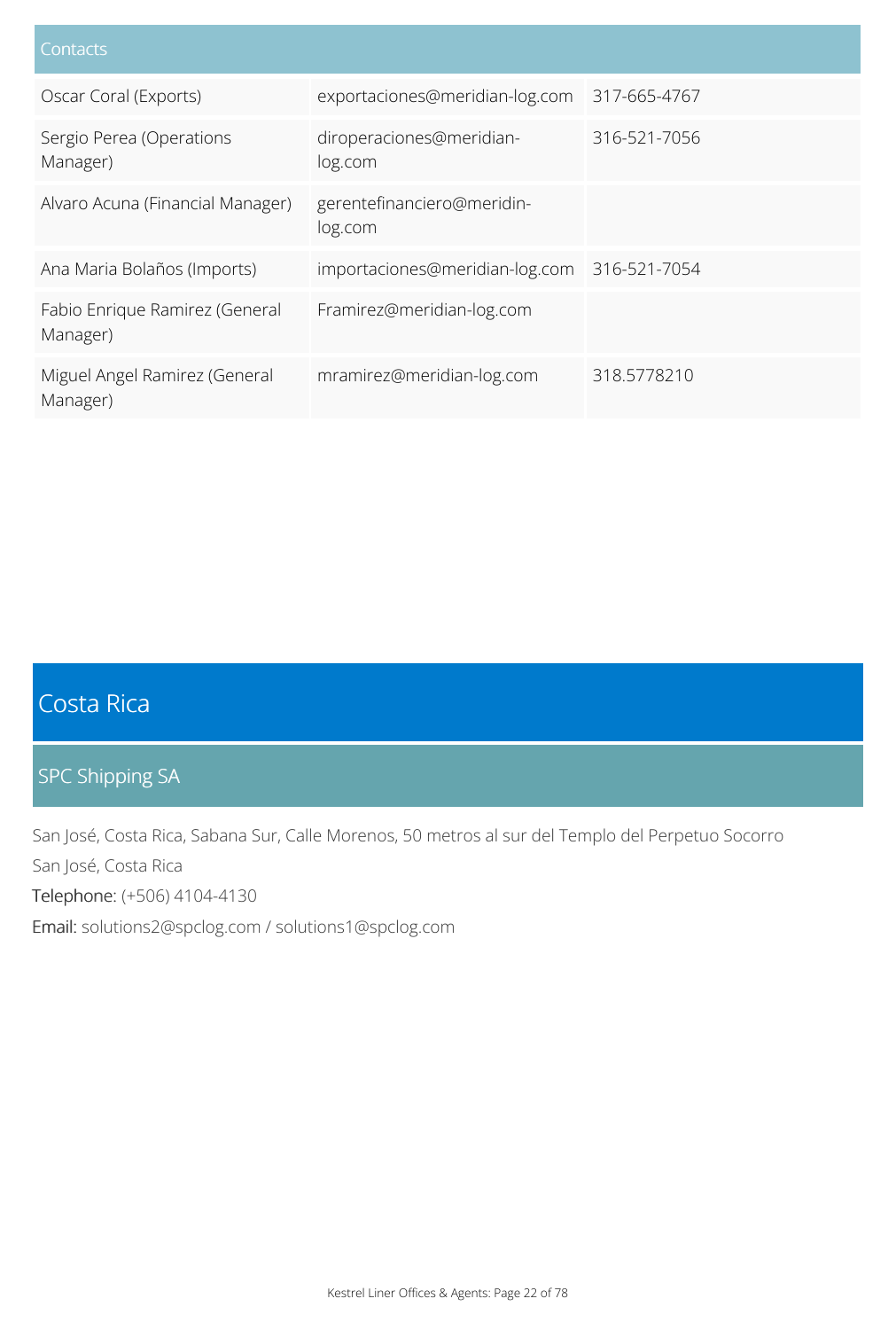| Contacts                                                       |                         |
|----------------------------------------------------------------|-------------------------|
| Mr. Gerardo M. Castro (Freight<br>Forwarder & Pricing Manager) | solutions1@spclog.com   |
| Ms. Yahaira Mckenzie Banton<br>(Operations Executive)          | solutions3@spclog.com   |
| Ms. Adriana Guillen (Operations<br>Chief)                      | solutions2@spclog.com   |
| Mr. Jader Aristizabal Cardona<br>(Sales & Marketing Manager)   | proactivity2@spclog.com |
| Jennifer Romero Monge (Logistics)                              | solutions5@spclog.com   |
| Mr. Christian Ruiz Sarria (General<br>Manager)                 | proactivity1@spclog.com |

### Croatia

Arian Maritime S.A.

13 Mitropoleos street Thessaloniki Greece 54624 www.arianmaritime.gr Rijeka Telephone: +302310233160 Fax: +302310233165

| Contacts                      |                          |               |
|-------------------------------|--------------------------|---------------|
| Phil Lerias (Sales Executive) | plerias@arianmaritime.gr | +306972281227 |

### Curacao

Seawings N.V.

Maduro Plaza, 19 Dokweg, Willemstad, Curaçao Willemstad Telephone: +5999 733 1591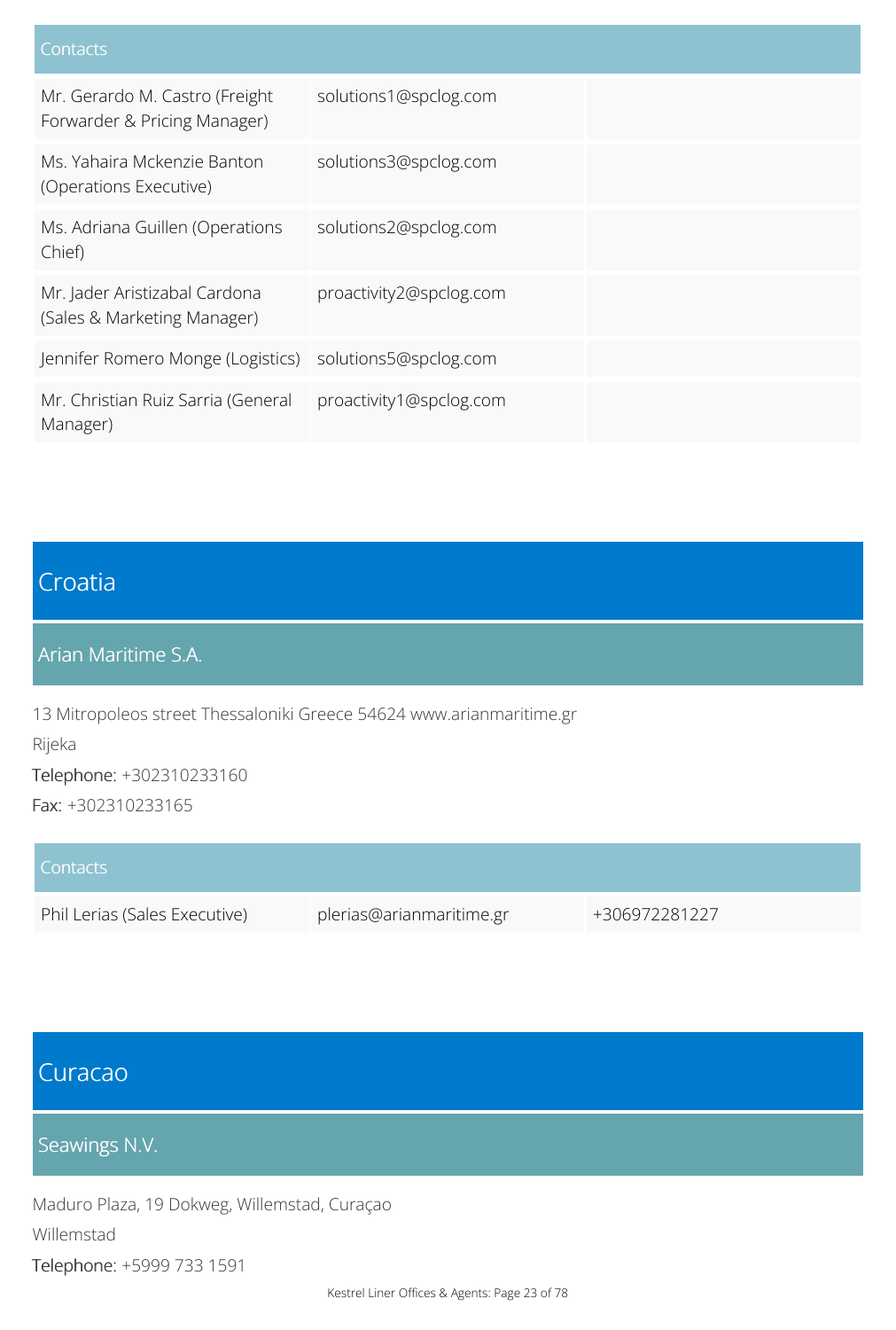#### Fax: +5999 7331599

Email: seawings@madurosons.com

| Contacts                                                           |                                              |                            |
|--------------------------------------------------------------------|----------------------------------------------|----------------------------|
| Janiska Nicaela - Office Manager                                   | jnicaela@madurosons.com                      | +5999 7331588 5999-6964863 |
| Prealerts/documents in general                                     | seawings.ops@madurosons.com                  | +5999-7331591              |
| Geanshimayschka Belioso - Sales<br>Representative                  | seawings.sales@madurosons.com +5999 733 1594 |                            |
| Samantha Bridgewater -<br>Operations & Customer Service<br>Manager | seawings.ops@madurosons.com                  | +5999 7331591              |
| Albert Elens - Managing Director                                   | aelens@madurosons.com                        | +5999 7331585 5999-5619156 |

# Cyprus

#### Arian Maritime S.A.

26 Skouze street Piraeus Greece 18536 www.arianmaritime.gr

Limassol

Telephone: +302104170260

Fax: +302104170215

| Contacts                         |                           |               |
|----------------------------------|---------------------------|---------------|
| Aris Aristou (Managing Director) | aaristou@arianmaritime.gr | +302104170260 |

## Denmark

### Global Liner Agencies

Brunbjergvej 1 DK-8240 Risskov Denmark Risskov Telephone: +45 72 20 92 92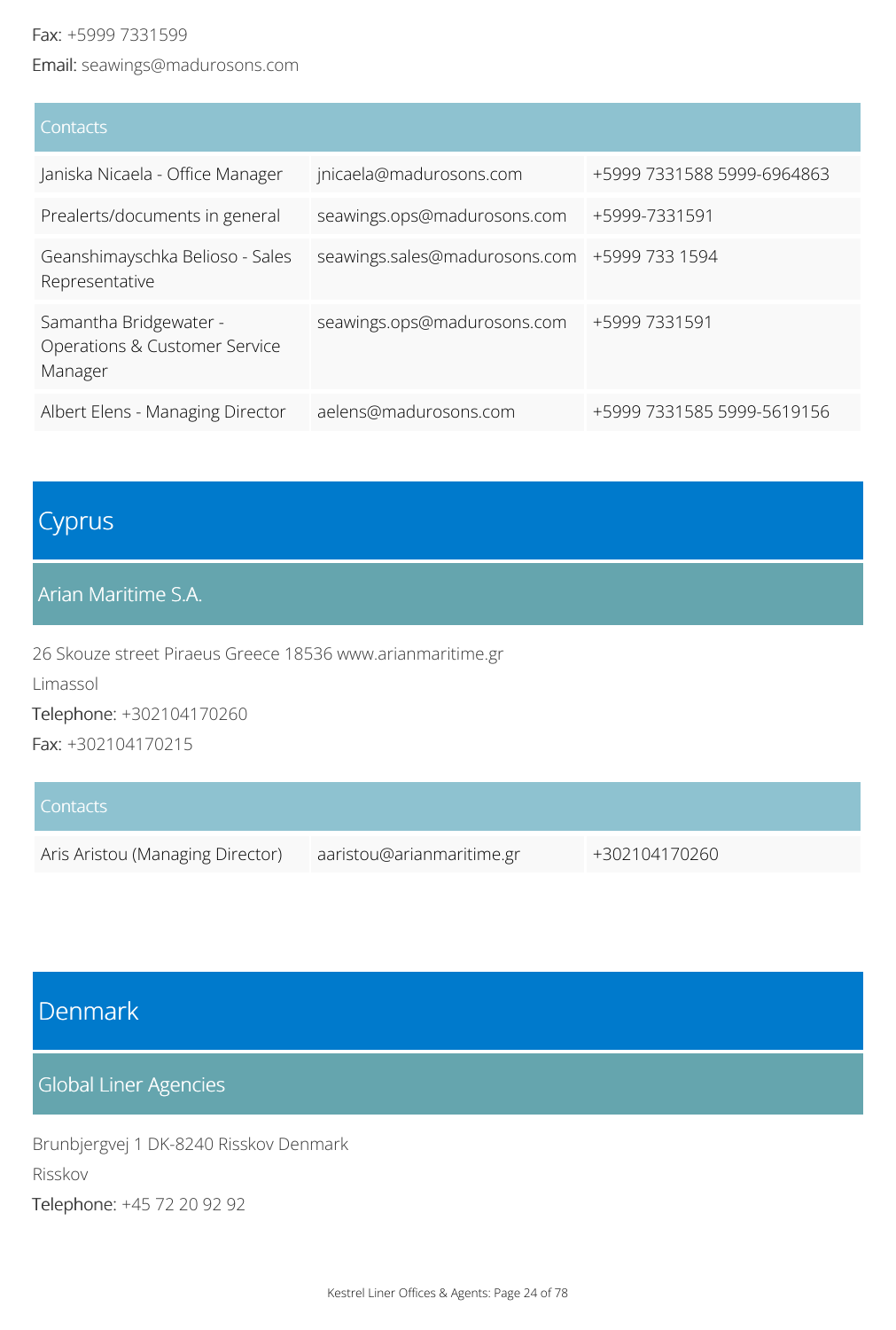| Contacts                                 |                   |                 |
|------------------------------------------|-------------------|-----------------|
| Rasmus Ammitzboll (Managing<br>Director) | ra@glagencies.com | +45 26 28 95 50 |
| Søren Andersen (Operations)              | sa@glagencies.com | +45 20 73 59 09 |
| Carsten Rasmussen (Sales)                | cr@glagencies.com | +45 31 50 01 17 |

### Dominica

### Archipelago Trading

PO Box 21 Goodwill Road Roseau Dominica W.I. Roseau (TGL)

Roseau

Telephone: 767-448-1744

Fax: 767-448-7877

#### **Contacts**

| Tamara Lowe (Sales)            | tlowe@tropical.com  |  |
|--------------------------------|---------------------|--|
| Caryl Bruno (Customer Service) | cbruno@tropical.com |  |

# Dominican Republic

### Syncro Logistics SRL

la Calle 31, #5 Urbanización El Engombe, Herrera (detrás de Claro). Santo Domingo, Dominican Republic Rio Haina

Telephone: 809-567-0055

Fax: 809-567-0054

| Contacts                 |                                               |              |
|--------------------------|-----------------------------------------------|--------------|
| Operations Team          | trafico@syncrologistics.com                   |              |
| Evaristo Yanez (Manager) | eyanez@syncrologistics.com                    | 829-745-2298 |
| Ingrid Sanchez           | isanchez@syncrologistics.com                  | 829-745-2296 |
|                          | Kestrel Liner Offices & Agents: Page 25 of 78 |              |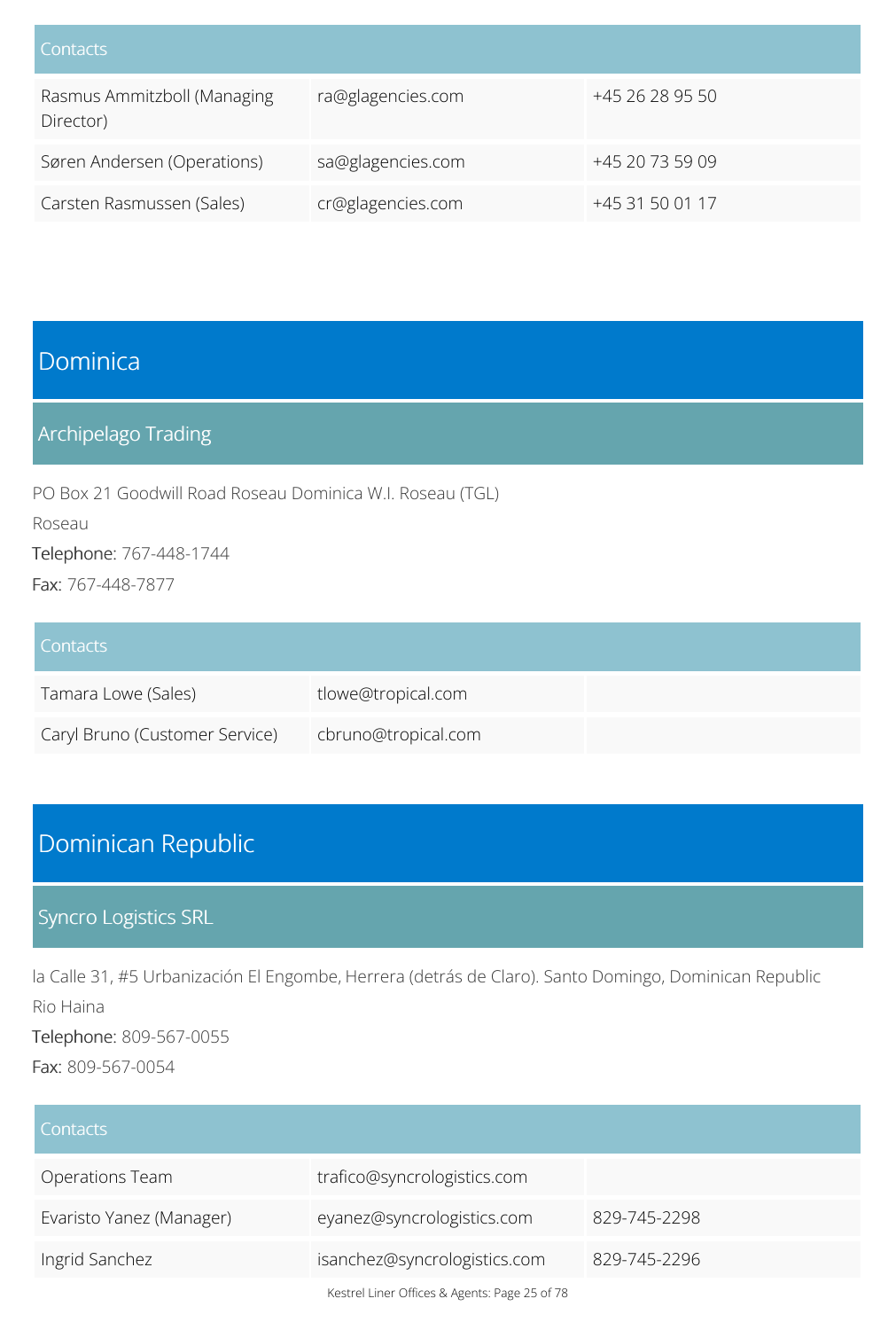FRESHIP SAS CALLE EL RECODO EDIFICIO MONTE MIRADOR NO 2 ,6TO PISO ,BELLA VISTA L SANTO DOMINGO, DOMINICAN REPUBLIC

Caucedo (TGL)

Telephone: 809-784-0715

Fax: 809-284-7806

| Contacts                                         |                      |
|--------------------------------------------------|----------------------|
| Julissa Moreta<br>(Operations/Equipment Control) | jmoreta@tropical.com |
| Anyelina Santos (Customer<br>Service/Traffic)    | asantos@tropical.com |
| Jhonatan Eduardo Baez Cuas<br>(Management)       | jbaez@tropical.com   |

### Ecuador

Cargologic, Carga Logistica S.A.

Via Samborondon KM 1.5, Av.Edificio S.B.C. Piso # 2 / Oficina # 201 RUC 0992647205001 Samborondon

Telephone: 593-4-2097545

Fax: 593-4-2838797

| <b>Contacts</b>                 |                                 |
|---------------------------------|---------------------------------|
| Erika Serrano (Sales)           | comercial@cargologic.com.ec     |
| Alex Vera (General Coordinator) | alex.vera@cargologic.com.ec     |
| Gina Vega M. (Documentation)    | documentacion@cargologic.com.ec |
| Javier Tandazo (documentation)  | documentacion@cargologic.com.ec |

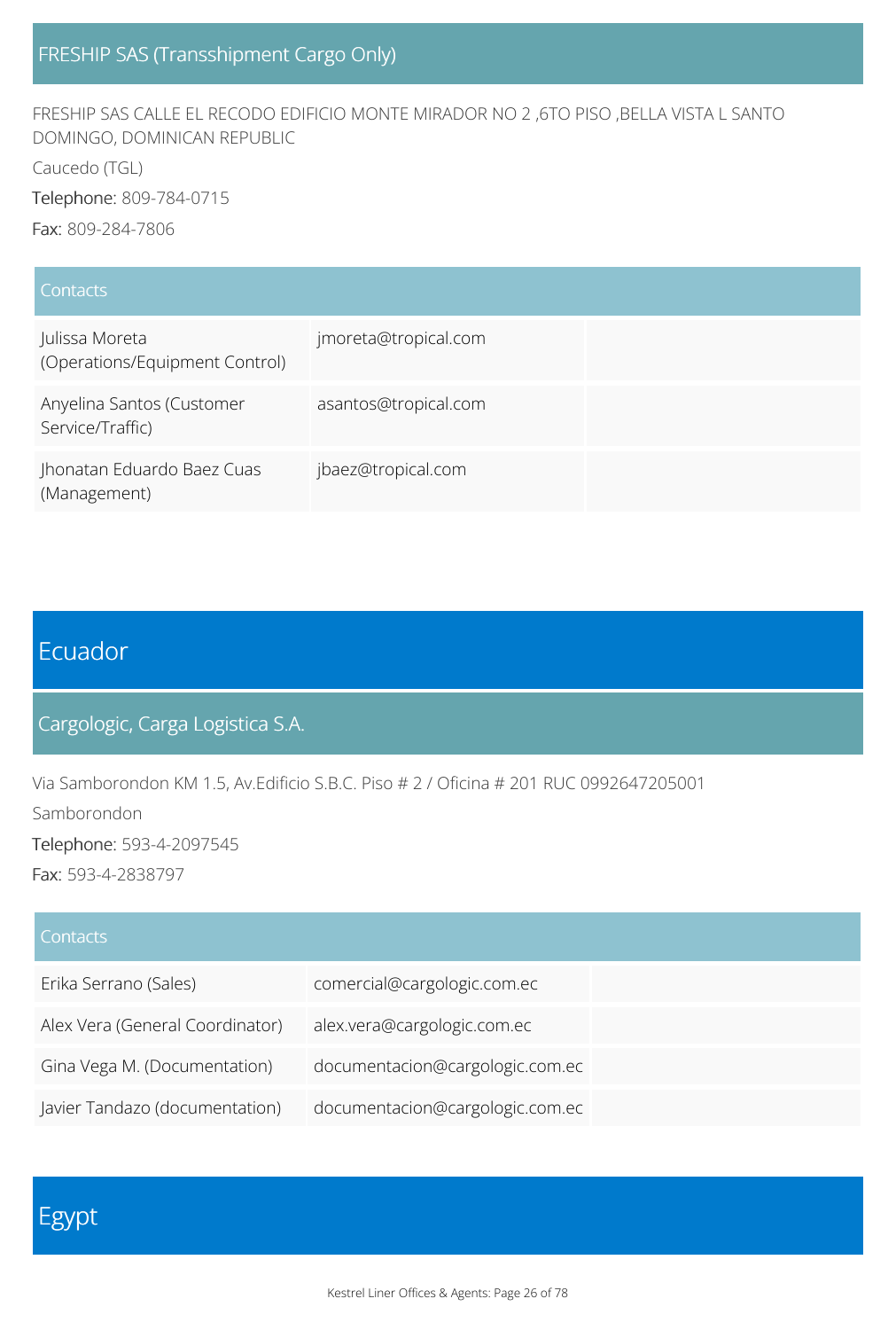#### Vertex Express

52,Naguib El Rehany St, Downtown, Pstal code: 11111

Cairo

Telephone: +202-25882494/25882572/25882567

Fax: +202-27870088

| Contacts                                                    |                           |  |
|-------------------------------------------------------------|---------------------------|--|
| Mahmoud Kassem (Commercial)                                 | mahmoud@vertexexpress.net |  |
| Dalia Youssef (Overseas Manager) overseas@vertexexpress.net |                           |  |

# El Salvador

#### Caribex Worldwide El Salvador S.A. de C.V.

Zona Franca American Park, Block M-11 KM. 36.5 Carretera Panamericana Ciudad Arce, La Libertad, El Salvador

La Libertad

Telephone: +503 7850 4681

Email: kestrel@cbxglobal.com

#### **Contacts**

| Lilian Barrera – Customer Service   Ibarrera@cbxglobal.com |                         |
|------------------------------------------------------------|-------------------------|
| Roberto Garcia - Customer Service RGarcia@CBXGlobal.com    |                         |
| Johely Licona - Inside Sales                               | jlicona@cbxglobal.com   |
| Eduardo Villeda – Sales                                    | evilleda@cbxglobal.com  |
| Romeo Esquivel - Director                                  | REsquivel@CBXGlobal.com |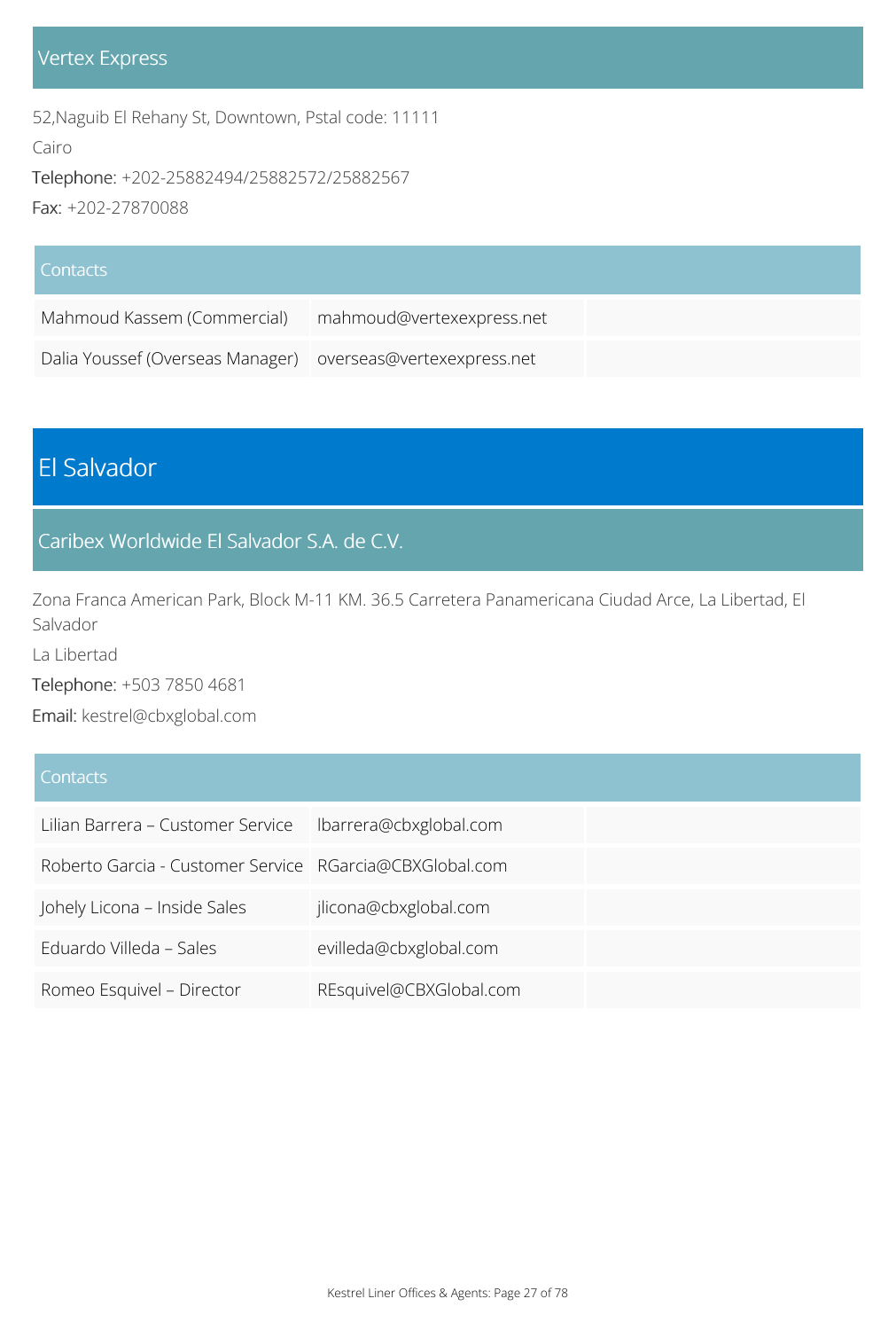# Finland

### Scandinavian Shipping

Lakkisepantie 23, FIN-00620, Helsinki, Finland Helsinki Telephone: +358-9-584 53243 Fax: +358-40 580 2581

| <b>Contacts</b> |                              |  |
|-----------------|------------------------------|--|
| Eija Nuutinen   | info@scandinavianshipping.fi |  |

### France

#### Sealogis

Europe Building - Quai de l'Europe - F76600 Le Havre, France Le Havre Telephone: +33235255721

Fax: +33235243456

| Contacts                                        |                                |              |
|-------------------------------------------------|--------------------------------|--------------|
| Christophe BUISSON (Chief<br>Executive Officer) | christophe.buisson@sealogis.fr | +33235255721 |
| Jean Bernard SEILLON (First sales<br>contact)   | jb.seillon@feron.fr            | +33491399381 |
| Deborah ZIMBRIS (Operations<br>contact)         | deborah.zimbris@feron.fr       | +33491399924 |
| Manoella VIOLAINE (Finance<br>contact)          | manoella.violaine@sealogis.fr  | +33235255701 |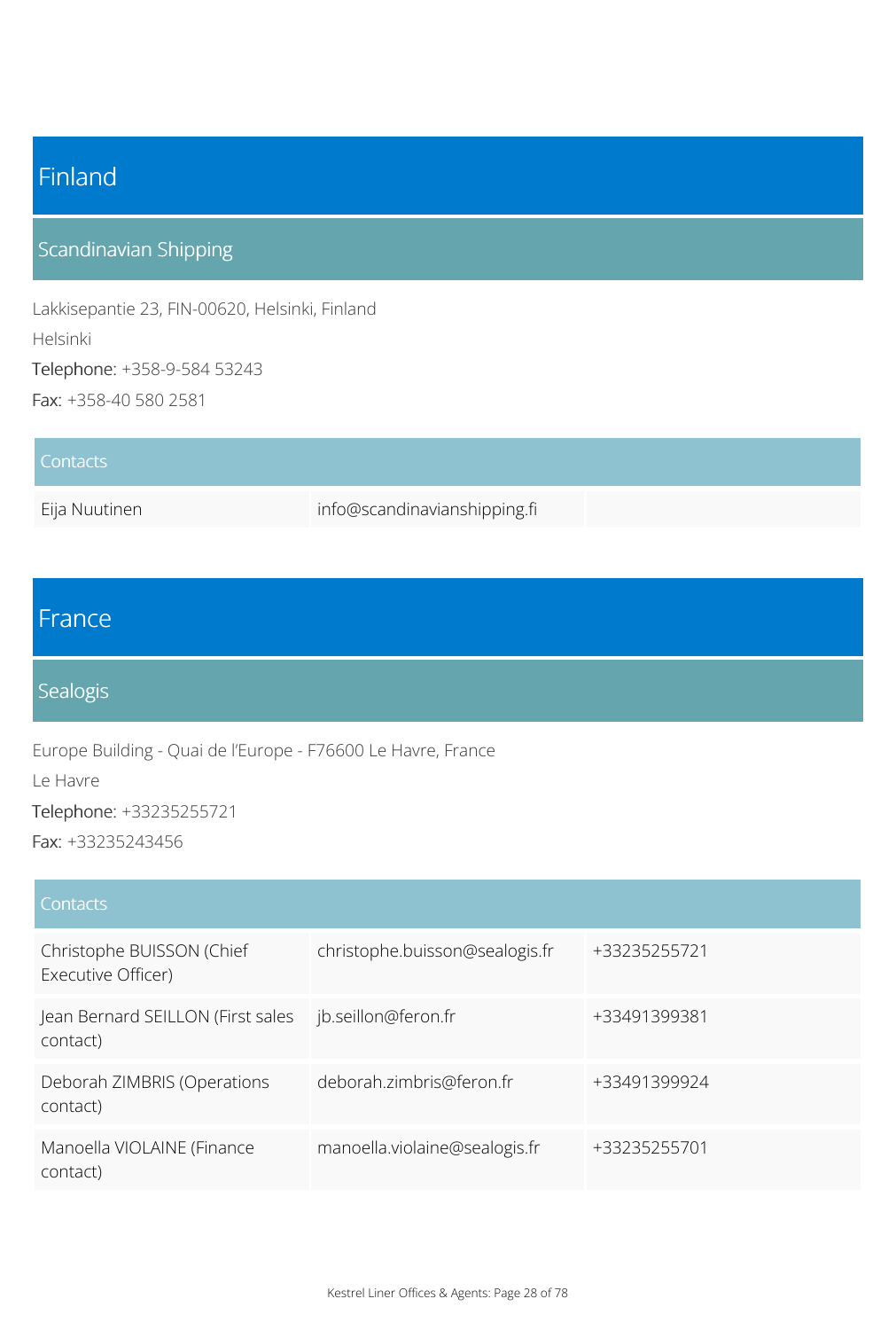### French Guiana

#### RHEA SHIPPING

3651 route de Dégrad-des-Cannes, RD 23 97354 REMIRE-MONTJOLY REMIRE-MONTJOLY Telephone: +594 694 01 31 47

| Contacts                  |                          |                                                      |
|---------------------------|--------------------------|------------------------------------------------------|
| Sophie TAVIOT             | rhea.shipping@wanadoo.fr | +594 694 01 31 47                                    |
| Julie HENO Shipping agent |                          | Mob: (+594) 694 20 73 22 Tel:<br>(+594) 594 38 65 58 |

### **Germany**

#### Menzell & Co Schiffsmakler (GmbH & Co) KG - FCL

Alter Wall 55, D-20457 Hamburg / Germany Hamburg (FCL) Telephone: +49-40-37007-433 Fax: +49-40-37007-406

#### **Contacts**

| Ralph Hartmann - Manager                         | ralph.Hartmann@menzell.de  |  |
|--------------------------------------------------|----------------------------|--|
| Laura Querfeldt - Customer<br>Service/Operations | laura.querfeldt@menzell.de |  |
| Anna Dittmann - Customer<br>Service/Operations   | anna.dittmann@menzell.de   |  |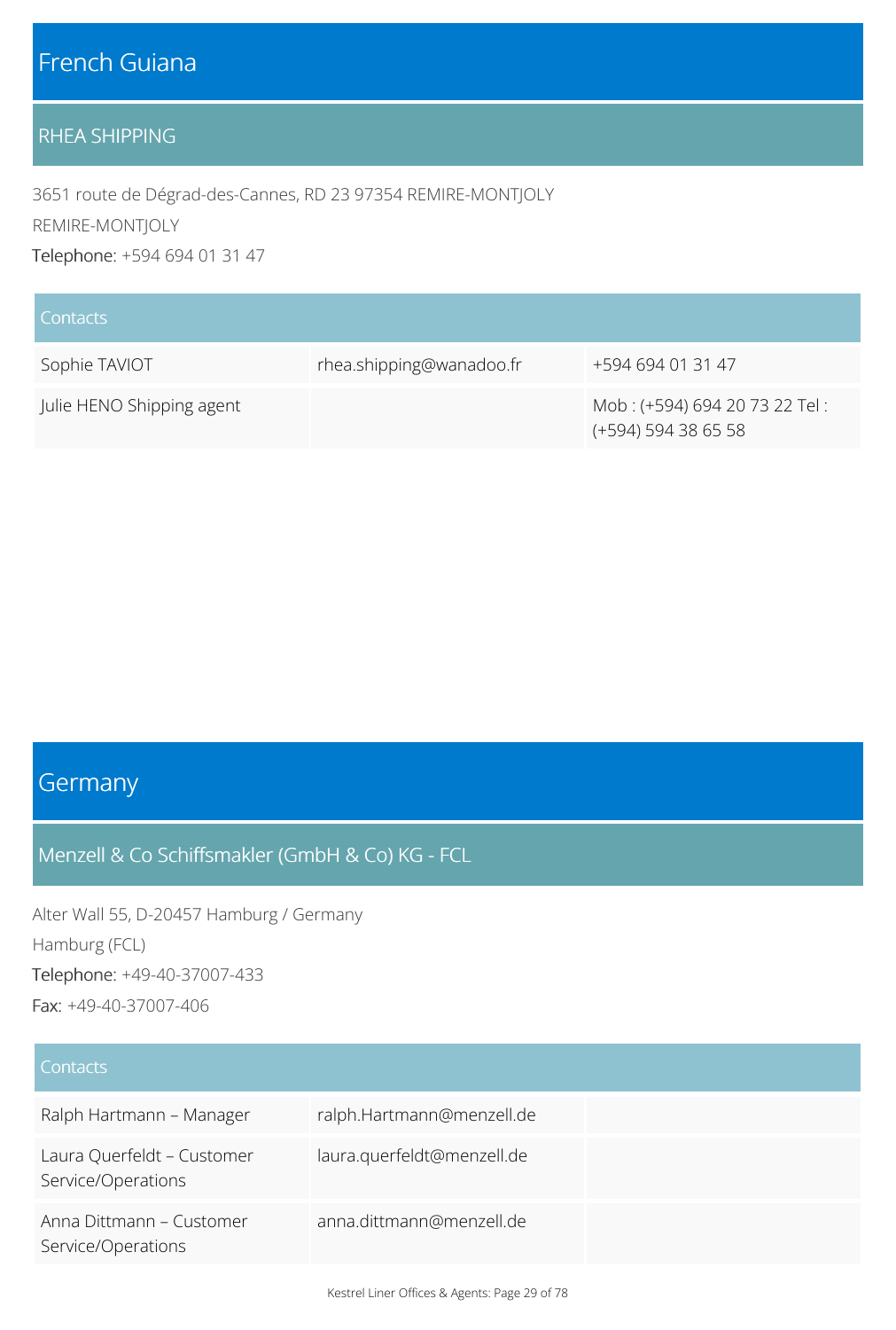#### Menzell & Co Schiffsmakler (GmbH & Co) KG - FCL

Martinistrasse 61 28195 Bremen / Germany Bremen (FCL) Telephone: +49 (421) 807 11-345 Fax: +49 (421) 807 11-141

| Contacts                                                     |                            |                         |
|--------------------------------------------------------------|----------------------------|-------------------------|
| Katja Herbst                                                 | k.herbst@menzelldoehle.de  |                         |
| Marc Austein                                                 | m.austein@menzelldoehle.de | +49 (0) 160 90 96 33 76 |
| Group7 AG International Logistics - LCL/ Air Cargo/ Ex Works |                            |                         |

Otto-Lilienthal-Str. 2926199 Bremen Bremen Telephone: +49 421 52629-0 Fax: +49 421 52629-200

#### **Contacts**

| Friedo Reimers - Regional<br>Manager North/Vice President | f.reimers@group-7.de  | +49 421 52629-210 |
|-----------------------------------------------------------|-----------------------|-------------------|
| Oliver Heusmann                                           | o.heusmann@group-7.de |                   |
| Stefanie Bargmann                                         | s.bargmann@group-7.de |                   |

### Ghana

#### Carlo King Services

101/103 Vertical Court Community 5 Tema Ghana Telephone: 233 303 20 4554 Fax: 233 303 20 1395

| Contacts         |                                               |            |
|------------------|-----------------------------------------------|------------|
| Carlos King      | carlos@carloking.com                          |            |
| Benjamin Ohemeng |                                               | 0244630672 |
|                  | Kestrel Liner Offices & Agents: Page 30 of 78 |            |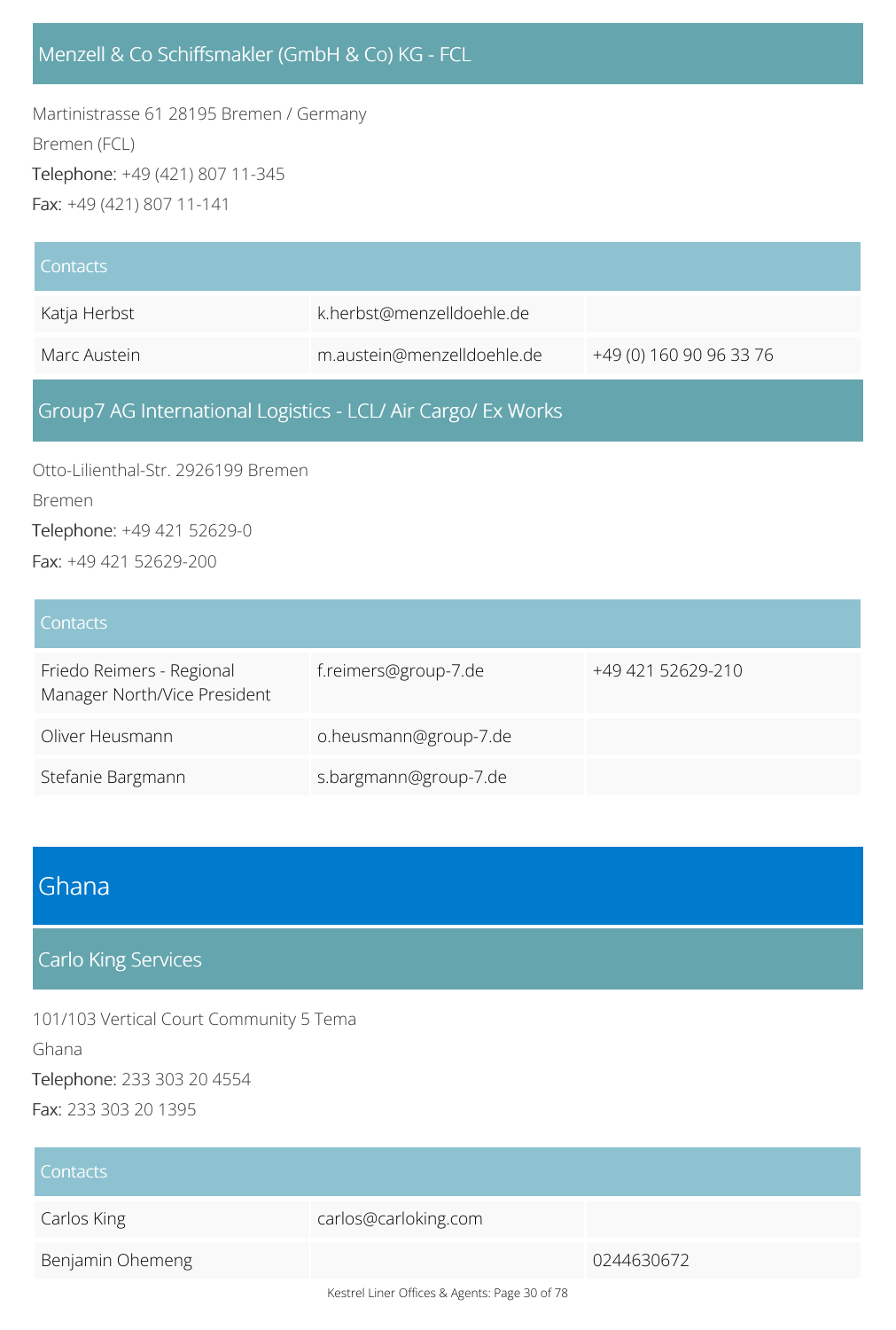# Grand Cayman

#### Thompson Shipping Co

Cayman Shipping Centre P.O.Box 188 10 Shipping Lane George Town Grand Cayman B.W.I Georgetown (TGL) Telephone: 345-949-8044 Fax: 345-949-8345

| Contacts                                |                              |  |
|-----------------------------------------|------------------------------|--|
| Emile Hamilton (Management)             | ehamilton@tropical.com       |  |
| April Lewis (Sales)                     | alewis@tropical.com          |  |
| Bessie Thompson (Customer<br>Service)   | bessie@thompsonshipping.com  |  |
| Joellen Rae Smith (Customer<br>Service) | joellen@thompsonshipping.com |  |

### **Greece**

#### Arian Maritime S.A.

13 Mitropoleos street Thessaloniki Greece 54624 www.arianmaritime.gr Thessaloniki Telephone: +302310233160 Fax: +302310233165

| Contacts                                       |                          |               |
|------------------------------------------------|--------------------------|---------------|
| Phil Lerias (Sales Executive)                  | plerias@arianmaritime.gr | +306972281227 |
| Arian Maritime S.A.                            |                          |               |
| 133 A Filonos Street, 18536 Piraeus<br>Piraeus |                          |               |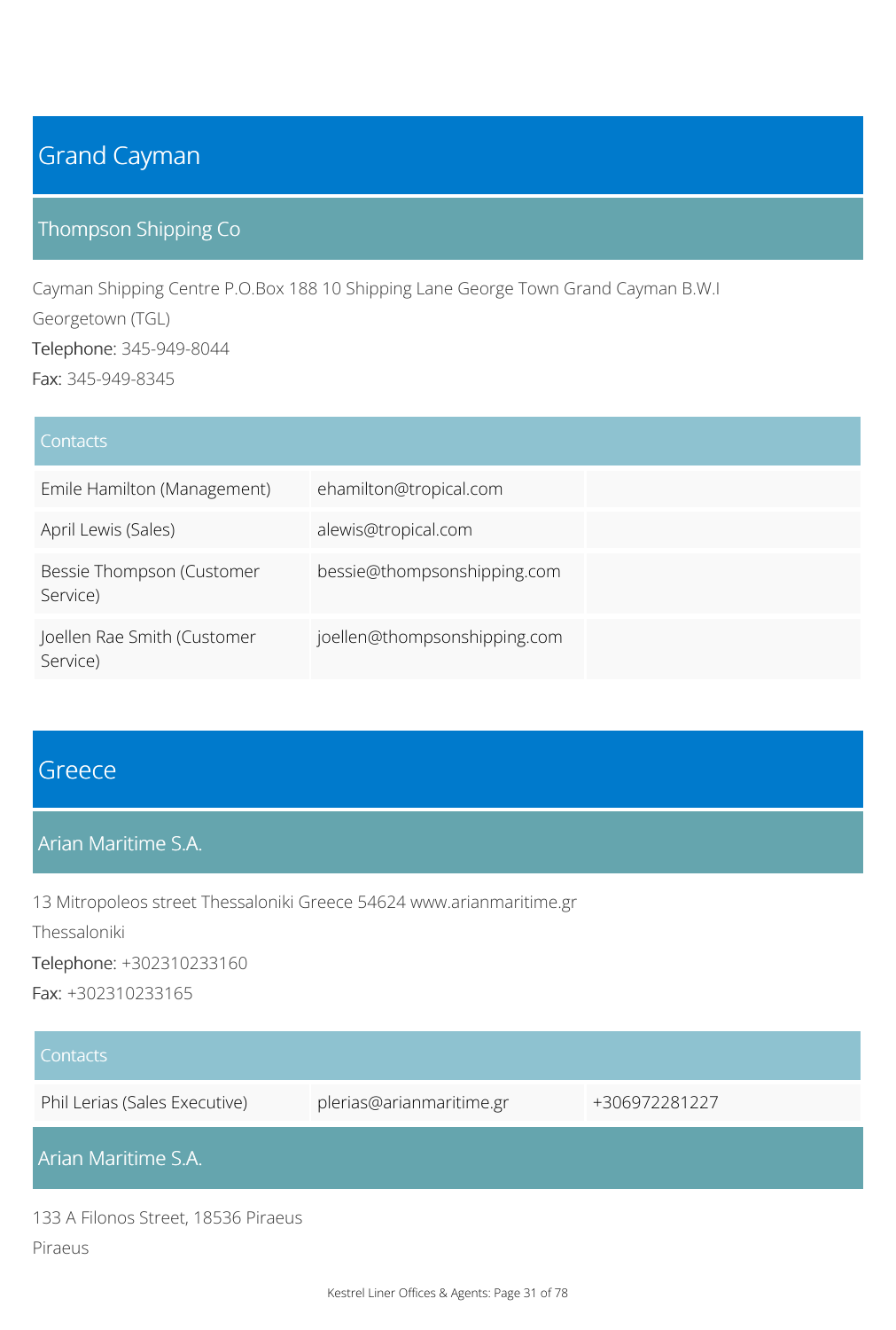#### Telephone: +302104170260

Fax: +302104170215

| Contacts                                                             |                           |               |
|----------------------------------------------------------------------|---------------------------|---------------|
| Aris Aristou (Managing Director)                                     | aaristou@arianmaritime.gr | +302104170260 |
| Arian Maritime S.A.                                                  |                           |               |
| 26 Skouze street Piraeus Greece 18536 www.arianmaritime.gr<br>Athens |                           |               |
| Telephone: +302104170260<br>Fax: +302104170215                       |                           |               |
| Contacts                                                             |                           |               |
| Aris Aristou (Managing Director)                                     | aaristou@arianmaritime.gr | +302104170260 |

# Grenada

Geo. F. Huggins & Co. Ltd

Raj Building Suite 101, Carenage, St. George's Grenada St. George's (TGL) Telephone: 473-440-8787 Fax: 473-440-6696

#### **Contacts**

| Cheney Joseph (Management)                           | cjoseph@tropical.com |  |
|------------------------------------------------------|----------------------|--|
| Amicah S. Noel (Customer Service) anoel@tropical.com |                      |  |
| Lorna Snagg (Customer Service)                       | Isnagg@tropical.com  |  |

# Guadeloupe

Safir et Melon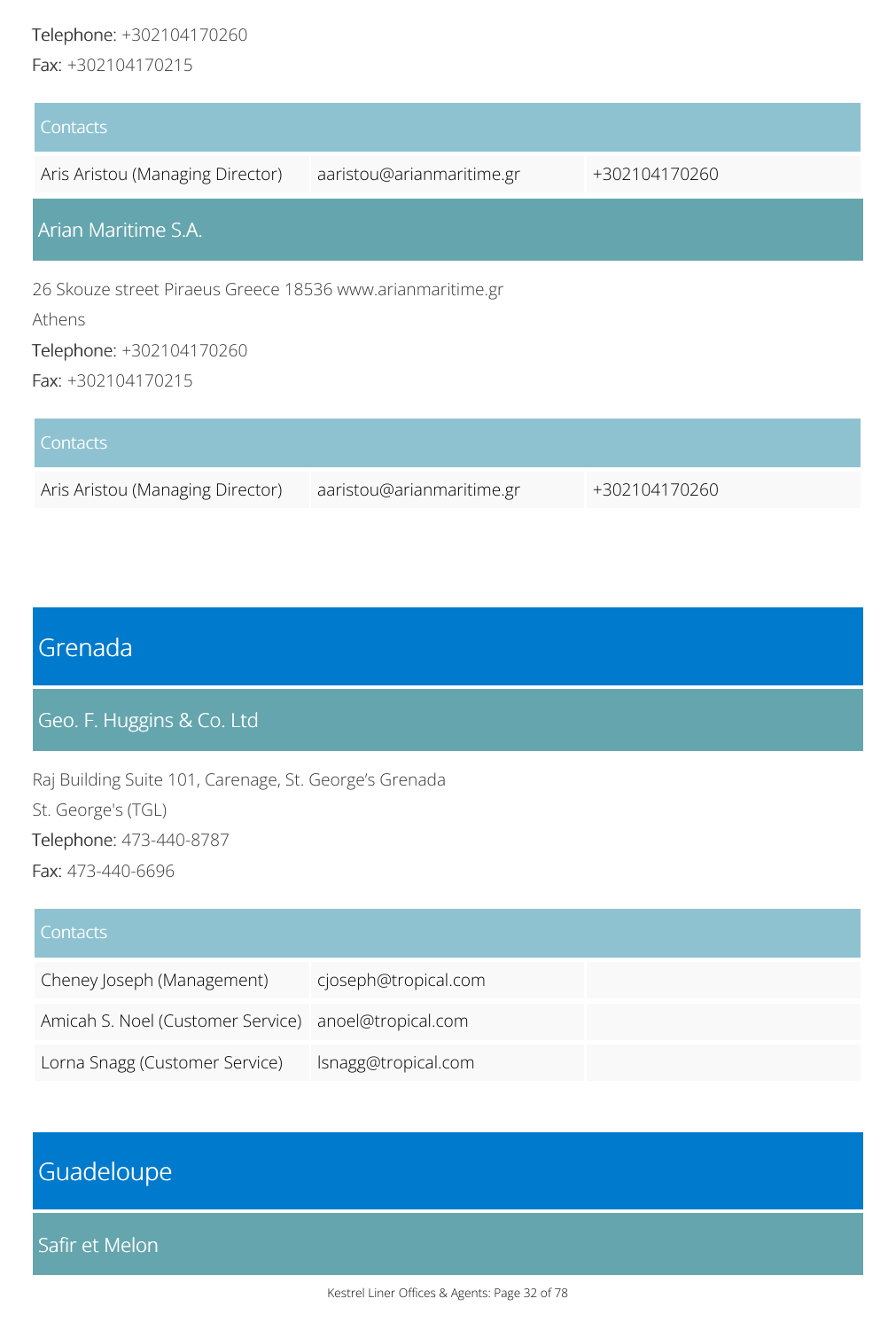Bld Pointe de Jarry - ZICP Jarry Z.I 97122 Guadalupe Point a Pitre Telephone: 590-590-32-69-69 Fax: 590-590-26-65-23

#### **Contacts**

| Christian Gerard (Sales) / Muriel<br>Angevin        | christian.gerard@safir-melon.com<br>; muriel.angevin@safir-melon.com                                     |
|-----------------------------------------------------|----------------------------------------------------------------------------------------------------------|
| Lucie Ramade (Operations/Docs) /<br>Christine Lenox | lucie.ramade@safir-melon.com /<br>christine.lenox@safir-melon.com;<br>groupageusa971@safir-<br>melon.com |
| Christophe Tremisi (Management)                     | christophe.tremisi@safir-<br>melon.com                                                                   |
| Sales                                               | Commercial971@safir-melon.com                                                                            |

# Guatemala

#### Logytram

Ruta 5, 7-87 Zona 4 Guatemala, C.A. Pt.Barrios/Quetzal/Santo Tomas de Castillo Telephone: 502-2385-9093 Fax: 502-2332-4480 Email: docs@logytram.com

| <b>Contacts</b>                             |                       |               |
|---------------------------------------------|-----------------------|---------------|
| Janssen Ruiz (Sales)                        | janssen@logytram.com  | 502-5308-3864 |
| Jonathan Ruiz<br>(Operations/Documentation) | jonathan@logytram.com | 502-5802-0773 |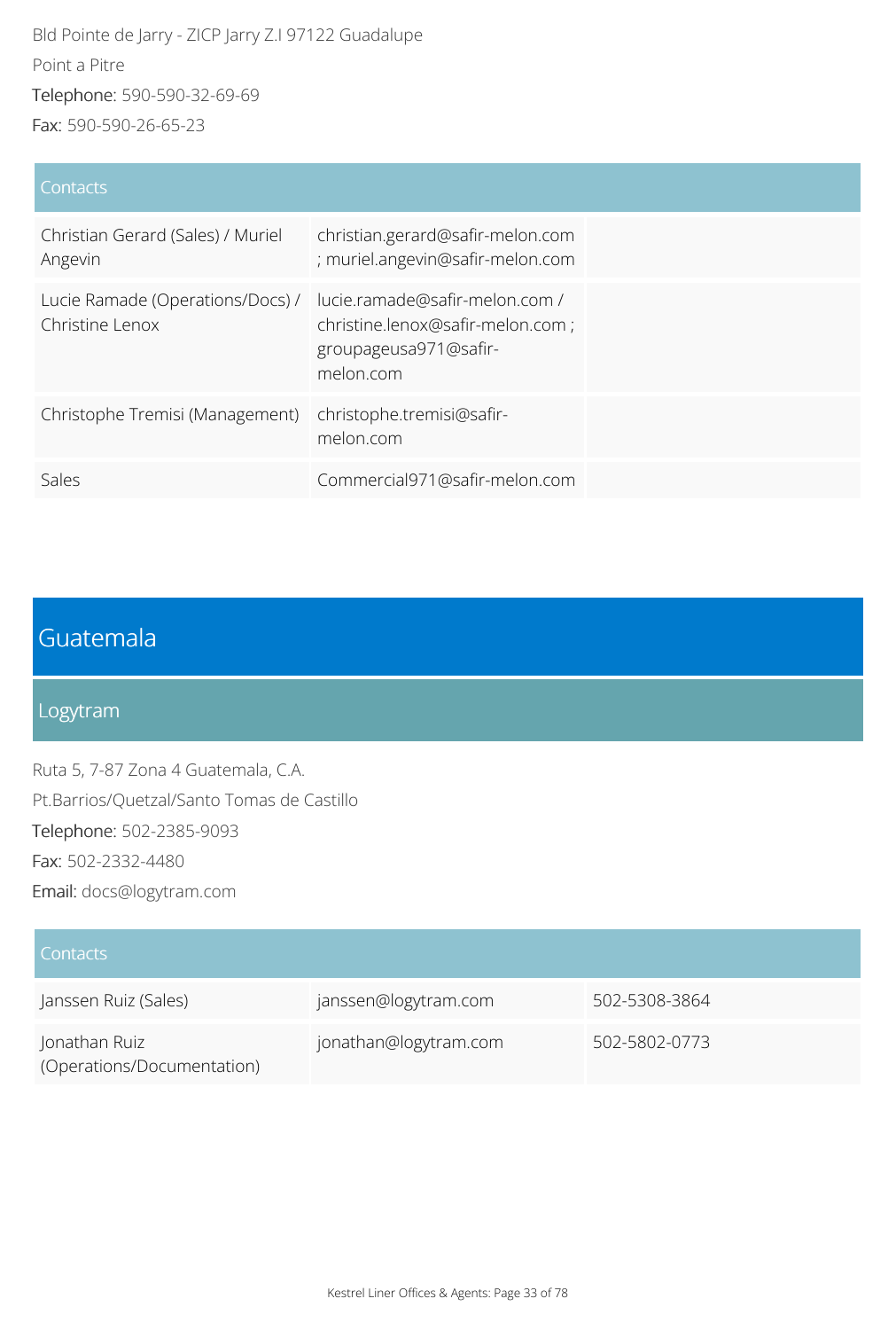### Guyana

### Kestrel Guyana Office

140 Quamina & Waterloo Street South Cummingsburg Georgetown, Guyana Guyana Telephone: +592-225-1995 +592-225-1996 +592-225-1997 +592-225-1999

Fax: +592 225 1999

Email: Guyana@kestrel.com

| Contacts                       |                      |               |
|--------------------------------|----------------------|---------------|
| Allan Newark - Management      | anewark@kestrel.com  |               |
| Christina Persaud - Operations | cpersaud@kestrel.com | +592 608 8771 |
| Samantha Buchoon - Sales       | sbuchoon@kestrel.com |               |

### Haiti

### Transcargo International

46 Rue J. Vincent Route de L'Aeroport PAP

Haiti

Telephone: OFFICE: 011-509-2813-2777 / OFFICE: 011-509-2816-2777

| Contacts                                       |                                                   |                   |
|------------------------------------------------|---------------------------------------------------|-------------------|
| Dimitri Malebranche - CEO                      | dmalebranche@transcargointl.com 011-509-3816-7515 |                   |
| Patricia Malebranche - Director<br>General     | pmalebranche@transcargointl.com 011-509-3613-6916 |                   |
| Dominique Marcel -<br>Administrative Assistant | dmarcel@transcargointl.com                        | 011-509-4711-6909 |

# Holland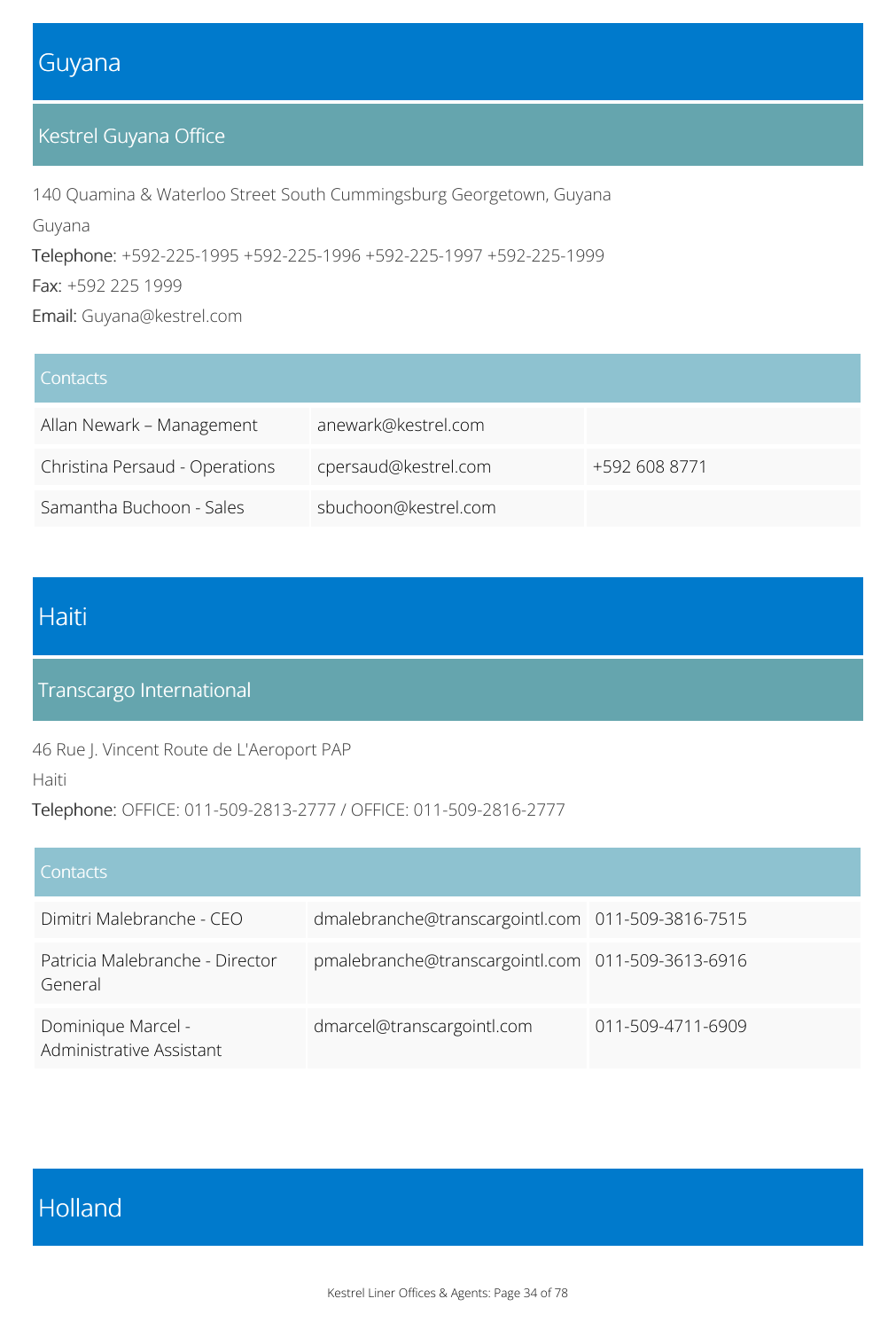Vertraco Shipping b.v. Veldkersweg 35 3053 JR ROTTERDAM Rotterdam Telephone: +31 10 285 87 11 Fax: +31 10 285 87 10

| <b>Contacts</b>  |                              |                |
|------------------|------------------------------|----------------|
| Marcel Nijmeijer | marcel.nijmeijer@vertraco.nl | +31 10 2858707 |
| Jan Brinkmman    | Jan.Brinkman@vertraco.nl     |                |

# Honduras

#### Hebron Logistic S de RL

Col. San Sebastian, 5a. Calle, Boulevard al Aeropuerto frente a Gasolinera Mobil/Cemcol San Pedro Sula, Honduras

San Pedro Sula

Telephone: (504) 2559-1362/2559-1381

Email: operaciones@hebronlogistic.com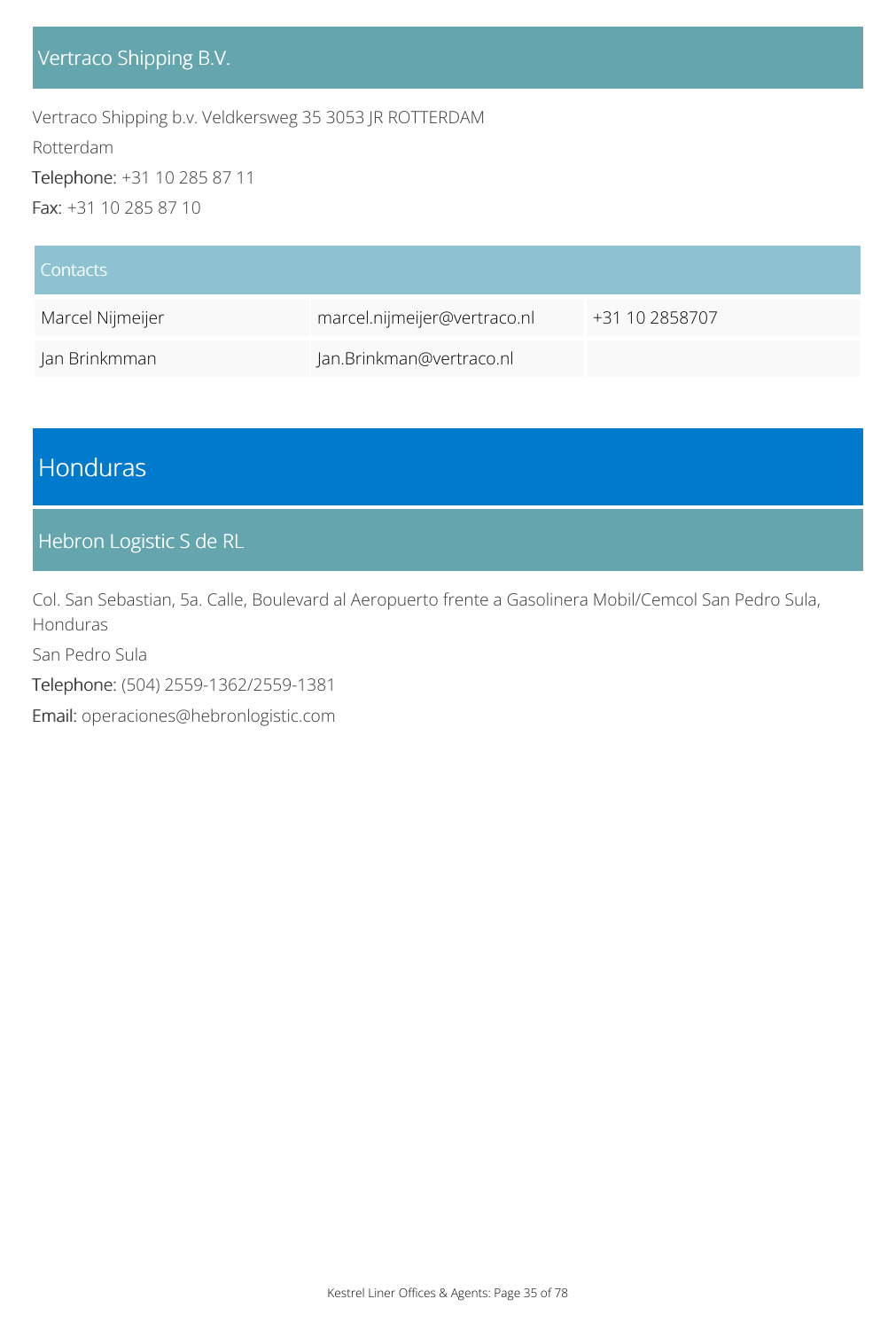| Dilcia Funes (General Manager) | dfunes@hebronlogistic.com        |
|--------------------------------|----------------------------------|
| Lizeth Sanchez (Finance)       | lizethsanchez@hebronlogistic.com |
| Karina Orellana (Finance)      | korellana@hebronlogistic.com     |
| David Anduray (Finance)        | anduray@hebronlogistic.com       |
| Ethel Aguilar (Operations)     | eaguilar@hebronlogistic.com      |
| Nicole Bohorquez (Operations)  | nbohorquez@hebronlogistic.com    |
| Angie Pineda(Operations)       | apineda@hebronlogistic.com       |
| Gabriela Castillo (Operations) | gcastillo@hebronlogistic.com     |
| Yanori Rivera (Operations)     | yrivera@hebronlogistic.com       |
| Wilson Gutierrez (Sales)       | wgutierrez@hebronlogistic.com    |
| Francis Bonilla (Sales)        | fbonilla@hebronlogistic.com      |
| Jennifer Ramirez (Sales)       | jramirez@hebronlogistic.com      |

### Naviera Hybur, S.A. (Roatan Only)

French-Harbour Bay Islands Roatan Honduras Roatan Telephone: 504-2455-7564 Fax: 504-2455-7565 Email: RoatanTeam@hydeshipping.com

#### **Contacts**

Robin Hyde robin@hydeshipping.com

# India

Ben Line Agencies (India) PVT. LTD Mumbai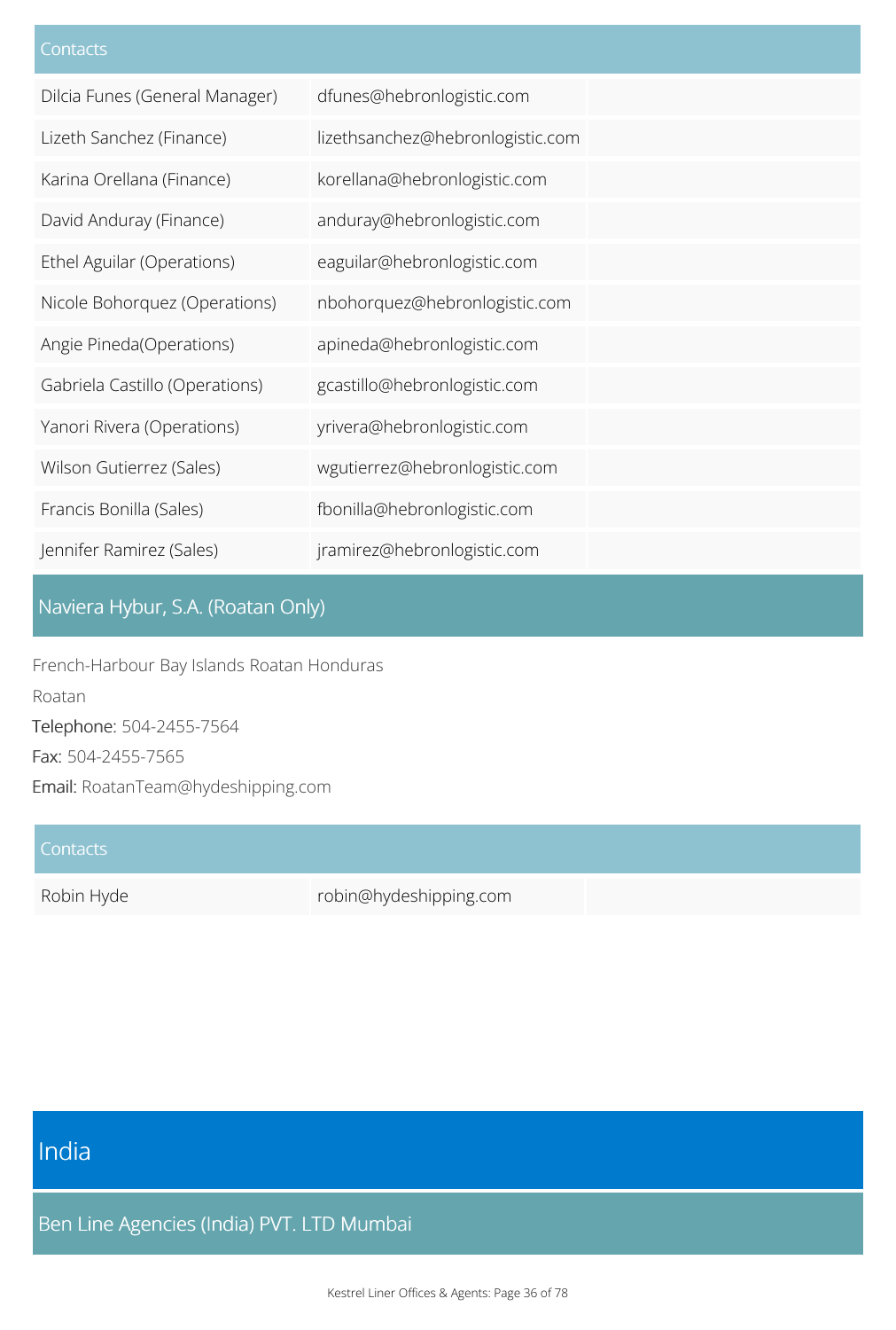Unit NO. 1007, 10th Floor, Universal Majestic, Ghatkoper – Mankhurd Link Road, Shivaji Nagar, Govandi, Mumbai– 400 043, Maharashtra, India Mumbai Telephone: 91-22-25521800

Fax: 91-22-25215270

#### **Contacts**

| Mr. Arup Mitra (Sr. Sales Manager   arup.mitra@benlineagencies.in<br>- Forwarding) |                                                                                          | +919830949552 or +91 22<br>41538715 |
|------------------------------------------------------------------------------------|------------------------------------------------------------------------------------------|-------------------------------------|
| DOC – Forwarding)                                                                  | Dhanraj Kadam (Executive - CS & dhanraj.kadam@benlineagencies.in +91 22 4153 8714 or +91 | 8657353478                          |

### Ben Line Agencies (India) PVT. LTD New Delhi

Room No. 201 Vipul Square B-Block, Sushant Lok-1 Guragaon-122009 India

New Delhi

Telephone: +91-124-6060757

Fax: +91-124-2571274

#### **Contacts**

Rahul Verma (Attn Manager (Operation & Documentation) Rahul verma@benlineagencies.in 91 124 405 7368

#### Ben Line Agencies (India) PVT. LTD Kolkatta

9th Floor, "Chitrakoot", Suite #93 230A, A. J. C. Bose Road, Kolkata -700020.

Kolkatta

Telephone: +91 033 4003 3005

| Contacts                                       |                                        |                                           |
|------------------------------------------------|----------------------------------------|-------------------------------------------|
| Kumar Chattopadhyay (Branch<br>Manager)        | kumar.chattopadhyay@benlineagencies.in | +91-33-4003 3004 or 91-<br>98309-56559    |
| Sk. Md. Israfil (Asst. Manager)                | israfil.skmd@benlineagencies.in        | 91-33-4003-3004 or 91-<br>9836372505      |
| Amrita Sanyal (Sr. Executive<br>Documentation) | cal.expdocs@benlineagencies.in         | +91 33 4003 3005 or +91 33<br>99030 73861 |

### Ben Line Agencies (India) Tuticorin

#258D / 6, 2nd Floor, JJ Complex, Victoria Extention Road, Tuticorin 628 003, India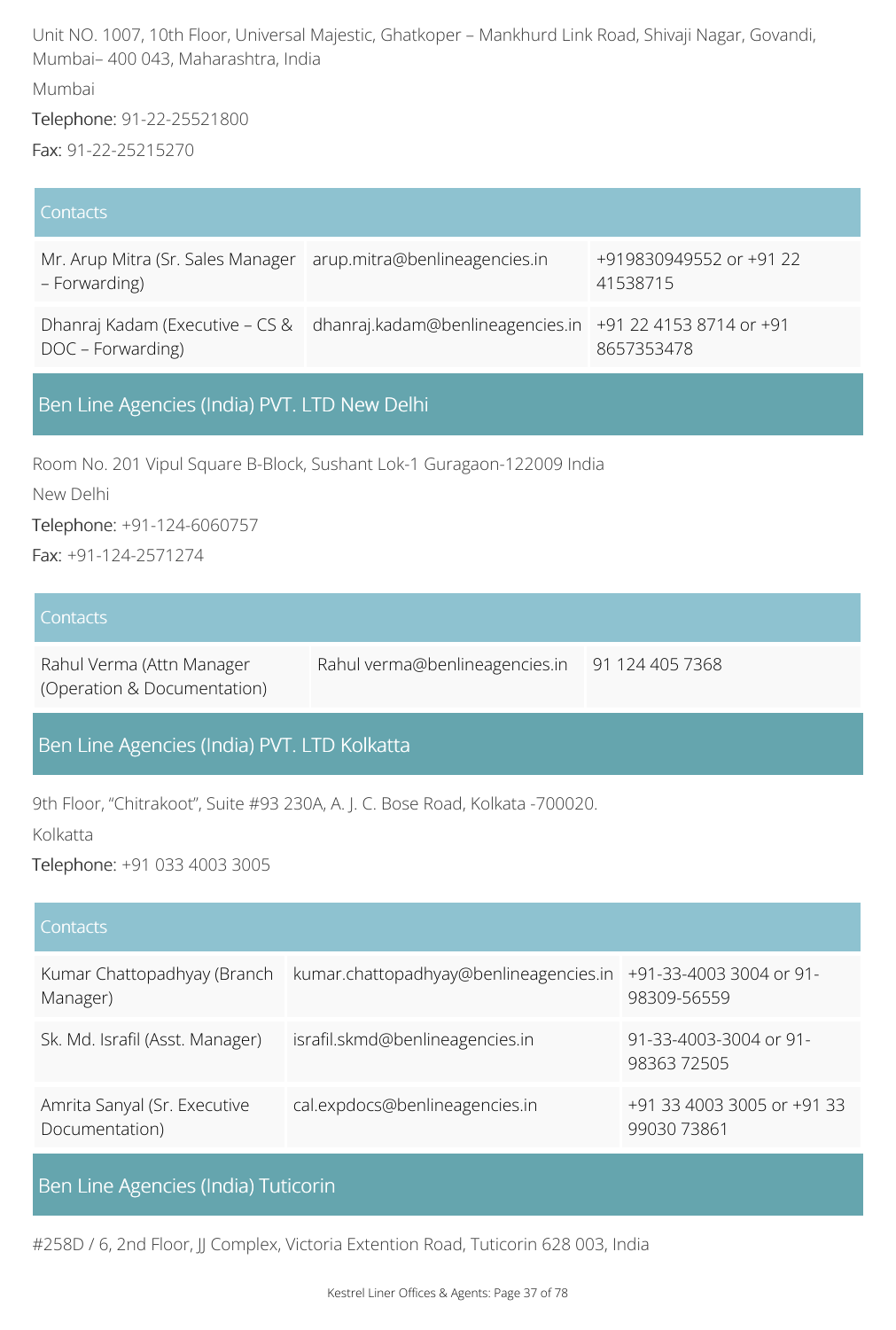| <b>Contacts</b>                             |                                |                 |
|---------------------------------------------|--------------------------------|-----------------|
| S Shenbagaraj (Branch Manager)              | tut.mgr@benlineagencies.in     | +91-461-2339501 |
| H Kandasamy (Executive -<br>Documentations) | tut.expdocs@benlineagencies.in | +91-461-2339500 |

### Ben Line Agencies (India) Mundra

Plot No. 443, 2nd Floor, Sector 1/A, Gandhidham, Dist. Kutch, 370 201, India.

Mundra

Telephone: +91 2836 228997

Email: kandla.liner@benlineagencies.in

| Contacts                                              |                                                                |                          |
|-------------------------------------------------------|----------------------------------------------------------------|--------------------------|
| Bhavesh Limbachiya (Assistant<br>Manager Sales liner) | bhavesh.limbachiya@benlineagencies.in +91 2836 228997 Ext: 202 |                          |
| Nidhi Agarwal (Assistant<br>Manager Sales Forwarding) | nidhi.agarwal@benlineagencies.in                               | +91 2836 228997 Ext: 204 |

### Ben Line Agencies (India) PVT. LTD Chennai

MA Chidambaram Building 2nd Floor #6 Esplande Chennai 600 108 India

Chennai

Telephone: 91-44-60607575

Fax: 91-44-2535-3010

#### **Contacts**

| Mohan Varma (General Manager - maa.gm@benlineagencies.in<br>South) |                                | +91-44-65454502 or +91<br>9282130638 |
|--------------------------------------------------------------------|--------------------------------|--------------------------------------|
| V. Sriram (Sales Manager)                                          | maa.sales1@benlineagencies.in  | +91-44-60607575 or +91<br>9282241131 |
| Nagendra Babu (Export<br>Documentation)                            | maa.expdocs@benlineagencies.in | +91-44-60607575 or +91<br>9445161299 |

### Ben Line Agencies - (India) Visakhapatnam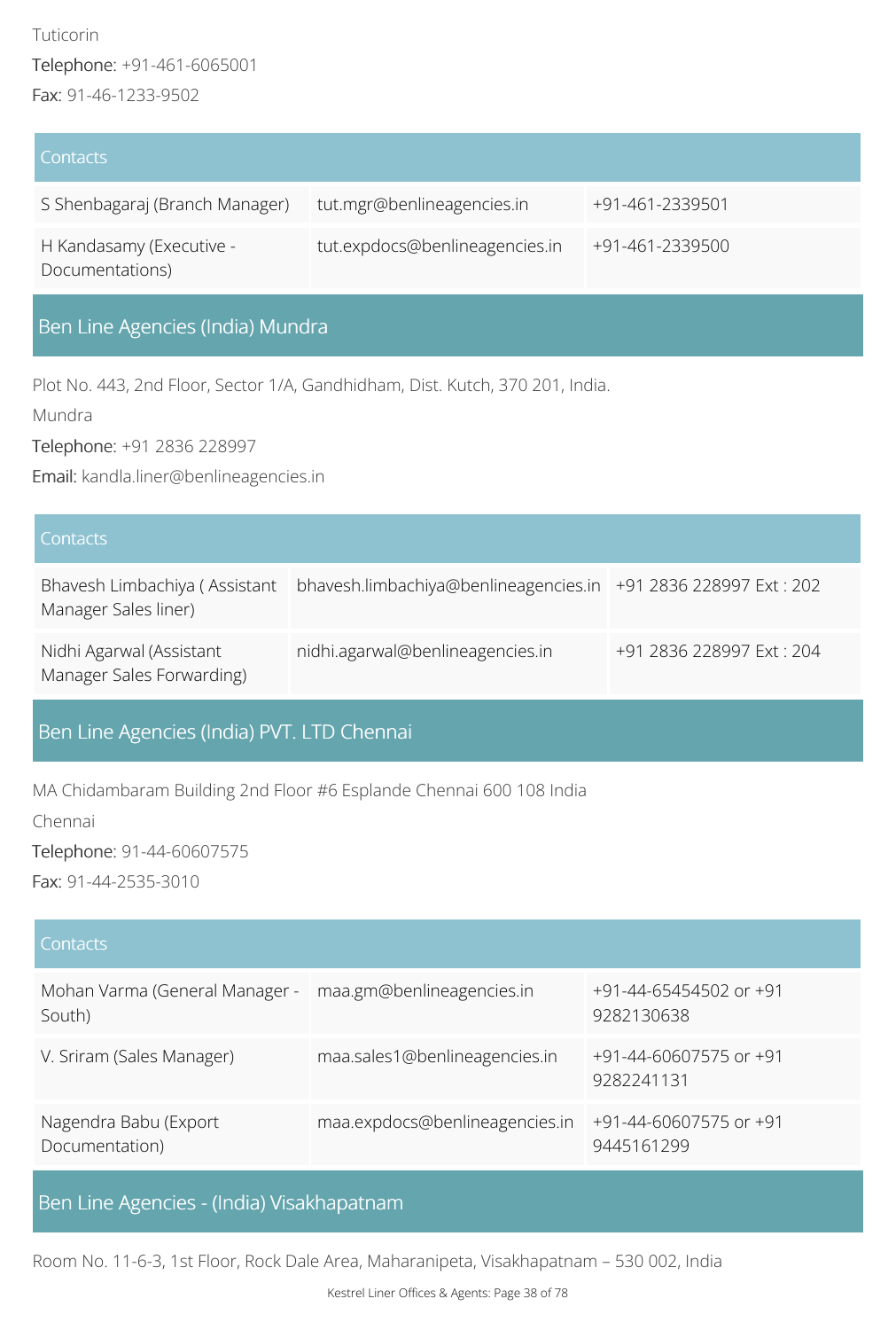| Contacts                                                                |                            |                                                                    |
|-------------------------------------------------------------------------|----------------------------|--------------------------------------------------------------------|
| N. S. Murty (Asst. Manager -<br>Operation)                              | vsk.mgr@benlineagencies.in | Mobile Phone: +91 98485 31393<br>Ten No Direct: +91 891<br>2792358 |
| A. Srinivasu Rao (Executive – OPS / vsk.ops@benlineagencies.in<br>DOCs) |                            | Mobile: +91 9703299939   Office:<br>+91 891 2792893                |

### Ben Line Agencies - (India) Ludhiana

Room No: 103, 1st Floor, Plot No. R-14, Psies Colony, Jeevan Nagar, Focal Point, Phase -V,LUDHIANA-141010, Punjab, India

Ludhiana

Telephone: +91-161-4677575

Fax: +91-161-4677575

| Contacts                       |                            |                                      |
|--------------------------------|----------------------------|--------------------------------------|
| Santokh Singh (Branch Manager) | Idh.mgr@benlineagencies.in | +91-9855624311 or +91 161<br>4677575 |

### Ben Line Agencies (I) PVT.LTD

F-4, Ist Floor, Netage Arcade Church Landing Road, Pallimukhu Cochin – 682 016

Kochi

Telephone: +91 0484 2370 112 / 2370 113

| Contacts                |                             |                                                  |
|-------------------------|-----------------------------|--------------------------------------------------|
| Manoj M (Asst. Manager) | m.manoj@benlineagencies.in  | Telephone: +91 484 2370112 Hp:<br>+91 9745143438 |
| Shanu K S               | ks.shanu@benlineagencies.in | Telephone: 91 484 2370113 Hp:<br>+91 9895427056  |

## Indonesia

Ben Line Agencies North Sumatra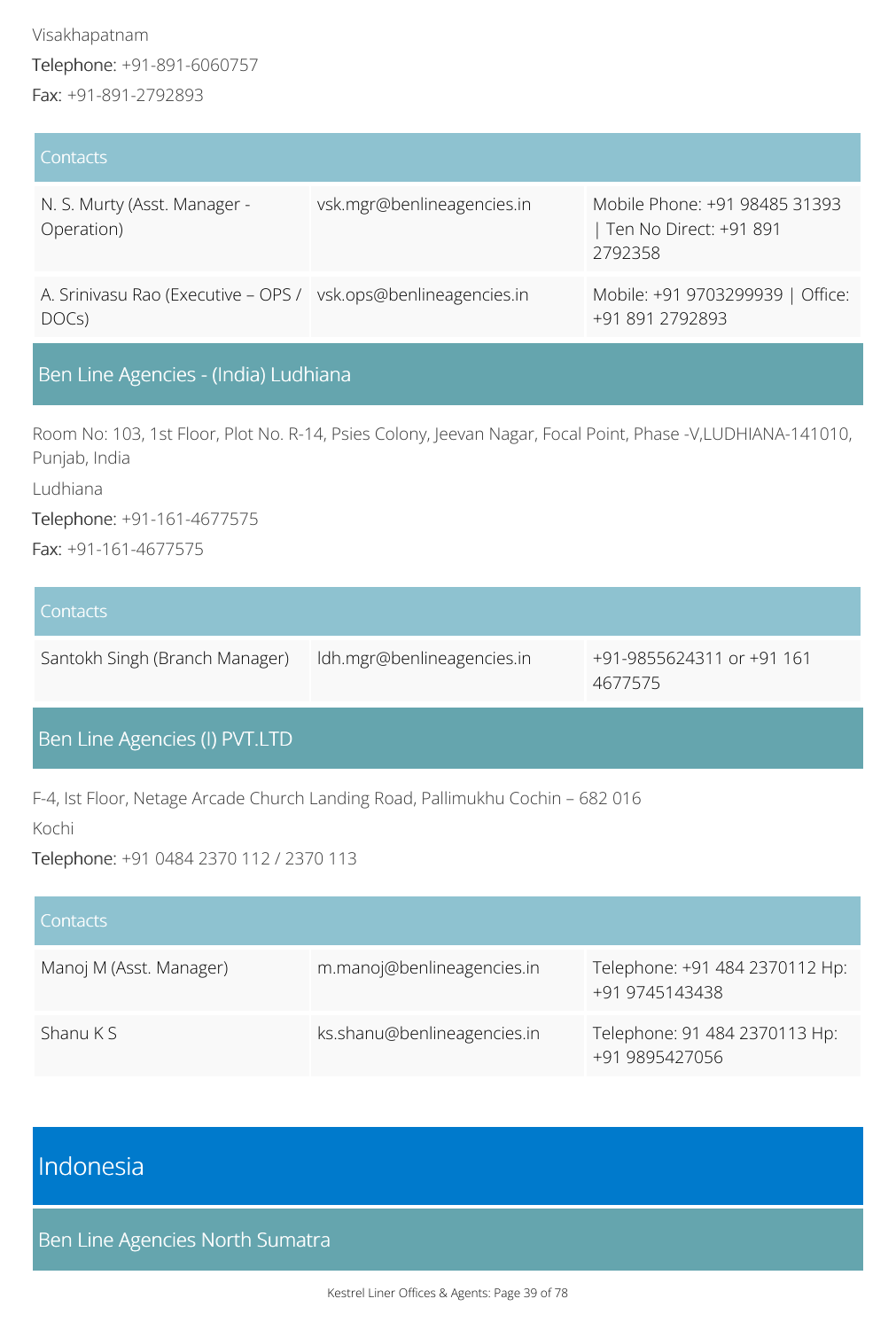PT Bahari Eka Nusantara, Graha Harmoni 3rd Floor Suite 1, Jl.Gaharu No.2B Medan-20235 North Sumatra-Indonesia Medan

Telephone: 62 61 42003888

Fax: 62 61 42003999

#### **Contacts**

| Effendi Halim (Management)             | effendi@benline.co.id          |  |
|----------------------------------------|--------------------------------|--|
| Benny Tan (Sales)                      | blw-marketing@benline.co.id    |  |
| Surianti (CSV/Sales Support)           | blw-csv@benline.co.id          |  |
| Richard (Documentation)                | blw-doc-custserv@benline.co.id |  |
| Suci Ramadhani<br>(Inbound/Operations) | blw-ops@benline.co.id          |  |

## Ben Line Agencies Bali

Jl. Diponegoro 735, Pesanggaran Denpasar, 80114 Bali, Indonesia

Bali

Telephone: 62-361-720268

Fax: 62-361-721798

| Contacts                                                               |                              |                  |
|------------------------------------------------------------------------|------------------------------|------------------|
| Mr. Miftahuddin (Sales)                                                | bali-marketing@benline.co.id | 62 812 3766 1989 |
| Ben Line Agencies Surabaya                                             |                              |                  |
| Medan Pemuda Building 6th Floor JL.Pemuda No. 27-31 Surabaya Indonesia |                              |                  |
| Surabaya                                                               |                              |                  |
| Telephone: 62-31-548-1500                                              |                              |                  |

Fax: 62 31 5480040

Email: sby-azman@benline.co.id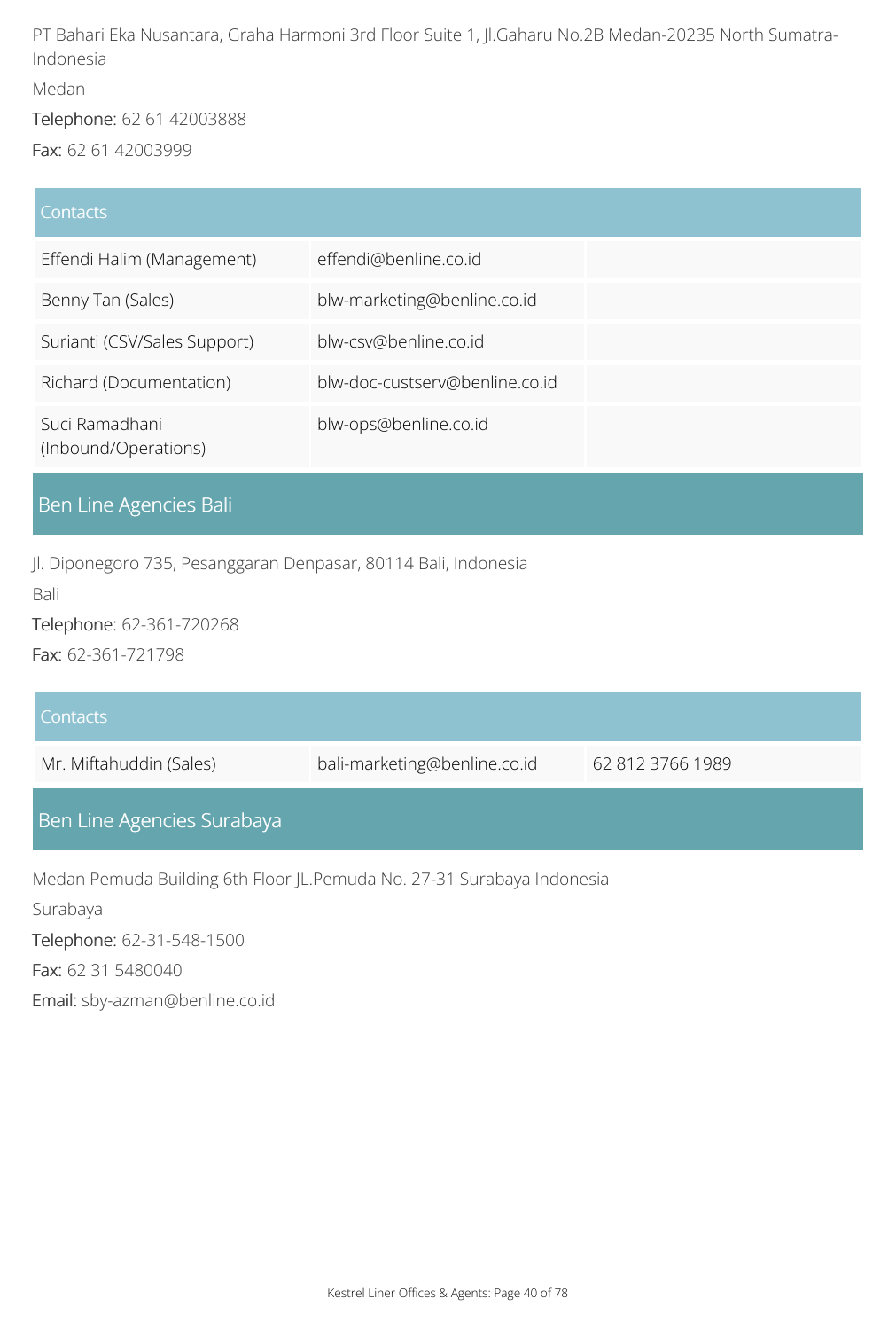| Contacts                    |                                |                                    |
|-----------------------------|--------------------------------|------------------------------------|
| Dinarti Ningtyas (CS & Doc) | dinarti.ningtias@benline.co.id | 62 31 5481500 or 62<br>82131170613 |
| Prielke Kaunang (Marketing) | prielke.kaunang@benline.co.id  | 62 31 5481500 or 62<br>81331005554 |
| Made Adhy (Marketing)       | made.adhy@benline.co.id        | 62 31 5481500 or 62<br>81330971977 |

## Ben Line Agencies Jakarta

Graha Paramita Building 12th Floor, Jln Denpasar Raya Blok D2 Kav. 8, Kuningan Jakarta Indonesia

Jakarta

Telephone: 62-21-252-2110 Fax: 62-21-252 2112

#### **Contacts**

| Ramona Octavianand (Sales Liner<br>Coordinator) | ramona.octavianand@benline.co.id +62.21 2522110 ext 1320 or +62 | 818 725 284                                     |
|-------------------------------------------------|-----------------------------------------------------------------|-------------------------------------------------|
| Eleanor Silalahi (Sales Support)                | eleanor.silalahi@benline.co.id                                  | +62.21 2522110 ext 1331 or +62<br>813 1745 7717 |
| Edwin Budihardja (Line Manager)                 | edwin.budihardja@benline.co.id                                  |                                                 |
| Titi Widyaningrum (Co-ordinator)                | titi.widyaningrum@benline.co.id                                 |                                                 |

## Ben Line Agencies Palembang

JL.Lingkaran no.277B Dempo Luar South sumatera Palembang Indonesia Palembang Telephone: 62-711-312681 Fax: 62-711-312681

| <b>Contacts</b>                       |                                |
|---------------------------------------|--------------------------------|
| Apollo Tampubolon (Branch<br>Manager) | plm-apollo@benline.co.id       |
| Rasyid Jamil Tanjung (Sales)          | plm-mktg@benline.co.id         |
| Riza Fahlevi (Operations)             | plm-portservices@benline.co.id |
| Fitria Pios (Documentation)           | plm-doc-custserv@benline.co.id |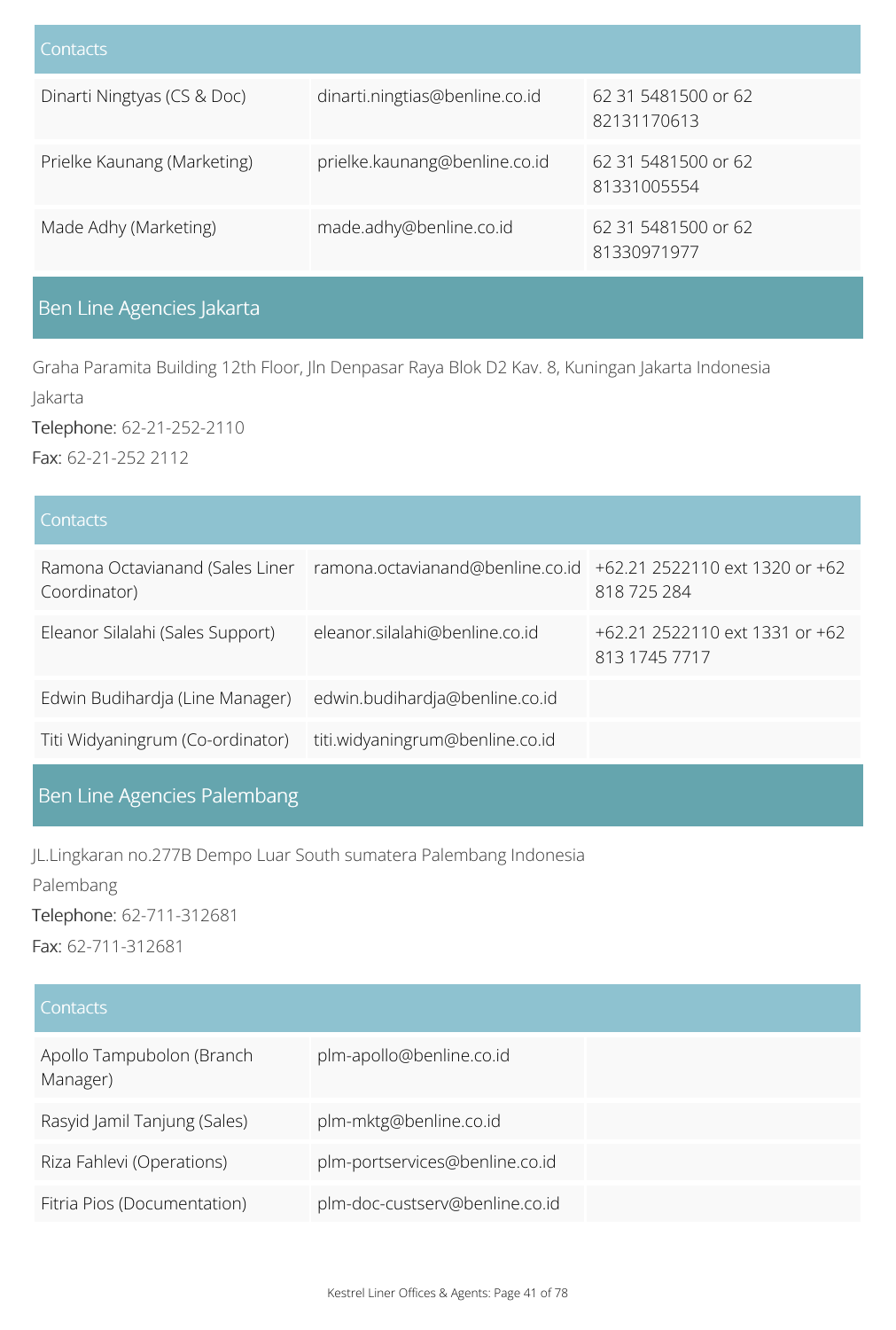### Ben Line Agencies Semarang

Ruko Semarang Indah Blok D 14 no 17 Semarang 50144 Semarang Telephone: (62) 24 76631873/75 Fax: (62) 24 7240092

| Contacts             |                                 |  |
|----------------------|---------------------------------|--|
| Nurisia Luthfi (doc) | Nurisia.anggraini@benline.co.id |  |
| Yeny Arianti (Pic)   | yeny.arianti@benline.co.id      |  |

# Israel

### Allalouf Logistics

2 Hashlosha st Tel Aviv 6706054 Israel Tel Aviv Telephone: +972-3-5640294 or +972-3-5640205 Fax: +972-3-7601135

| Contacts                                     |                     |                                       |
|----------------------------------------------|---------------------|---------------------------------------|
| Edna Pierart - Ocean Forwarding<br>Manager   | ednap@allalouf.com  | +972-3-5640205 or +972-58-<br>6055087 |
| Daniel Allalouf - FICS Commercial<br>Manager | daniel@allalouf.com | +972-3-5640294 or +972-54-<br>6777077 |

# Italy

Central Shipping Agency (CSA) Spa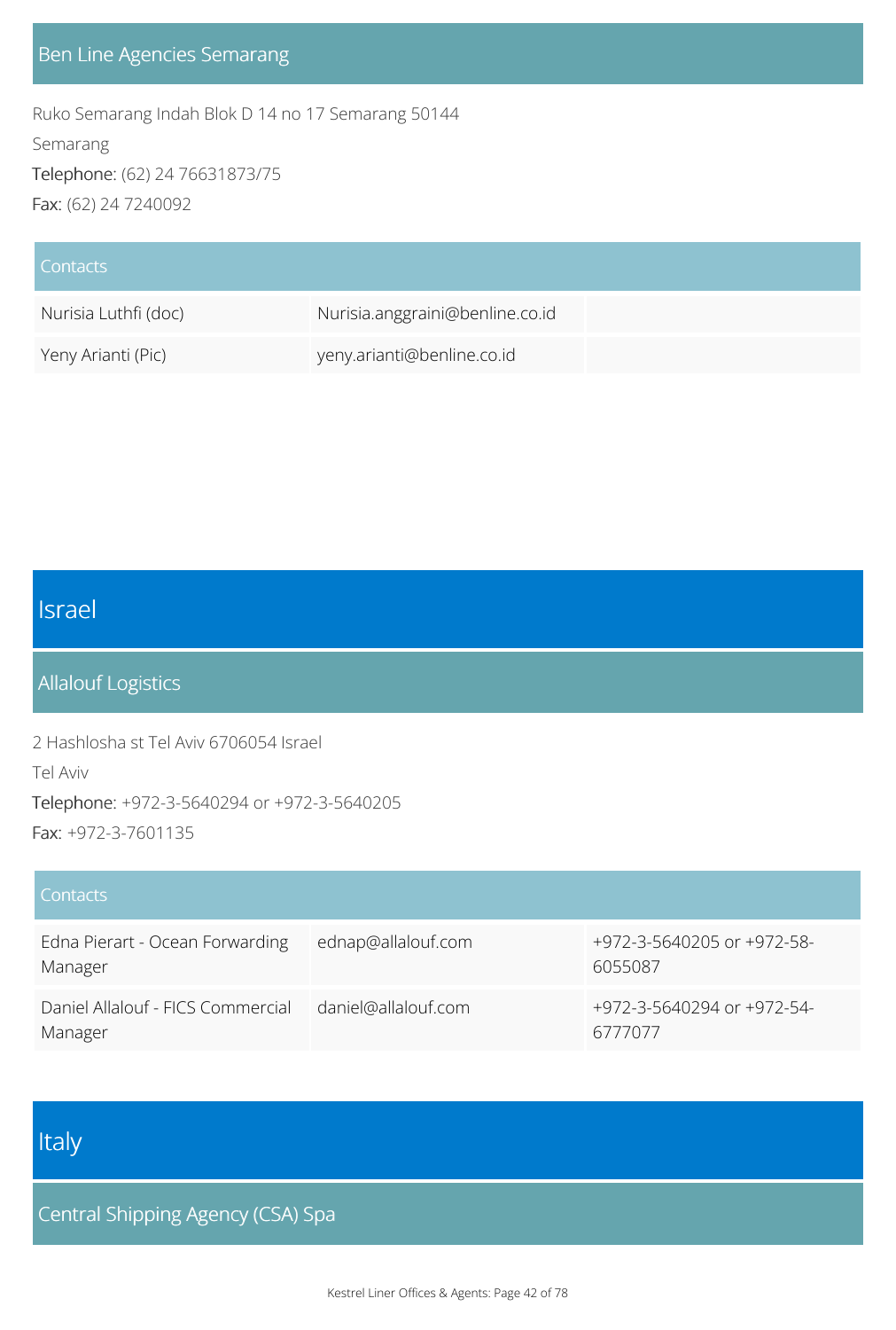Via Ludovico di Breme 25/27 20156 Milano Italy Milan (Headquarters) Telephone: 39-02-33411440 Fax: 39-02-3083672

#### **Contacts**

| Daniele Gariboldi (FCL Cargo)                                    | dgariboldi@csaspa.com        | 39-02-33411418 |
|------------------------------------------------------------------|------------------------------|----------------|
| Luca Minichino (LCL Cargo)                                       | Iminichino@csaspa.com        | 39-02-33411471 |
| Mr. Michele Clemente (Air Freight) centralshippingair@csaspa.com |                              | 39-342-3849371 |
| FCL                                                              | kestrel.fclmilano@csaspa.com |                |
| $\vert$ C                                                        | kestrel.lclmilano@csaspa.com |                |

### Central Shipping Agency (CSA) Air

Via Ludovico di Breme 25/27 20156 Milano Italy Milan (Headquarters) Telephone: 39-02-33411440 Fax: 39-02-3083672

| <b>Contacts</b>                        |                               |                 |
|----------------------------------------|-------------------------------|-----------------|
| Luca Francioso (Airfreight<br>Manager) | lfrancioso@csaspa.com         | +39 02 33411495 |
| Bianca Brunoldi (Air Freight)          | centralshippingair@csaspa.com |                 |
| Jessica Rimoldi                        | jrimoldi@csaspa.com           | +39 02 33411465 |
| Pier Amighetti (Management)            | pamighetti@csaspa.com         | 39-02-33411440  |

# Central Shipping Agency (CSA) Spa

Via Melisurgo 4 80100 Naples Italy Naples, Italy Telephone: 39-081-7904411 Fax: 39-081-5516240

| Contacts        |                              |
|-----------------|------------------------------|
| Alessandra Cino | kestrel.fclnapoli@csaspa.com |
|                 | kestrel.lclnapoli@csaspa.com |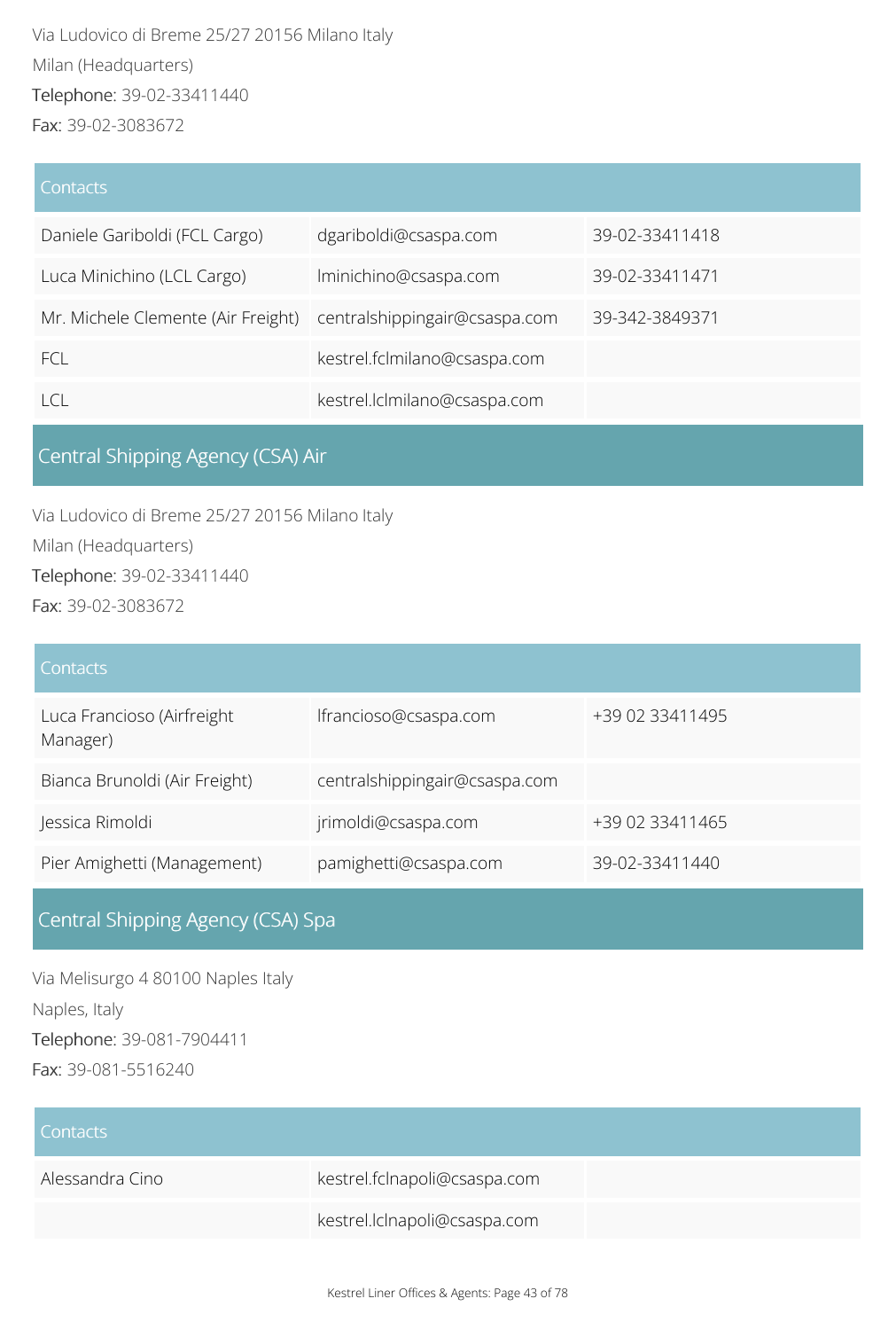## Central Shipping Agency (CSA) Spa

Via Piave 6 57123 Livorno Italy Livorno Telephone: 39-05-86-82631 Fax: 39-05-86-882455

| Contacts                              |                               |                |
|---------------------------------------|-------------------------------|----------------|
| Carmine Abete                         | kestrel.fcllivorno@csaspa.com | 39-05-86826320 |
| Central Shipping Agency (CSA) Spa     |                               |                |
| Via Pedemonte 16/3 16149 Genova Italy |                               |                |
| Genoa/La Spezia                       |                               |                |
| Telephone: 39-010-65441               |                               |                |
| Fax: 39-010-6591433                   |                               |                |
| <b>Contacts</b>                       |                               |                |
|                                       |                               |                |

Francesco Freschi kestrel.fclgenova@csaspa.com 39-010-6544301

## Jamaica

### Kestrel Jamaica Office

101 First Street, Newport West, Kingston 13, Jamaica Kingston Telephone: +876 630 1515 Fax: +876 764 9917 Email: jamaica@kestrel.com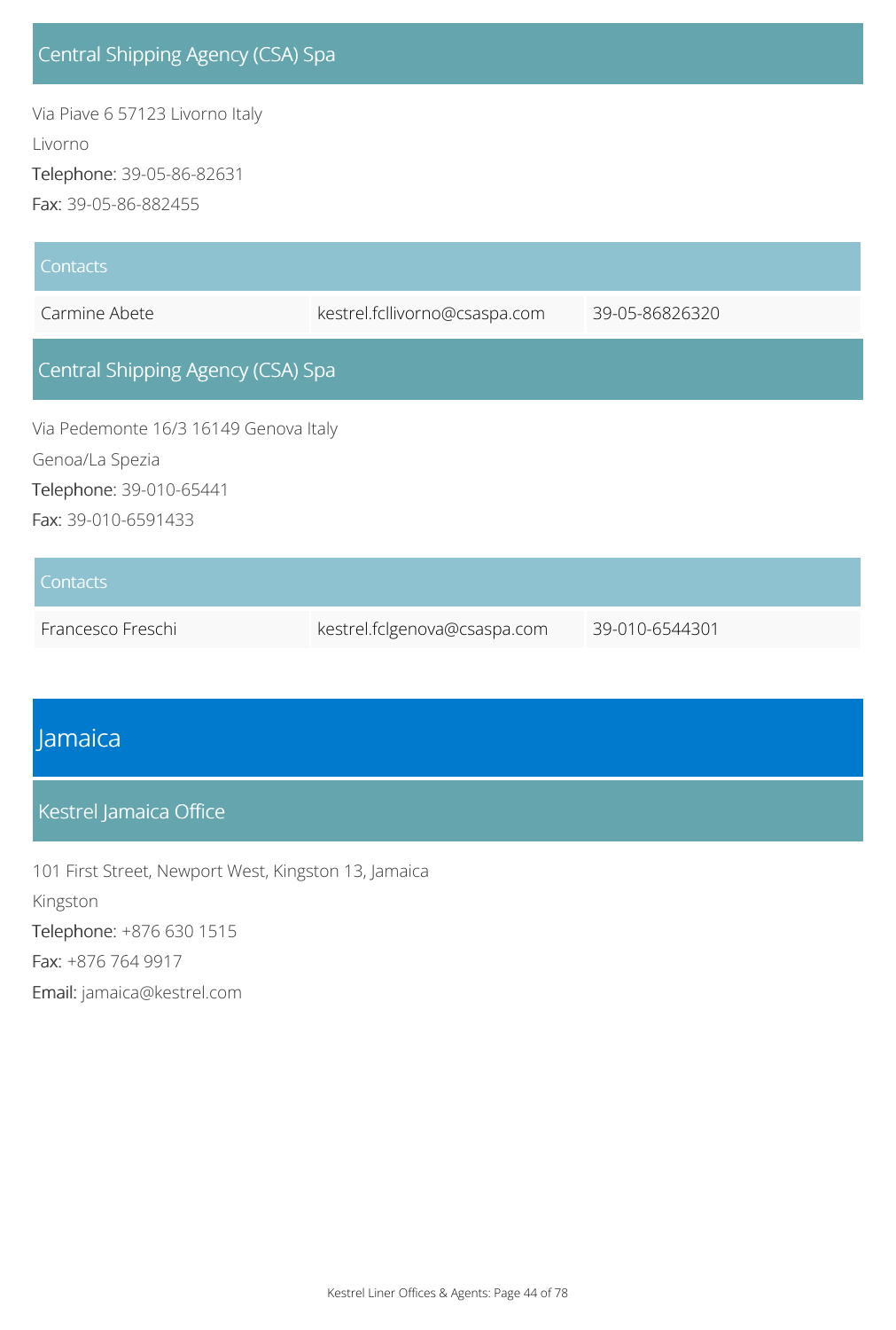| Contacts                              |                       |              |
|---------------------------------------|-----------------------|--------------|
| Ruth-Ann Harris (Manager)             | rharris@kestrel.com   | 876-855-0195 |
| Clifton Campbell (General<br>Manager) | ccampbell@kestrel.com | 876-919-1721 |
| Iesha Holmes (Customer Service)       | iholmes@kestrel.com   | 876-820-7469 |
| Shanay Atherton (Customer<br>Service) | satherton@kestrel.com | 876-802-4573 |

### Kestrel Liner Agencies Ltd - Montego Bay

Unit 3 Sagicor Commercial Complex, Freeport, Montego Bay, Jamaica Montego Bay Telephone: +878 953 6662 Fax: +876 979 8117 Email: jamaica@kestrel.com

| Contacts         |                       |                            |
|------------------|-----------------------|----------------------------|
| Wanetia Haughton | whaughton@kestrel.com | 878 953 6662, 876 848 4383 |
| Nicoley Haughton | nhaughton@kestrel.com | 878 953 6662, 876 880 1394 |

### Caribbean Auto Terminal - Free Trade Zone/SEZ Auto Release

Kingston Telephone: 876-820-7460 Email: jhanelle@caribautoterminal.com

| Contacts                                      |                                |              |
|-----------------------------------------------|--------------------------------|--------------|
| Jhanelle Graham (Logistics<br>Representative) | jhanelle@caribautoterminal.com | 876-820-7460 |

Kestrel Auto Logistics - Free Trade Zone/SEZ Auto Release

Kingston Telephone: 876-820-7451 Email: jvassell@kestrel.com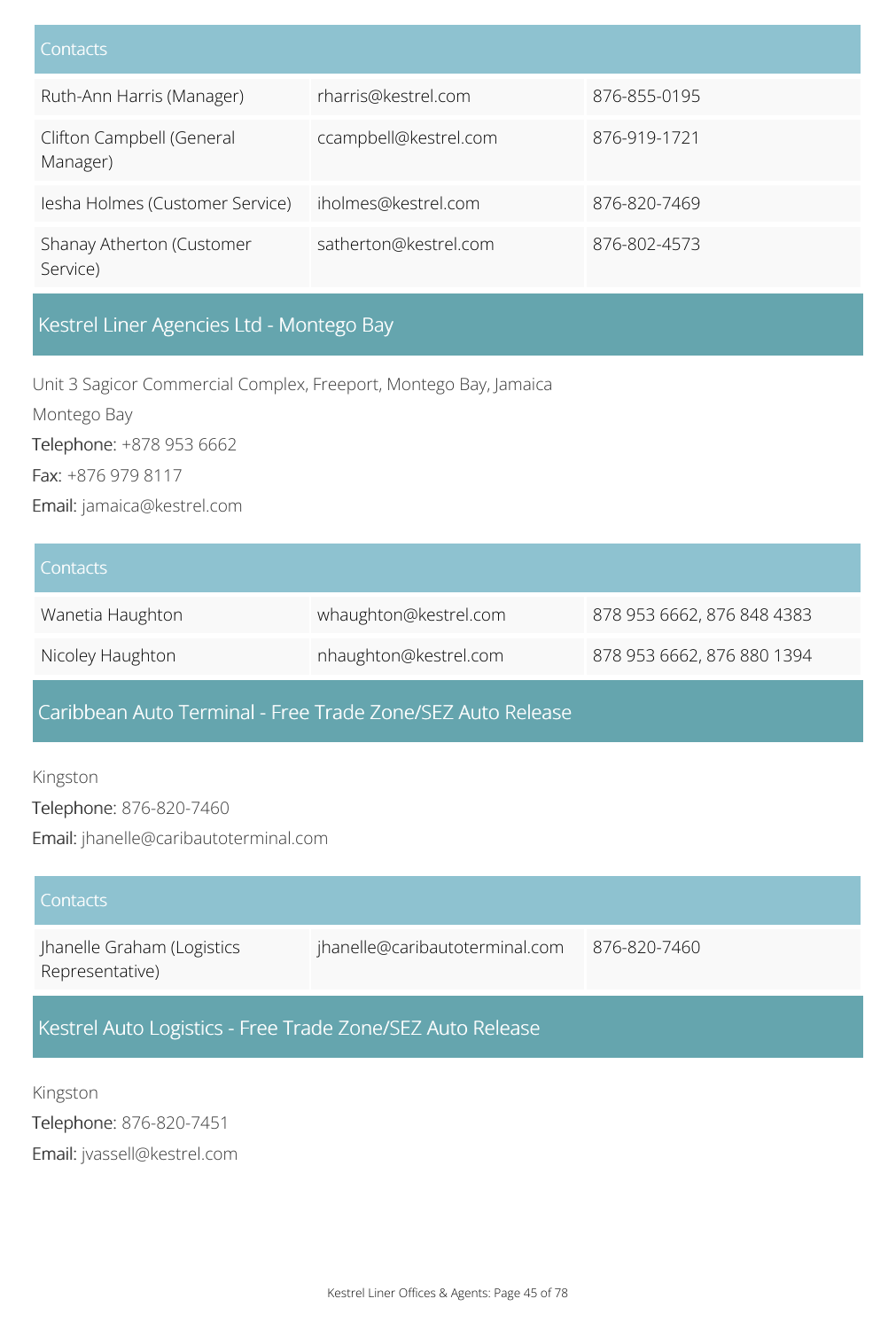Juanita Vassell (Logistics Representative)

jvassell@kestrel.com 876-820-7451

### Japan

### Ben Line Agencies (Japan) Ltd

4th Floor, Shinagawa TS Bldg 2-13-40 Konan Minato-ku Tokyo 108-0075 Japan

Tokyo/Yokohama

Telephone: 81-3-6718-0712

Fax: 81-3-6718-1814

| Contacts                                      |                                |                                      |
|-----------------------------------------------|--------------------------------|--------------------------------------|
| (Mr.) Keiichi Minagawa (Sales<br>Team Leader) | keiichi.minagawa@benline.co.jp | 81367180730 or 81-3-80-8734-<br>2830 |
| (Ms.) Kimiyo Makino (Customer<br>Service)     | kimi.makino@benline.co.jp      | 81367180737                          |

### Ben Line Agencies (Japan) Ltd

1-7-15 Minamihonmachi, Chuo-Ku, Osaka 541-0054 Japan

Osaka/Kobe

Telephone: 81-6-6262-0543

Fax: 81-6-6262-0860

| Contacts                                        |                                |                                   |
|-------------------------------------------------|--------------------------------|-----------------------------------|
| Mr. Takahiro Kaji (Sales Account<br>Manager)    | tkaji.osaka@benline.co.jp      | 81662620543 or 81 90 1079<br>9045 |
| Mr.Taro Yamashita (Customer<br>Service Manager) | tyamashita.osaka@benline.co.jp | 81 6 6262 0543                    |

| Jordan |  |  |
|--------|--|--|
| Aqaba  |  |  |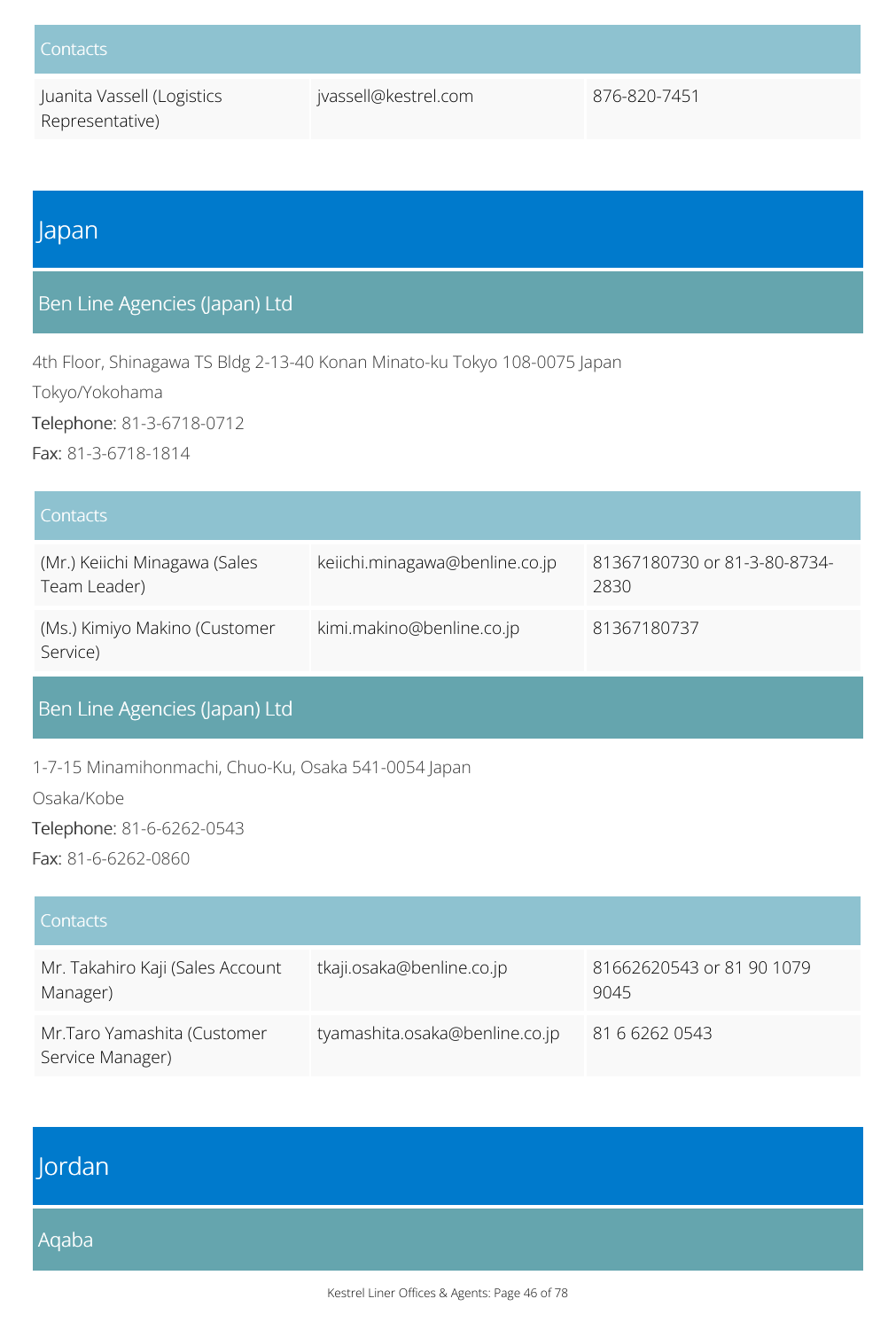Rhine Freight Services WLL Southern Umm Odeinah | Al Dammam Street, Buliding No. 24 | 2nd Floor P.O.Box 811560 Amman -11181 - Jordan

#### Aqaba

Telephone: +962 6 5524500

Fax: +962 6 5524530

#### **Contacts**

Saeed. G. Baterian management@aqabmar.com

## Korea, Republic Of

ISA Company Ltd. Seoul

7TH FLR. C.C.M.M. BLDG. 101, YEOUIGONGWON-RO, YEOUNGDEUNGPO-GUM, SEOUL, KOREA Seoul Telephone: 82-2-3407-3414 Fax: 82-2-756-1275

| Contacts  |                    |                                 |
|-----------|--------------------|---------------------------------|
| Young Yoo | young@isasel.co.kr | +82-2-3407-3414 or +82-10-8710- |
|           |                    | 5669                            |

## Kosovo

Arian Maritime S.A.

13 Mitropoleos street Thessaloniki Greece 54624

#### Pristina

Telephone: +302310233160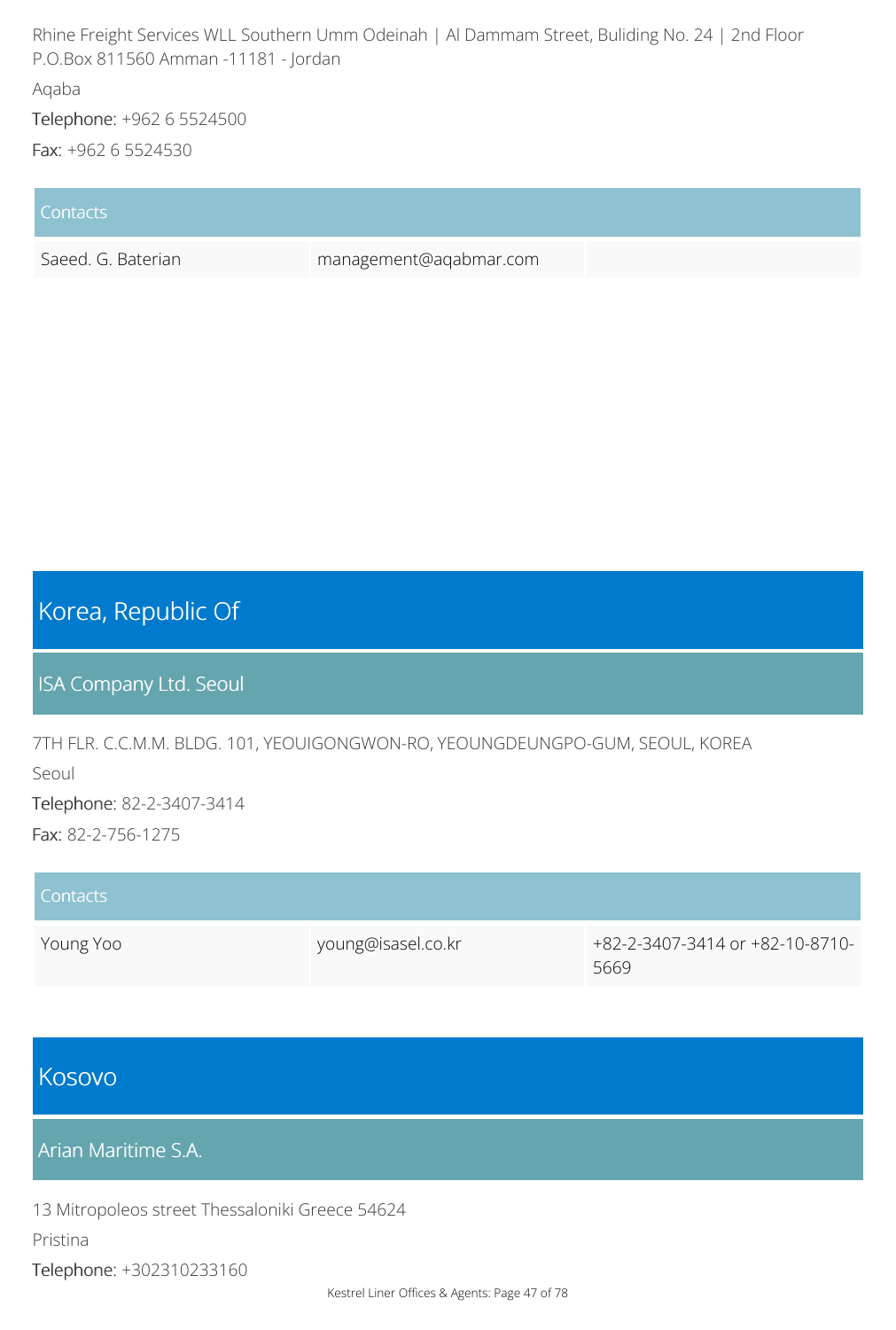| Contacts                      |                          |               |
|-------------------------------|--------------------------|---------------|
| Phil Lerias (Sales Executive) | plerias@arianmaritime.gr | +306972281227 |

# Macedonia

Arian Maritime S.A.

13 Mitropoleos street Thessaloniki Greece 54624 Skopje Telephone: +302310233160 Fax: +302310233165

| Contacts                      |                          |               |
|-------------------------------|--------------------------|---------------|
| Phil Lerias (Sales Executive) | plerias@arianmaritime.gr | +306972281227 |
|                               |                          |               |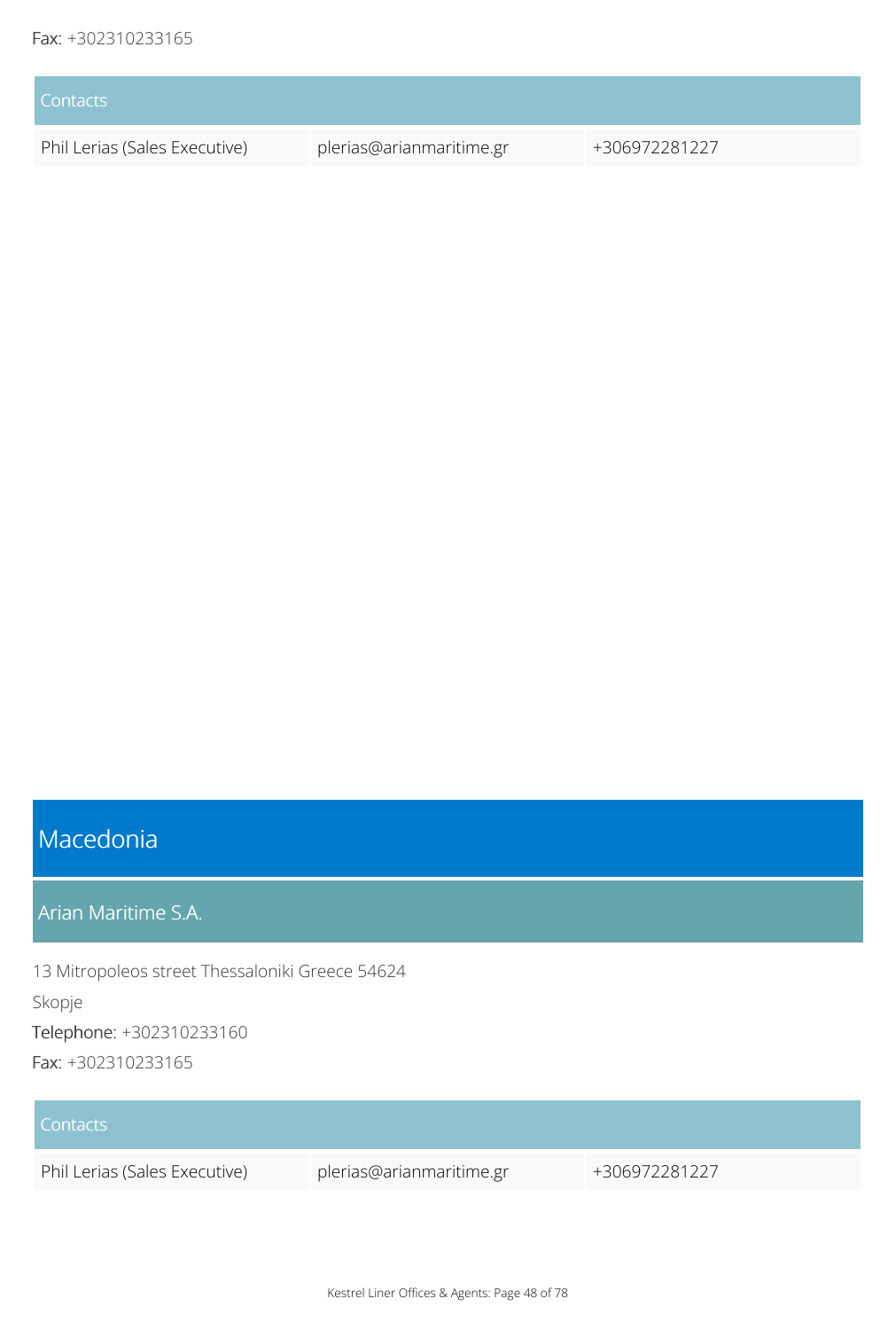## Malaysia

### Ben Line Agencies (M) SDN BHD Port Klang/Kuala Lumpur

Level 22, Block E, Menara Suezcap 2, KL Gateway No. 2, Jalan Kerinchi, Gerbang Kerinchi Lestari 59200 Kuala Lumpur

Port Klang/Kuala Lumpur

Telephone: +603-7932 7088

Fax: +603-7932 6988

| Contacts                                     |                           |                                     |
|----------------------------------------------|---------------------------|-------------------------------------|
| Sarah Nyam (Sales Manager)                   | sarah.nyam@benline.com.my | +603-7947 7393 or +6012-320<br>9300 |
| Choy Wei Jun (Customer Service<br>Executive) | wj.choy@benline.com.my    | +603-7947 7229 or +6016-609<br>5969 |

### Ben Line Agencies (M) SDN BHD Penang

SUITE 15D-15F, NORTHAM HOUSE NO.55, JALAN SULTAN AHMAD SHAH 10050 PENANG, MALAYSIA

Penang

Telephone: 04-2199555

Fax: 04-2199688 / 728

| Contacts                                     |                            |                                    |
|----------------------------------------------|----------------------------|------------------------------------|
| Mr Ng (Sales Executive)                      | chzenien.ng@benline.com.my | +604-2199 565 or +6012-4985<br>964 |
| Choy Wei Jun (Customer Service<br>Executive) | wj.choy@benline.com.my     | +603-7947 7229                     |

Ben Line Agencies (M) SDN BHD Pasir Gudang/Tanjung Pelepas

Unit 18-05 P.O.Box 185 18th Floor, Menara Landmark, No 12 Jalan Ngee Heng 80000 Johor Bahru Malaysia Pasir Gudang/Tanjung Pelepas Telephone: 60-7-226-6688 Fax: 60-7-226-5599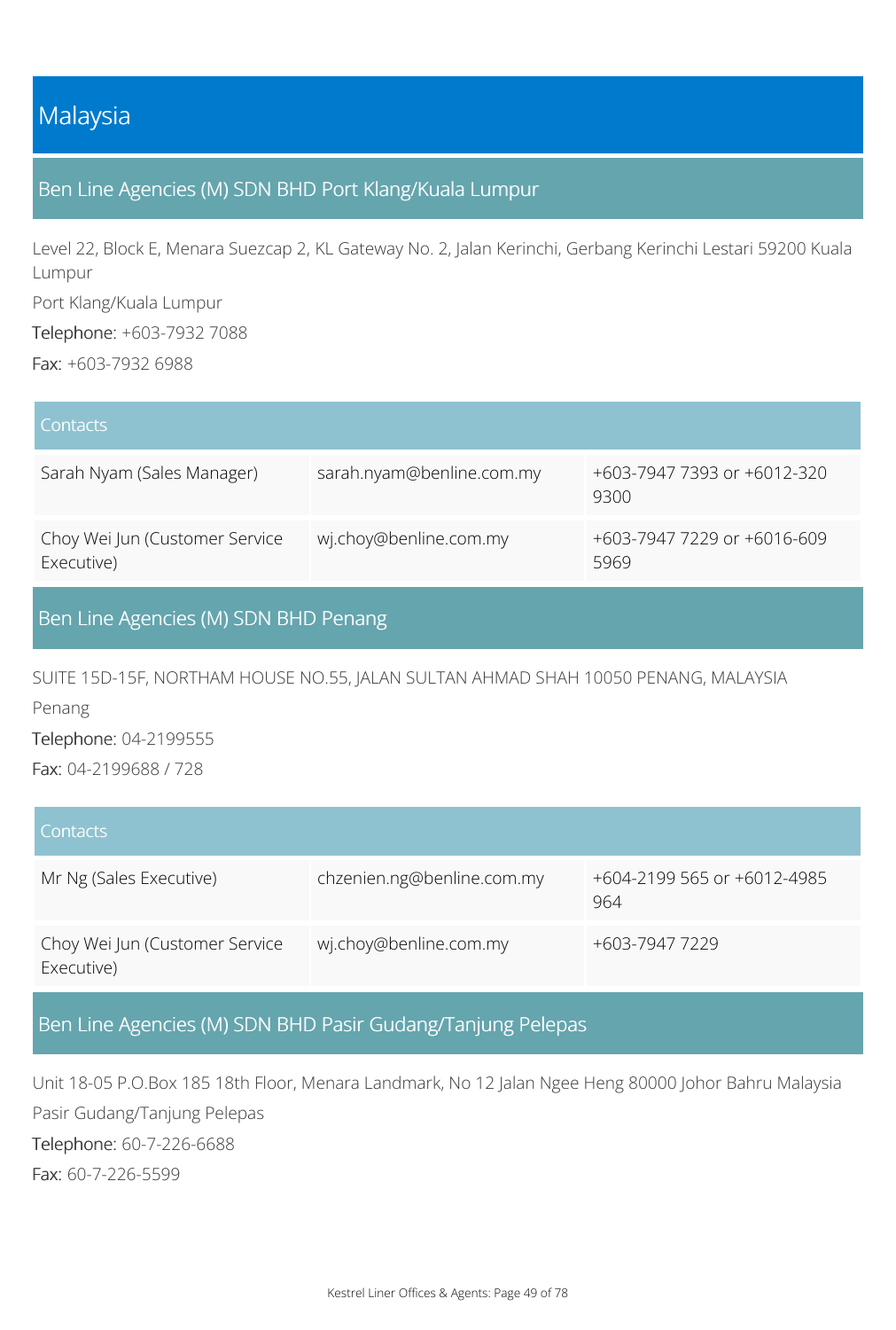| Contacts                                      |                                       |                                     |
|-----------------------------------------------|---------------------------------------|-------------------------------------|
| Mr Mohamad Shahrul Nizam<br>(Sales Executive) | mdshahrunizam.zulkifli@benline.com.my | +607-226 1458 or '+6017-774<br>3701 |
| Mr Choy (Customer Service<br>Executive)       | wj.choy@benline.com.my                | +603-7947 7229                      |

# Martinique

### Transcaraibes S.A.S

Immeuble Plissonneau44-46 Avenue Maurice BishopFort de FranceMartinique Fort de France Telephone: 596-596-75-08-09 Fax: 596-596-75-35-43 Email: elsa.zali@transcaraibes-sas.com

| Contacts                                     |                                             |
|----------------------------------------------|---------------------------------------------|
| Karine Joseph-Mathurin (Agency<br>Manager)   | k.joseph-<br>mathurin@transcaraibes-sas.com |
| Flsa Zali<br>(Operations/Docs/Export/Import) | elsa.zali@transcaraibes-sas.com             |

## Mexico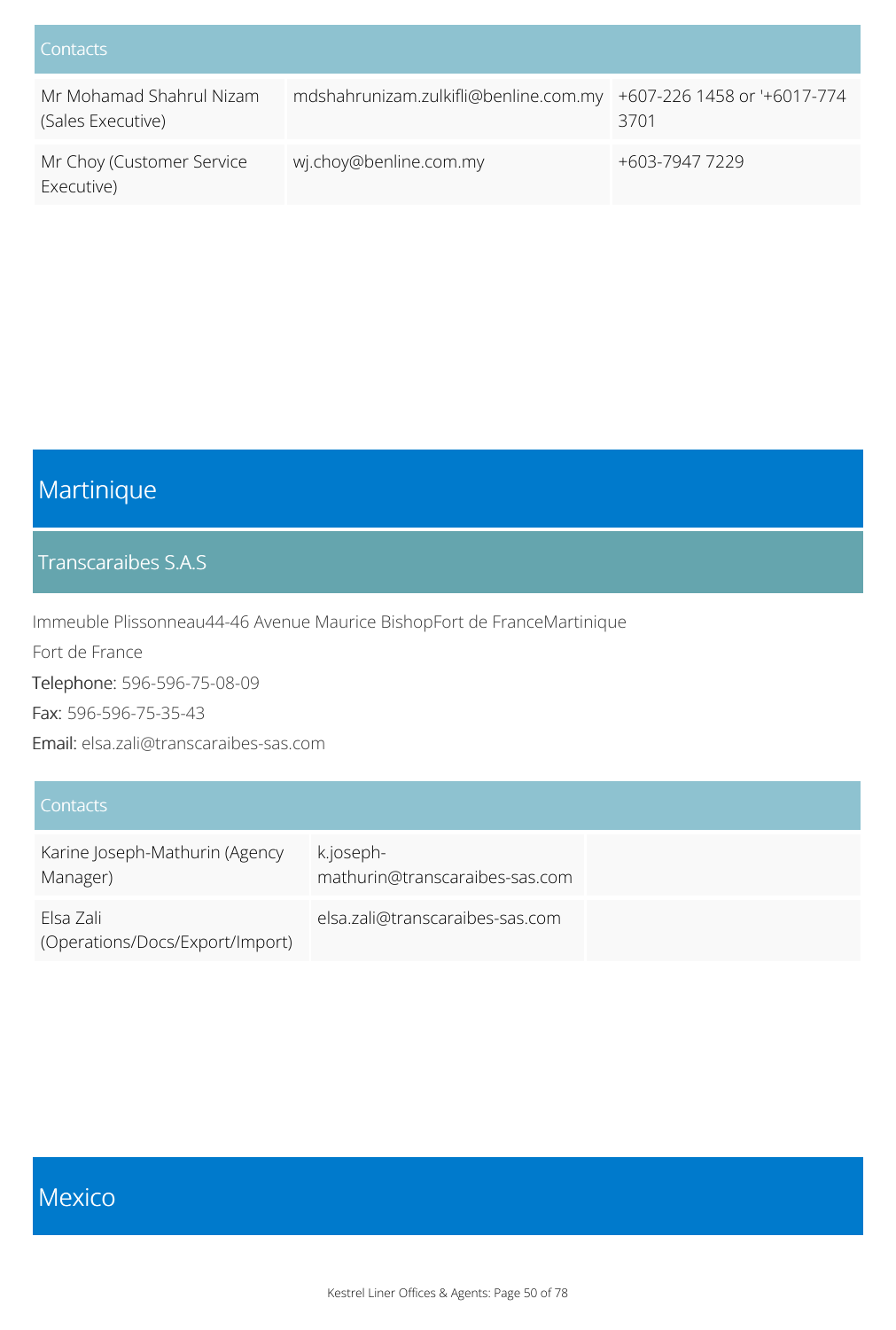### Translogistic S.A. de C.V.

Morena 228 Int 2p 202 Colonia Del Valle Del. Benito Juarez C.P. 03100 Ciudad De Mexico, Mexico Veracruz/Altamira (FCL/LCL) Telephone: 52-55-2614-8040/42/48/49/58 Fax: 52-55-2614-8054

| Contacts                         |                                                                        |
|----------------------------------|------------------------------------------------------------------------|
| Tere Reyes (Operations/Export)   | treyes@translogistic.com.mx<br>operaciones2@translogistic.com.mx       |
| Olga Ortega (Operations/Imports) | importacion1@translogistic.com.mx<br>Importacion3@translogistic.com.mx |
| Rossy Caldera (Finance)          | rcaldera@translogistic.com.mx                                          |

Agencia Naviera Vicane S.A. de C.V. - Puerto Morelos / Cancún

Huachinango # 46,Manzana 6Super Manzana 3,Cancun Q. Roo 77500

Cancun/Puerto Morelos

Telephone: 52-998-884-3876

Fax: 52-998-884-7657

| Contacts   |                              |  |
|------------|------------------------------|--|
| Gloria May | navieravicane@prodigy.net.mx |  |

## Montenegro

### Arian Maritime S.A.

13 Mitropoleos street Thessaloniki Greece 54624 www.arianmaritime.gr

Bar

Telephone: +302310233160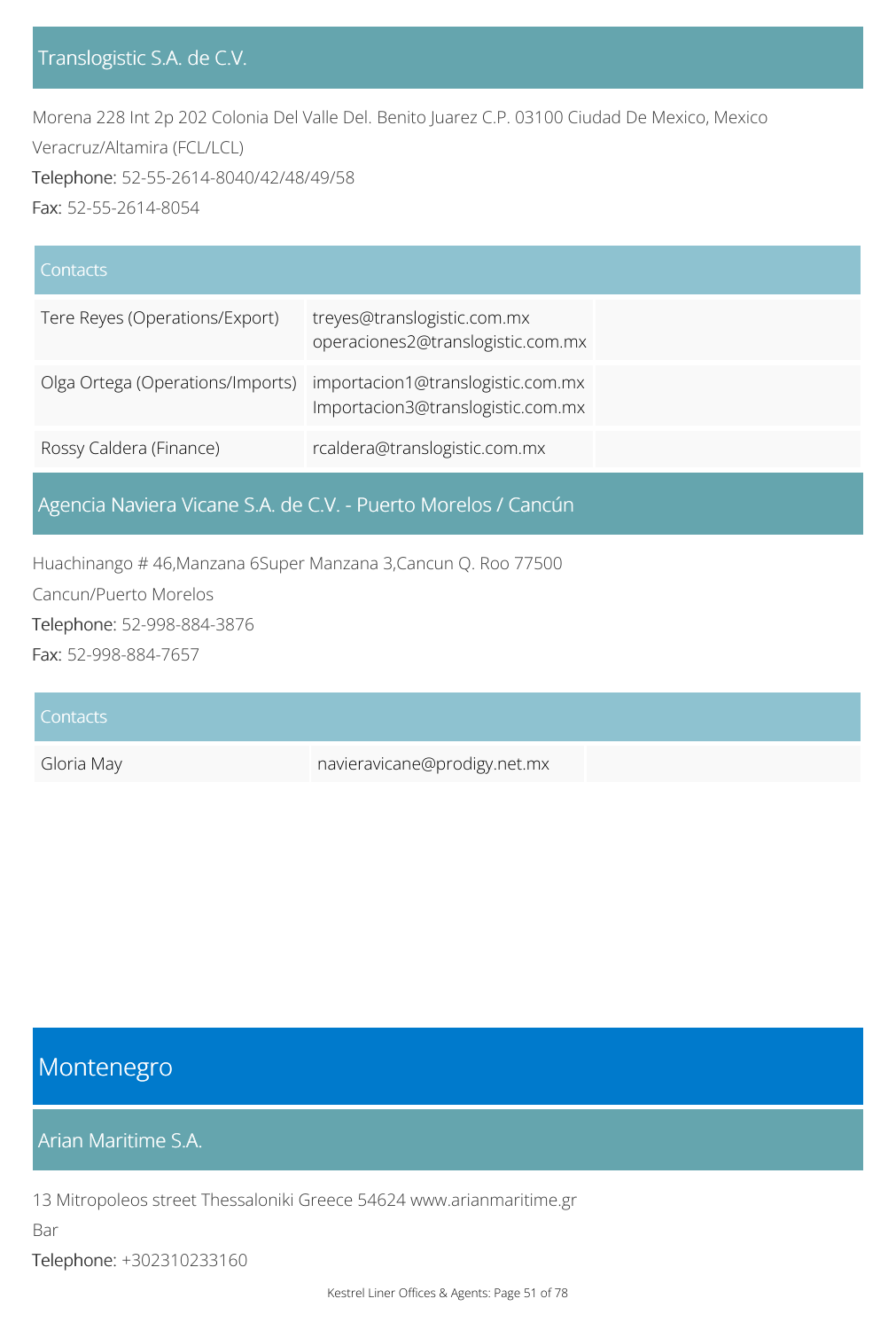| <b>Contacts</b>               |                          |               |
|-------------------------------|--------------------------|---------------|
| Phil Lerias (Sales Executive) | plerias@arianmaritime.gr | +306972281227 |

## Montserrat

### Wall Trading Ltd

Little Bay P.O.Box 224 Montserrat Plymouth Telephone: 664-491-2581 Fax: 664-491-4663

| <b>Contacts</b> |                 |  |
|-----------------|-----------------|--|
| William Wall    | walltd@candw.ms |  |

## Namibia

### Kestrel Global Logistics PTY Limited

Wolfi Woker Eck Building, Third Street, Walvis Bay Walvis Bay

Telephone: +264 811497322

#### **Contacts**

Warren Ockhuys wockhuys@kestrel.com +264 811497322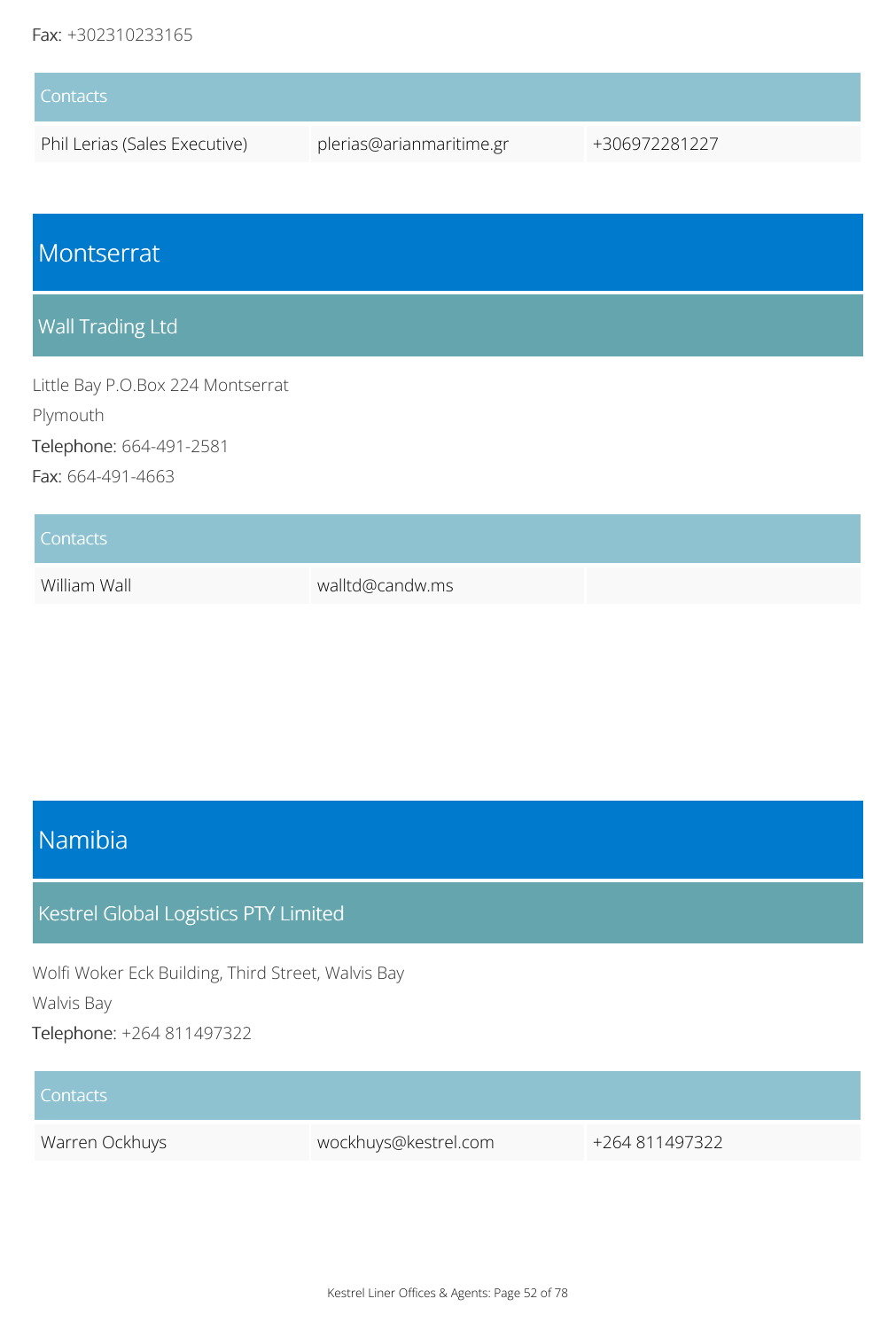# Nevis

## Delisle Walwyn & Co Ltd

Long Point, Charlestown, Nevis Charlestown (TGL) Telephone: 869-469-0766 Fax: 869-469-0483

| <b>Contacts</b>                       |                        |
|---------------------------------------|------------------------|
| Judith Liburd (Management)            | Jliburd@tropical.com   |
| Denis Clarke (Operations)             | dclarke@tropical.com   |
| Kerene Simmonds (Customer<br>Service) | ksimmonds@tropical.com |

# Nicaragua

#### Kestrel Logistica Integrada S.A.

Edificio Escala Modulo 7C. Managua, Nicaragua Managua Telephone: 505 22980130 | 505 7826-6809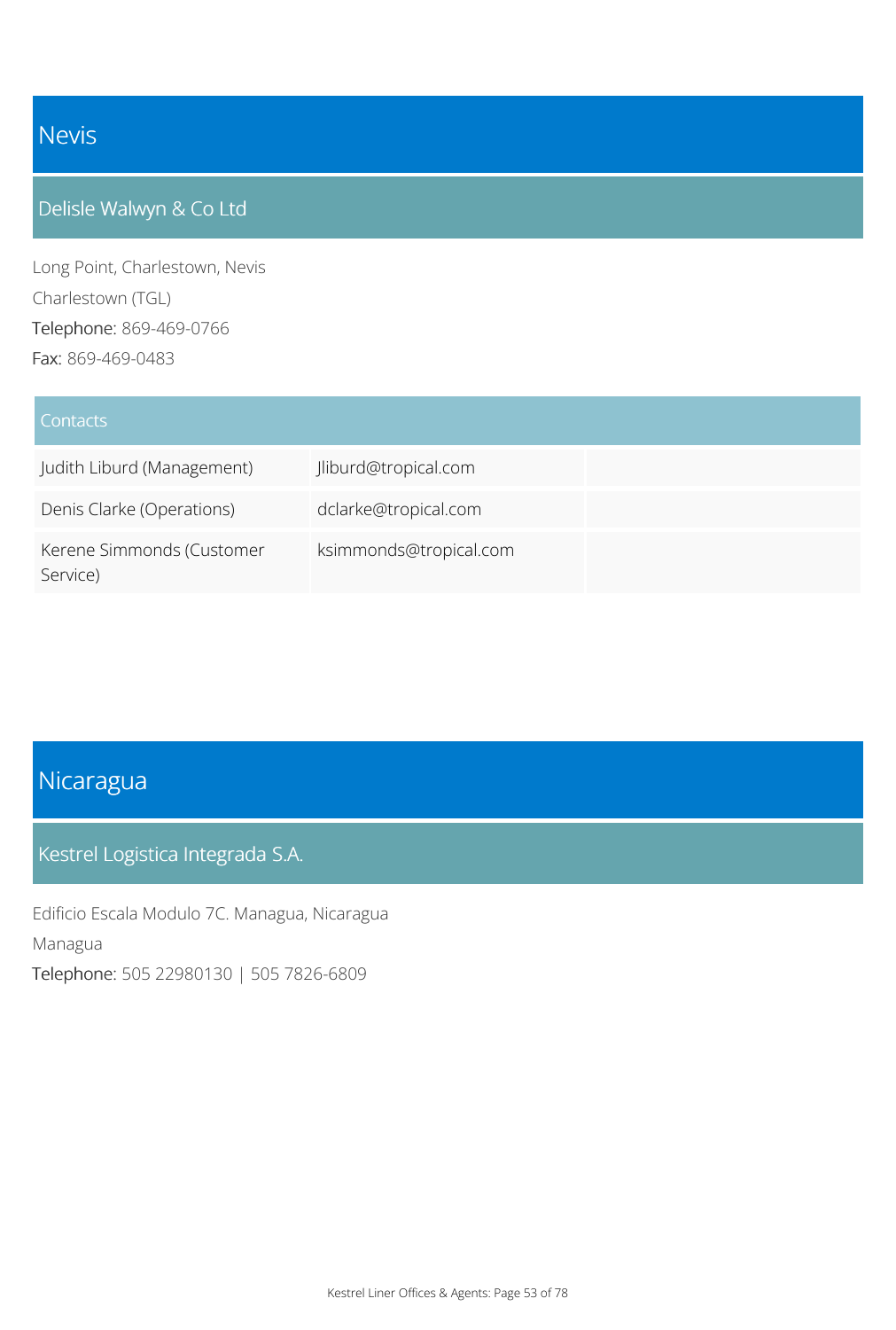| Contacts                                       |                                                    |                                |
|------------------------------------------------|----------------------------------------------------|--------------------------------|
| Mario Rostran (Country<br>Manager)             | mario.rostran@kestrellogistica.com                 | +505 7826-6809 505<br>22980130 |
| Xochilt Romero (Accounting)                    | contabilidad@kestrellogistica.com                  | 505 22980130                   |
| Maria Moreno/Linda Reyes.<br>(Freight Cashier) | cuentasporcobrar@kestrellogistica.com 505 22980130 |                                |
| Sabrina Marin (Sales Rep)                      | sabrina.marin@kestrellogistica.com                 | 505 22980130                   |
| Sales Rep                                      | ventas@kestrellogistica.com                        | 505 22980130                   |

## Panama

Cargo Freight Services Inc.

CFS WHAREHOUSE, Calle 3ra con Avenida 4ta, France Field Colon Free Zone, Panama

Colón Telephone: +507-433-0664, +507 2098831 Fax: 507-433-0665 Email: luis@cfscargo.com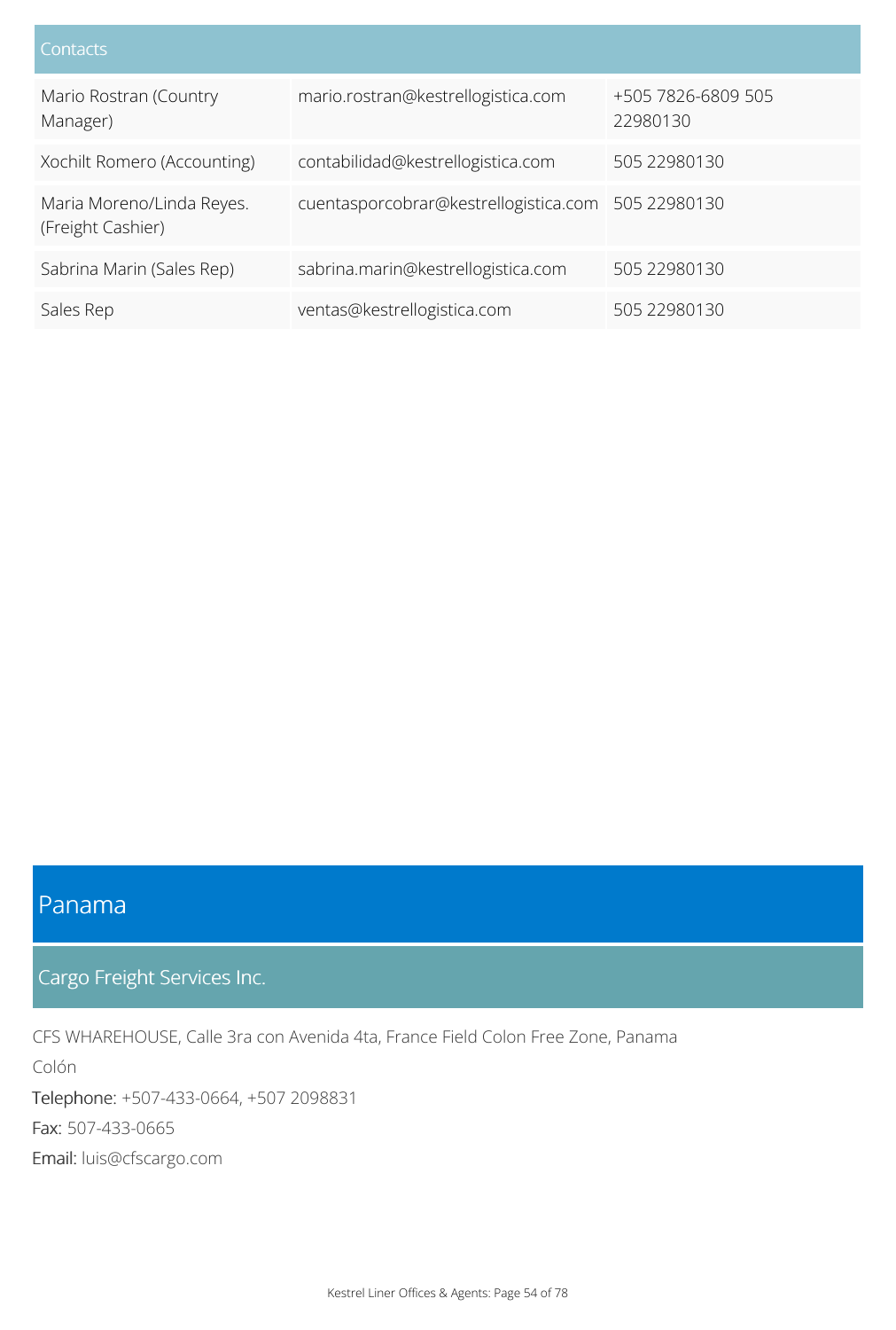| Contacts                                  |                              |
|-------------------------------------------|------------------------------|
| Luis Lazarte (Management)                 | luis@cfscargo.com            |
| Carlos Lazarte (Sales)                    | sales@cfscargo.com           |
| Indira Cardenas (Export FCL)              | indira.cardenas@cfscargo.com |
| Jessica Cordoba(Operations -<br>Export)   | operativo1@cfscargo.com      |
| Kristhina Garcia (Operations -<br>Import) | impocfs@cfscargo.com         |

## Paraguay

#### NOS Logistic SRL

Juan De Ayolas Nr 1290 Esq. Lugano Asuncion - Paraguay Paraguay Telephone: +595 21 415-0000 - Int.530 Fax: +595 21 415-0555

#### **Contacts**

Francisco Vera (Freight Forwarder commercial@noslogistic.com.py +595 21 415-0530 Manager)

## Peru

## AIR SHIPMENTS to PERÚ International Freight Shipping SAC

Av.Dos de Mayo 420Lima 18Peru Callao/Lima Telephone: 51-1-706-2828 Fax: 51-1-706-2829 Email: air-import@ifssac.com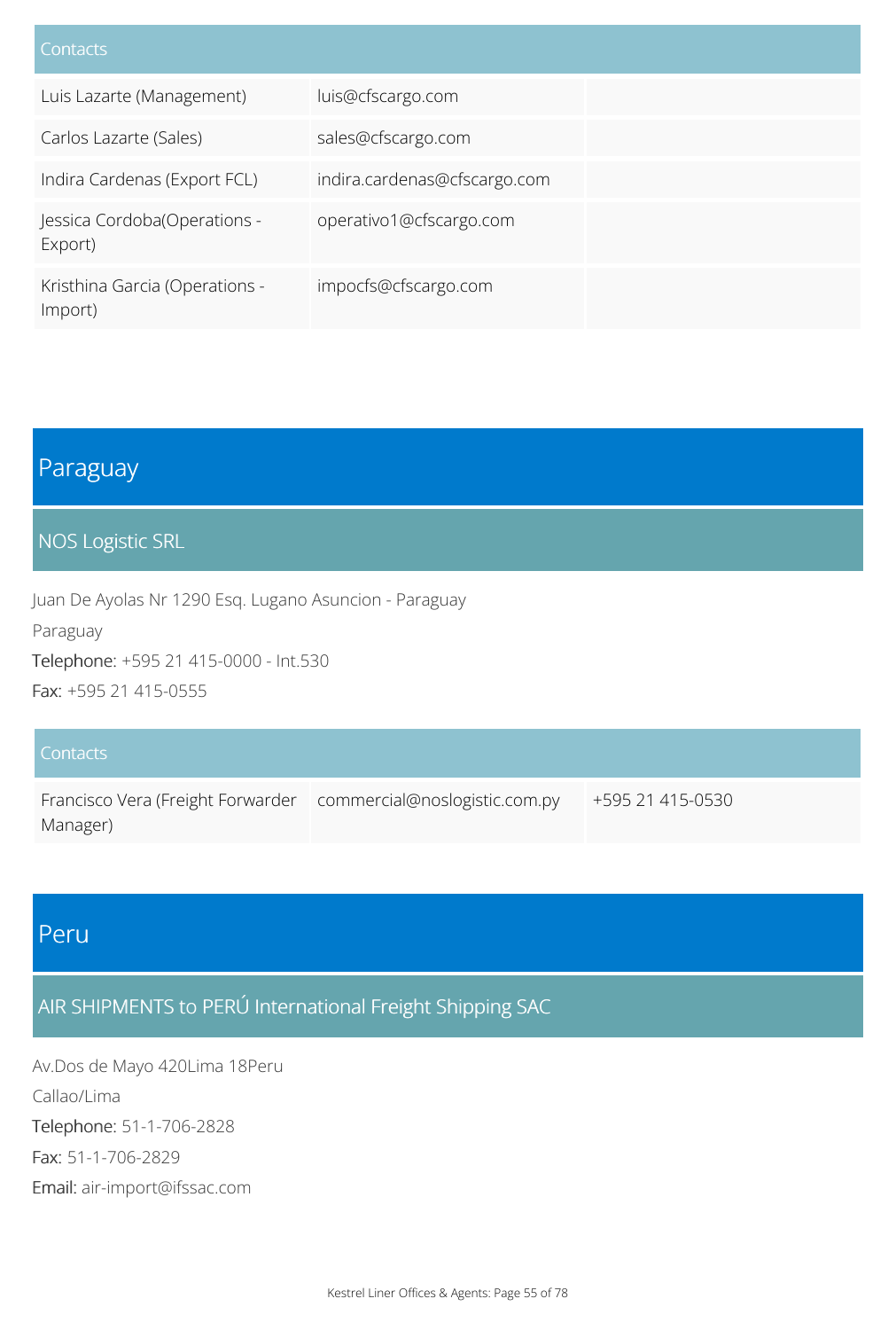| Contacts                                               |                      |                           |
|--------------------------------------------------------|----------------------|---------------------------|
| Jungla Leon (Air & LCL Manager)                        | jleon@ifssac.com     | 51-1-99-837-1134 (Mobile) |
| Kalef Laureano (Export Rate<br>Quotation)              | klaureano@ifssac.com | 51-1-98 141-2886 (Mobile) |
| Mrs. Katherina Diaz Armijo (Sales<br>Executive)        | kdiaz@ifssac.com     | 51-1-99-816-7359 (Mobile) |
| Mrs. Marley Gonzales (Exp. Doc.<br>Manager)            | mgonzales@ifssac.com | 51-1-99-816-7359 (Mobile) |
| Zoila Nunez (Import Commercial<br>Chief)               | znunez@ifssac.com    | 51-1-99-813-6027 (Mobile) |
| Reynir Gislason (Industrial Project<br>Rate Quotation) | rgislason@ifssac.com | 51-1-99-277-8791 (Mobile) |

## OCEAN SHIPMENTS to PERU (FCL, LCL) International Freight Logistic S.A.C.

AV. INTERS.AV FAUCETT / T.VALLE NRO.S/N - INT. 403 (MODULO E CENTRO AEREO COMERCIAL) CALLAO – PERU

Callao

Telephone: 51 1 706-2828

Email: usersimpo@ifssac.com

#### **Contacts**

| Jungla Leon (Air & LCL Manager)                        | jleon@ifssac.com     | 51-1-99-837-1134 (Mobile) |
|--------------------------------------------------------|----------------------|---------------------------|
| Kalef Laureano (Export Rate<br>Quotation)              | klaureano@ifssac.com | klaureano@ifssac.com      |
| Mrs. Katherina Diaz Armijo (Sales<br>Executive)        | kdiaz@ifssac.com     | kdiaz@ifssac.com          |
| Mrs. Marley Gonzales (Exp. Doc.<br>Manager)            | mgonzales@ifssac.com | 51-1-99-816-7359 (Mobile) |
| Zoila Nunez (Import Commercial<br>Chief)               | znunez@ifssac.com    | 51-1-99-813-6027 (Mobile) |
| Reynir Gislason (Industrial Project<br>Rate Quotation) | rgislason@ifssac.com | 51-1-99-277-8791 (Mobile) |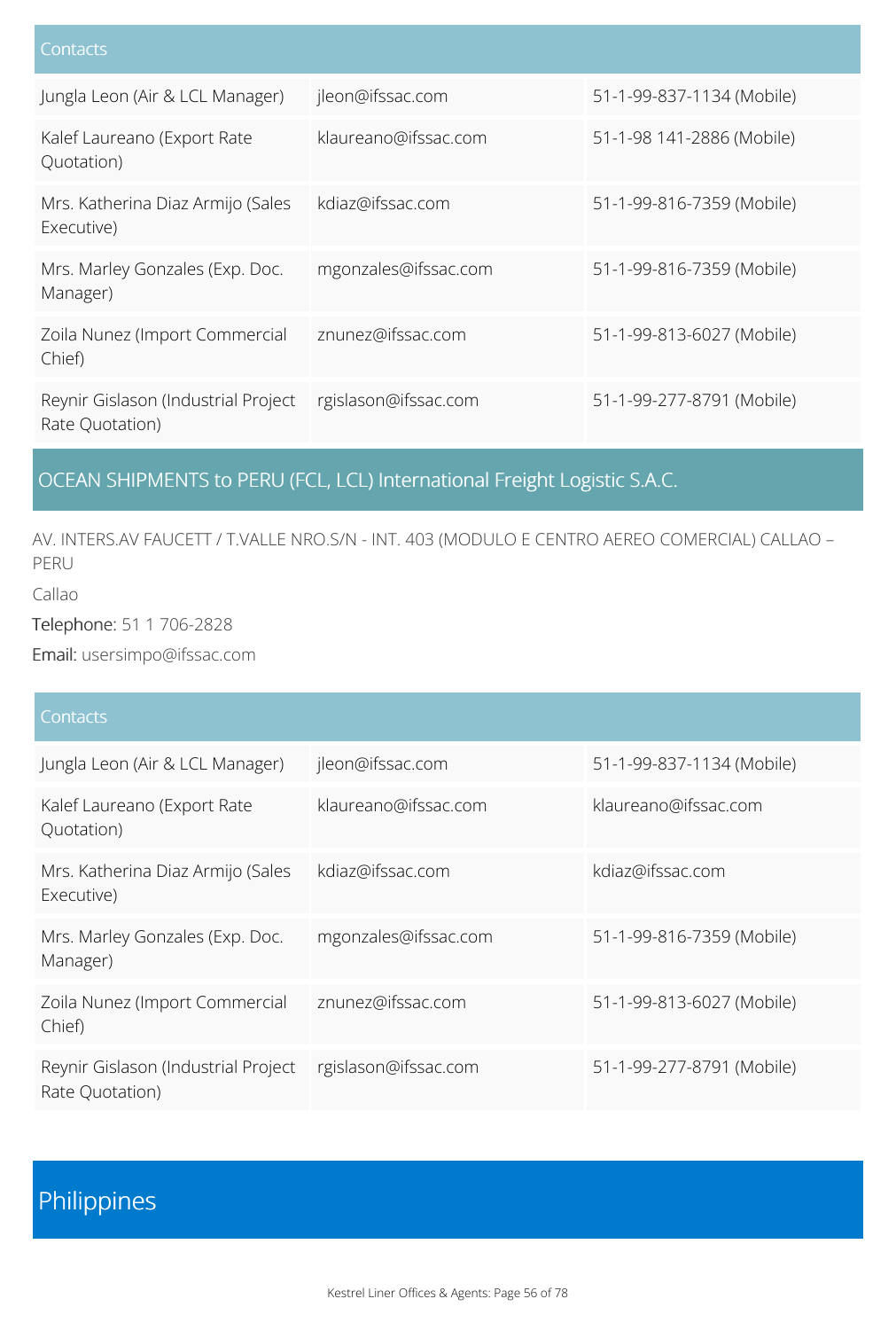Unit 701-A, 7th Floor, Tower A Two E-com Center, Palm Coast Ave, Mall of Asia Complex, Pasay City 1308 - Philippines

Philippines

Telephone: 632-756-5555

Fax: 632-756-5558 /59

| Contacts                                   |                                                    |                  |
|--------------------------------------------|----------------------------------------------------|------------------|
| Mr Ramon Octaviano<br>(Commercial Manager) | ramon.octaviano@benline.com.ph                     | +63 917 856 9917 |
| Andrew Walker (General<br>Manager)         | andrew.walker@benlineagencies.com +63 917 847 5210 |                  |
| Louie Villamayor (Operations<br>Manager)   | louie.villamayor@benline.com.ph                    | +63 917 308 6970 |

# Poland

#### Poland

LCL \*See Fair Trade (Hamburg)\* FCL \*See Neptumar Schiffahrtsagentur GMBH (Hamburg)\* Poland

## Portugal

#### Marmedsa Agencia Maritima

Rua Eng Ferreira Dias 728 - Sala 3.02 4100-246 Porto Portugal Porto Telephone: 351-220-900-540 Email: cslogptlei@marmedsa.com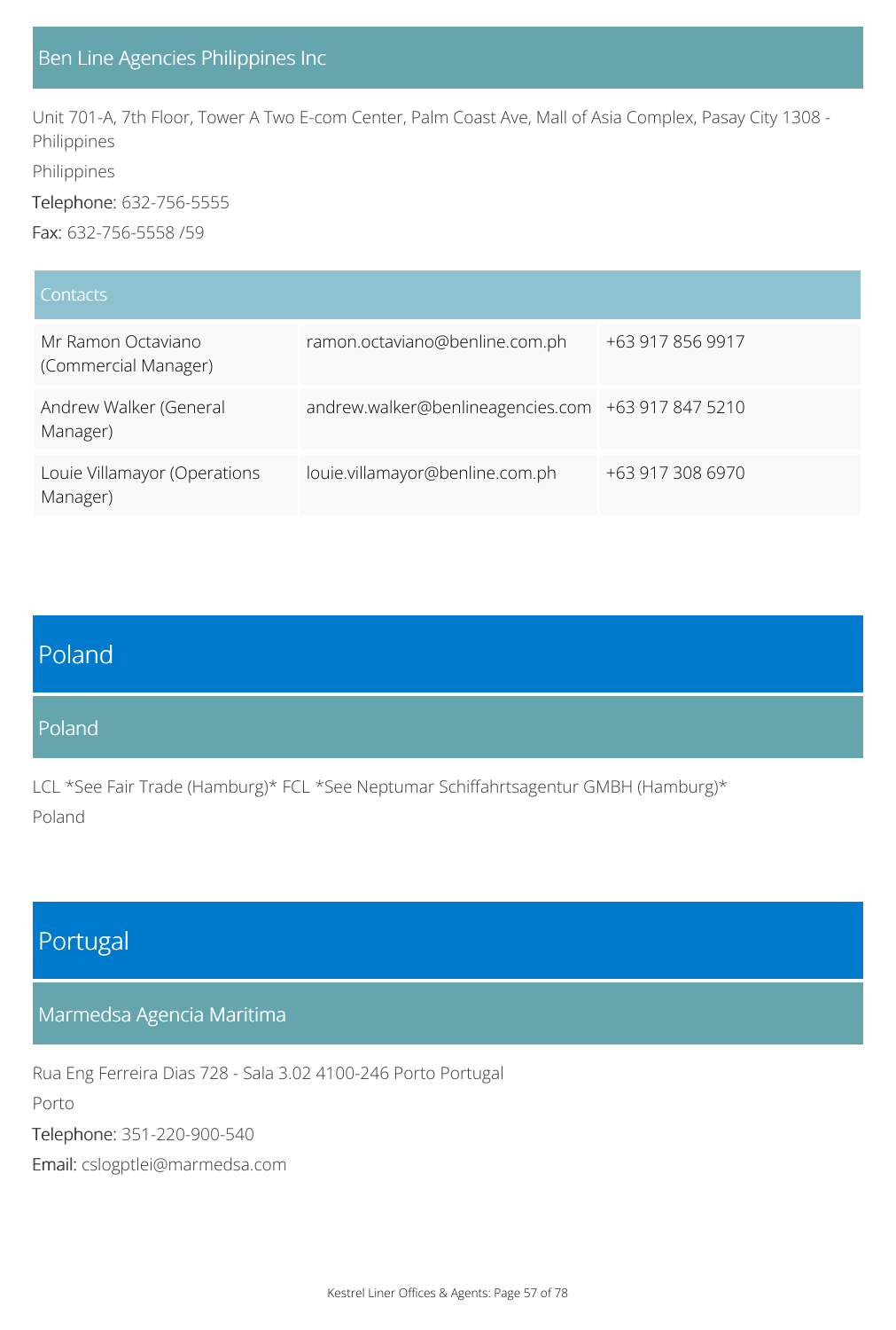Filipe Saavedra (Manager) fmdias@marmedsa.com

# Puerto Rico

## Caribe Freight Forwarding dba CaribEx Worldwide

1363 Calle Rio Danubio, Sabana Abajo Industrial Park, Carolina, PR 00982

Carolina

Telephone: 787-625-7000

| Contacts                                 |                        |
|------------------------------------------|------------------------|
| Leandro Fonseca (Commercial<br>Director) | Lfonseca@CBXGlobal.com |
| Pedro Vega (Pricing)                     | pvega@cbxglobal.com    |
| Sasha Davila (Customer Service)          | sdavila@cbxglobal.com  |
| Tatiana Garcia (Station Manager)         | tgarcia@cbxglobal.com  |
| All Documents                            | kestrel@cbxglobal.com  |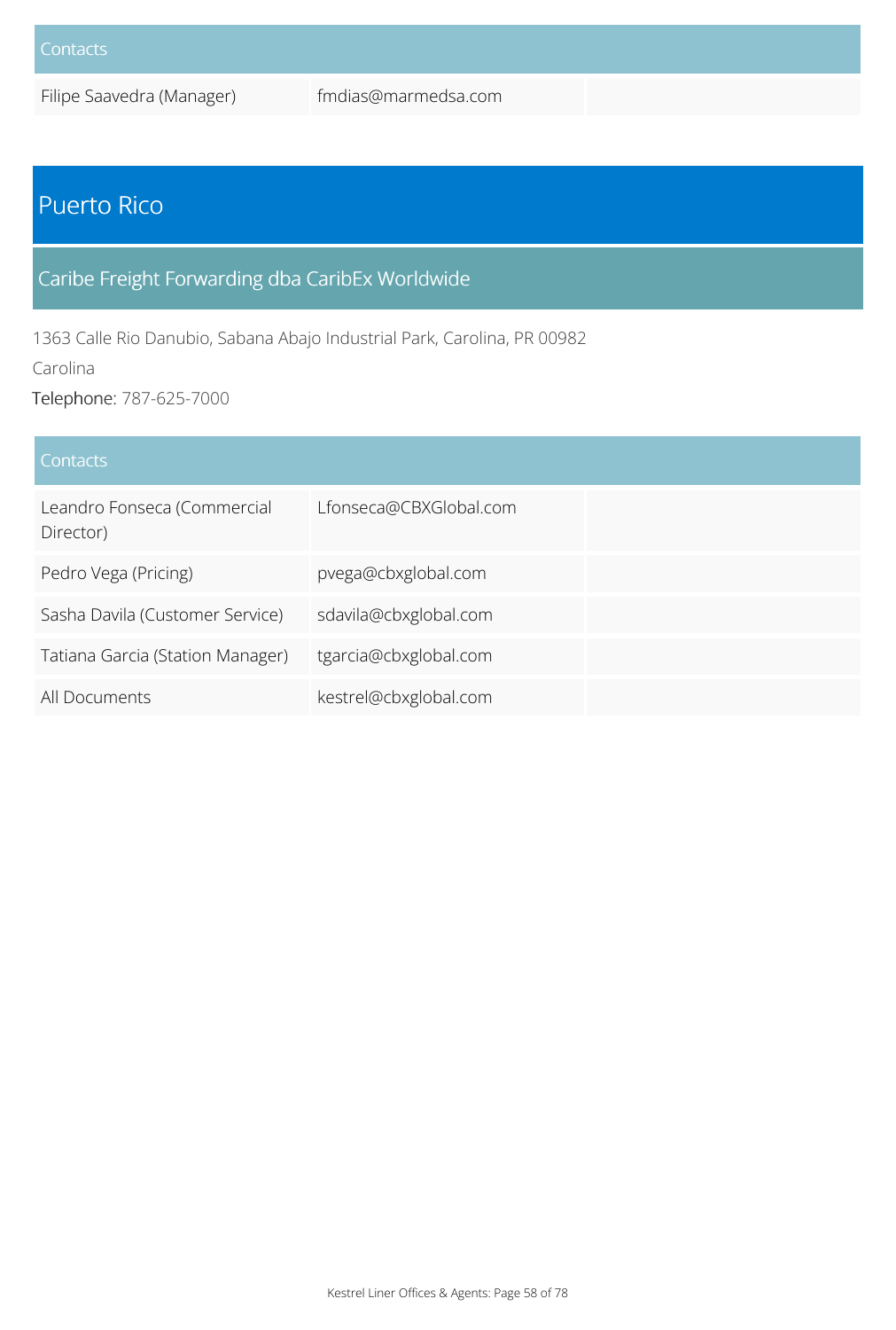# Serbia

### Arian Maritime S.A.

13 Mitropoleos street Thessaloniki Greece 54624 Beograd Telephone: +302310233160 Fax: +302310233165

| Contacts                      |                          |               |
|-------------------------------|--------------------------|---------------|
| Phil Lerias (Sales Executive) | plerias@arianmaritime.gr | +306972281227 |

# Singapore

#### Ben Line Agencies (S) PTE Ltd

200 Cantonment Road #13-05SouthpointSingapore 089763Singapore

Singapore

Telephone: 65-6225-3522

#### **Contacts**

| Patricia Pek (Director)                   | patricia.pek@benline.com.sg | 65 64209108 |
|-------------------------------------------|-----------------------------|-------------|
| Johnson Neo (Sales Manager)               | marketing@benline.com.sg    | 65 64209150 |
| Salmah Rasid (Documentation<br>Executive) | marketing@benline.com.sg    | 65 64209175 |
| Irene Lee (Customer Service)              | marketing@benline.com.sg    | 65 64209161 |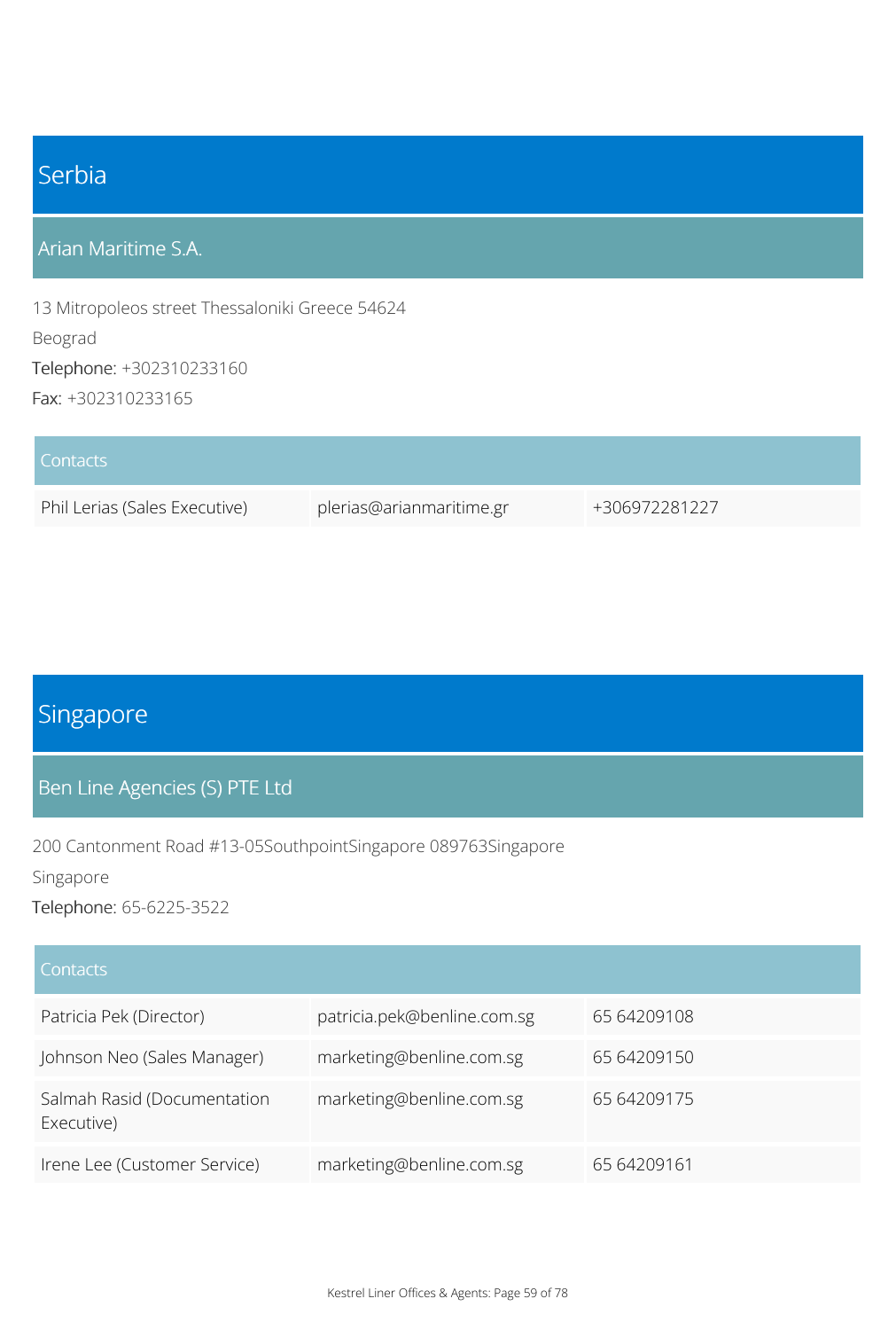## Slovenia

### Arian Maritime S.A.

13 Mitropoleos street Thessaloniki Greece 54624 www.arianmaritime.gr

Koper

Telephone: +302310233160

Fax: +302310233165

| Contacts                      |                          |               |
|-------------------------------|--------------------------|---------------|
| Phil Lerias (Sales Executive) | plerias@arianmaritime.gr | +306972281227 |

# South Africa

#### South Africa Headquarters

6 Beach Road, Woodstock, Cape Town, 8001 South Africa Cape Town Telephone: +27 81 7083990 Email: jmurphy@kestrel.com

| <b>Contacts</b> |                     |                |
|-----------------|---------------------|----------------|
| Jamie Murphy    | Jmurphy@kestrel.com | +27 81 7083990 |

# Spain

Maritima del Mediterraneo S.A. Barcelona

Zona Franca, 111 Torre Auditori 08038 Barcelona (Spain) Barcelona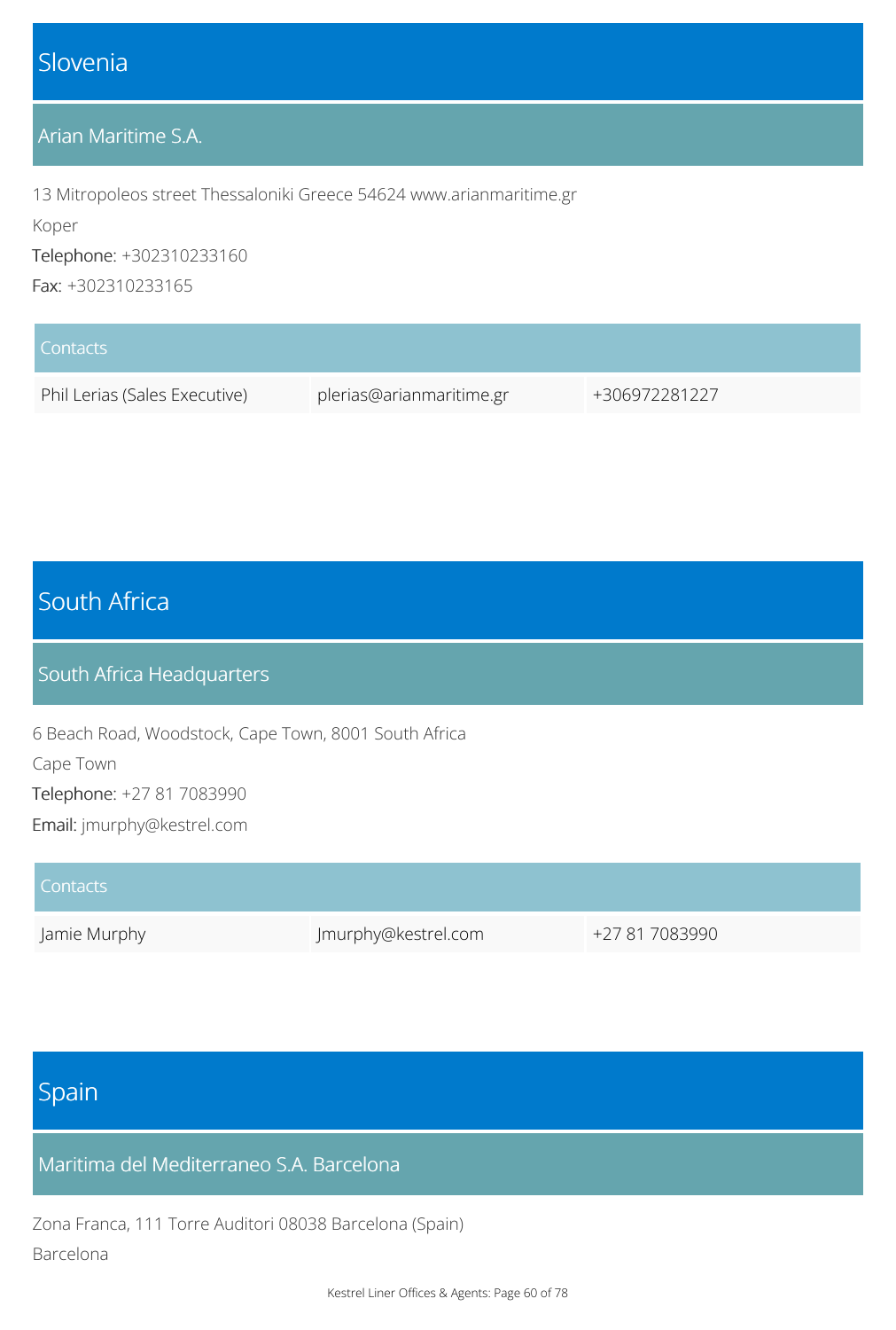#### Telephone: +34 93 298 77 41 Fax: +34 639 153 266

| <b>Contacts</b>                                        |                      |                |
|--------------------------------------------------------|----------------------|----------------|
| Mercé Rovira Recart<br>(Management)                    | mrovira@marmedsa.com | 34-93-298-7741 |
| Núria Rincón (Customer Service)                        | nrincon@marmedsa.com | 34-93-298-7794 |
| Pablo de Lucas (General Manager) pdelucas@marmedsa.com |                      | 96-324-1168    |

Maritima del Mediterraneo S.A. Valencia/Algeciras

Edificio Las Artes II - Pz. Bandas de Musica de la C.V., 11 46013 Valencia Spain www.noatummaritime.com Valencia/Algeciras

Telephone: +34 96 324 11 59

Fax: +34 96 324 1275

| <b>Contacts</b>                         |                       |             |
|-----------------------------------------|-----------------------|-------------|
| Vanesa Servera Soriano                  | vservera@marmedsa.com | 96-324-1168 |
| Document Dept                           |                       | 96-324-1250 |
| MNSA Customer Service Spain<br>Valencia | csesvlc@marmedsa.com  |             |

## Atlas Forwarding Pontevedra vigo

C/Plaza de Compostela, no 19 - 2-D, 36201 Vigo (Pontevedra), Spain Pontevedra vigo Telephone: 34-98-644-2510 Fax: 34-98-622-8253

#### **Contacts**

Pablo Ramilo Mendez pramilo@atlas-forwarding.com

## Sri Lanka

Ben Line Agencies Lanka (Pvt) Ltd

Level 5, BTL Shipping House No.45/2, Braybrooke street, Colombo 2, Sri Lanka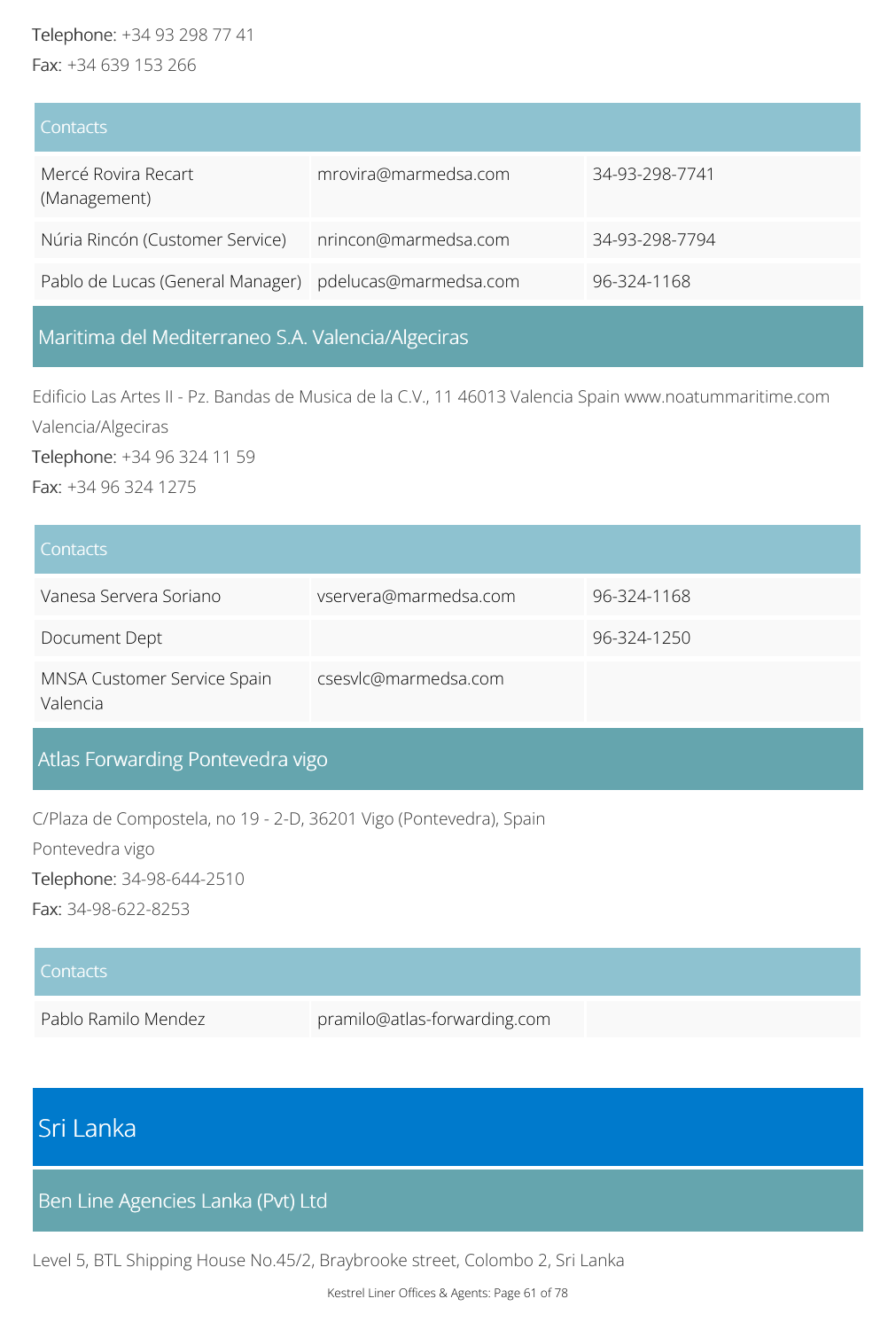| Contacts                                 |                                                |               |
|------------------------------------------|------------------------------------------------|---------------|
| J.M.Intikhab (Management)                | cbo.mgr@benlineagencies.com                    | 94-777-712670 |
| Theva Manoharan (Sales)                  | cbo.marketing@benlineagencies.in 94-772-539466 |               |
| Niroshini Liyanage (Customer<br>Service) | cbo.docs@benlineagencies.com                   | 94-777-712673 |

# St. Barths

### Tropical Shipping Co. Ltd

Les Galeries Du CommerceSt. Jean B.P. 608 Gustavia 97098St. Barthelemy F.W.I. Gustavia (TGL) Telephone: 590-590-27-66-08

Fax: 590-590-27-67-73

#### **Contacts**

| Yves Brin (Management)                   | ybrin@tropical.com     |
|------------------------------------------|------------------------|
| Christian Greaux (Sales)                 | cgreaux@tropical.com   |
| Vernoique Parenton (Customer<br>Service) | vparenton@tropical.com |

## St. Croix

## Tropical Shipping

P.O.Box 3003 Kingshill St. Croix 00851 Christiansted (TGL) Telephone: 340-778-8767 Fax: 340-778-9002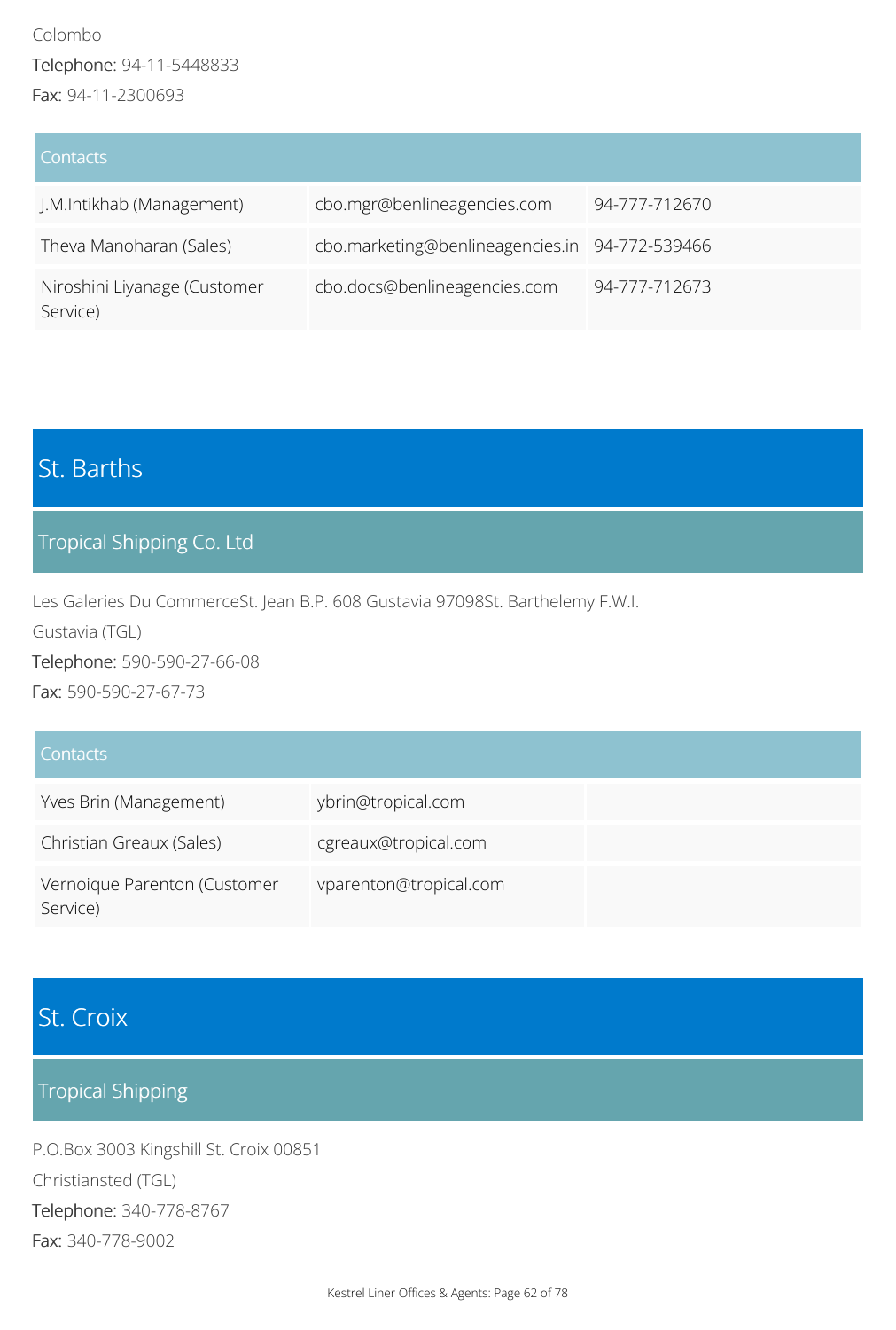| Contacts                                                         |                       |
|------------------------------------------------------------------|-----------------------|
| Karla Yhan (Management)                                          | Kyhan@tropical.com    |
| Eartha Francis (Sales)                                           | efrancis@tropical.com |
| Barbara Nisbett (Customer Service bnisbett@tropical.com<br>Sup.) |                       |
| Kathleen Jarvis (Customer Care)                                  | kjarvis@tropical.com  |

# St. Eustatius

### St. Eustatius Port Services N.V

W.F.M Lampeweg #1, PO Box 159 St. Eustatius (Statia), Dutch Caribbean Statia - St. Eustatius Telephone: 599-318-2421 Fax: 599-318-2285

| Contacts   |                        |  |
|------------|------------------------|--|
| Lynn Rouse | info@seps-shipping.com |  |

# St. Kitts

#### Delisle Walwyn & Co

Frigate Bay Road St.Kitts Basseterre (TGL) Basseterre (TGL) Telephone: 869-465-4149 Fax: 869-465-1065

### **Contacts**

| Bernie Greaux (Management)                             | bgreaux@tropical.com |
|--------------------------------------------------------|----------------------|
| Glenore Liburd (Sales)                                 | gliburd@tropical.com |
| Deverel Phipps (Customer Service) dphipps@tropical.com |                      |
| Abygail Caines (Customer Service) acaines@tropical.com |                      |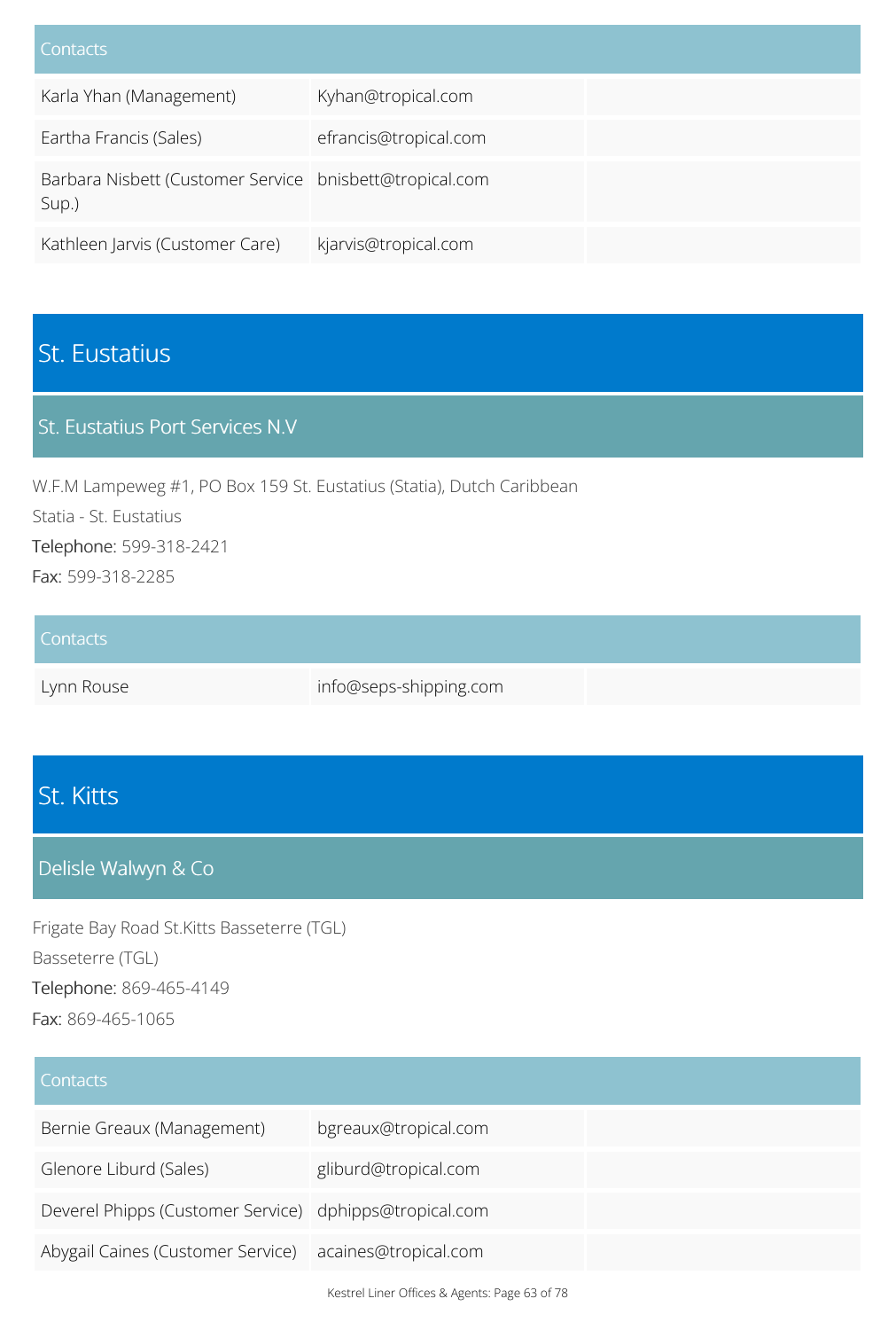## St. Lucia

### Tropical Shipping (St Lucia) Limited

Cnr of Manoel & Jermie Sts. P.O.Box 1211 Castries St. Lucia W.I. Castries (TGL) Telephone: 758-452-1089 Fax: 758-452-1090

#### **Contacts**

| Gerard Bergasse (Management)             | gbergasse@tropical.com   |  |
|------------------------------------------|--------------------------|--|
| Eldris Mauricette (Sales)                | emauricette@tropical.com |  |
| Bernadette Desir (Customer Serv.<br>Sup) | bdesir@tropical.com      |  |
| Vikie Isaac (Customer Service)           | visaac@tropical.com      |  |

### Tropical Shipping (St Lucia) Limited

Daher's Building Suite #5 New Dock Road Vieux Fort St.Lucia W.I. Vieux Fort (TGL)

Vieux Fort Telephone: 758-454-9107 Fax: 758-454-9109

## St. Maarten

#### Tropical Shipping NV

Tropical Shipping NV Ground Dove Rd. #8 Pointe Blanche Philipsburg Telephone: +1 599-542-5522 Fax: +1 599-542-2082 Email: stm@tropical.com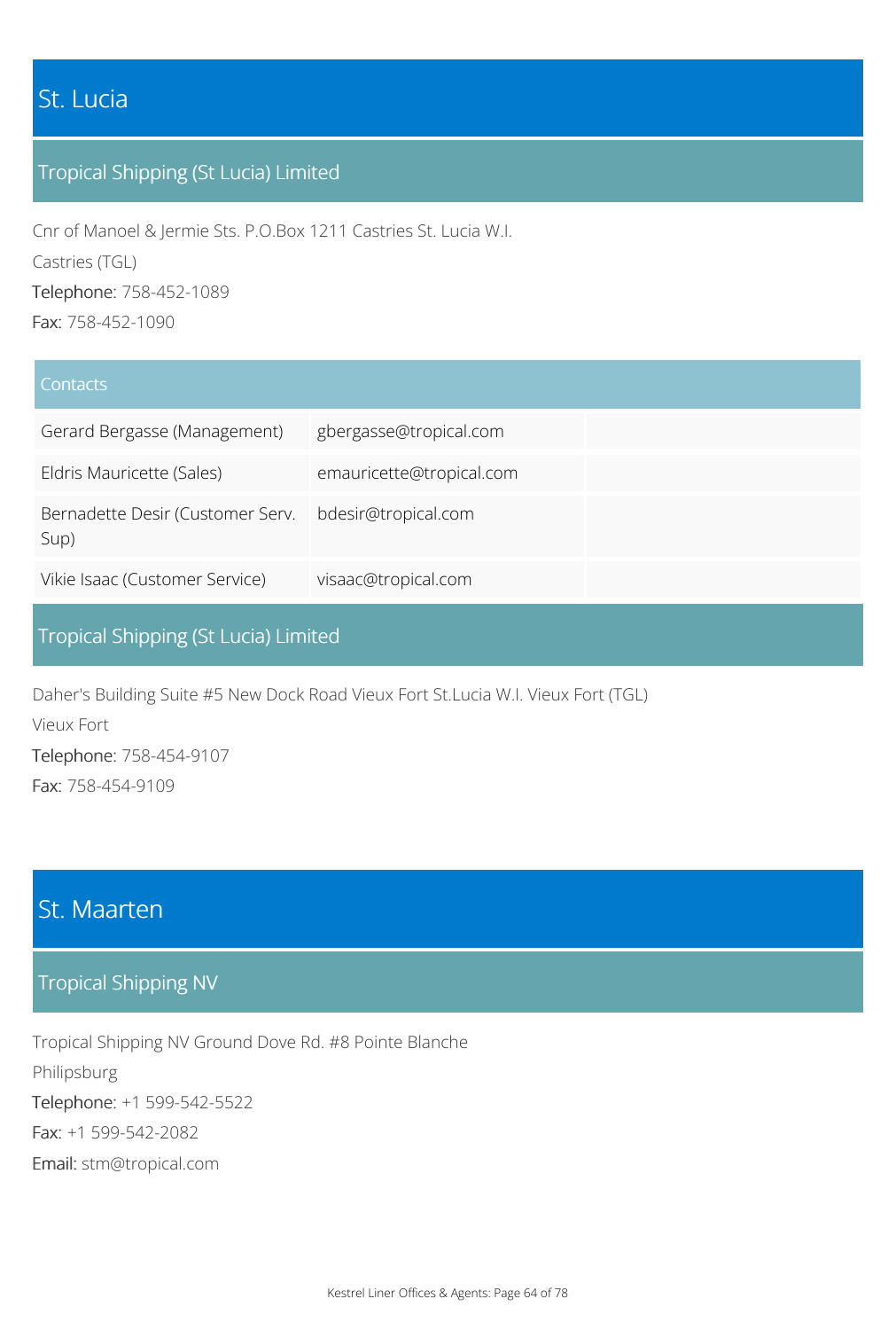| Contacts                                |                          |  |
|-----------------------------------------|--------------------------|--|
| Miguel Generlette (Customer<br>Service) | mgenerlette@tropical.com |  |
| Marc Brandy (Customer Service)          | mbrandy@tropical.com     |  |
| Sales Department                        | stmsales@tropical.com    |  |

# St. Vincent/Grenadines

### Kestrel St Vincent Office

Lower Bay Street, Kingstown, St. Vincent Kingstown Telephone: 1-784-456-1792 Email: vincy@kestrel.com

#### **Contacts**

Marlon Gibson mgibson@kestrel.com 1 (784) 528 - 3935

### Tropical Shipping

Corner of James and Middle Street First Floor Lewis Pharmacy Building Kingstown St. Vincent & The Grenadines

Kingstown

Telephone: 784-457-2244

Fax: 784-457-1477

| Contacts                           |                        |
|------------------------------------|------------------------|
| Cedric McIntyre (Management)       | cmcintyre@tropical.com |
| Maxine Howard (Sales)              | mhoward@tropical.com   |
| Cassita Pollard (Customer Service) | cpollard@tropical.com  |
| Shavorn Foye (Customer Service)    | sfoye@tropical.com     |
| Michell Bovell (Customer Service)  | mbovell@tropical.com   |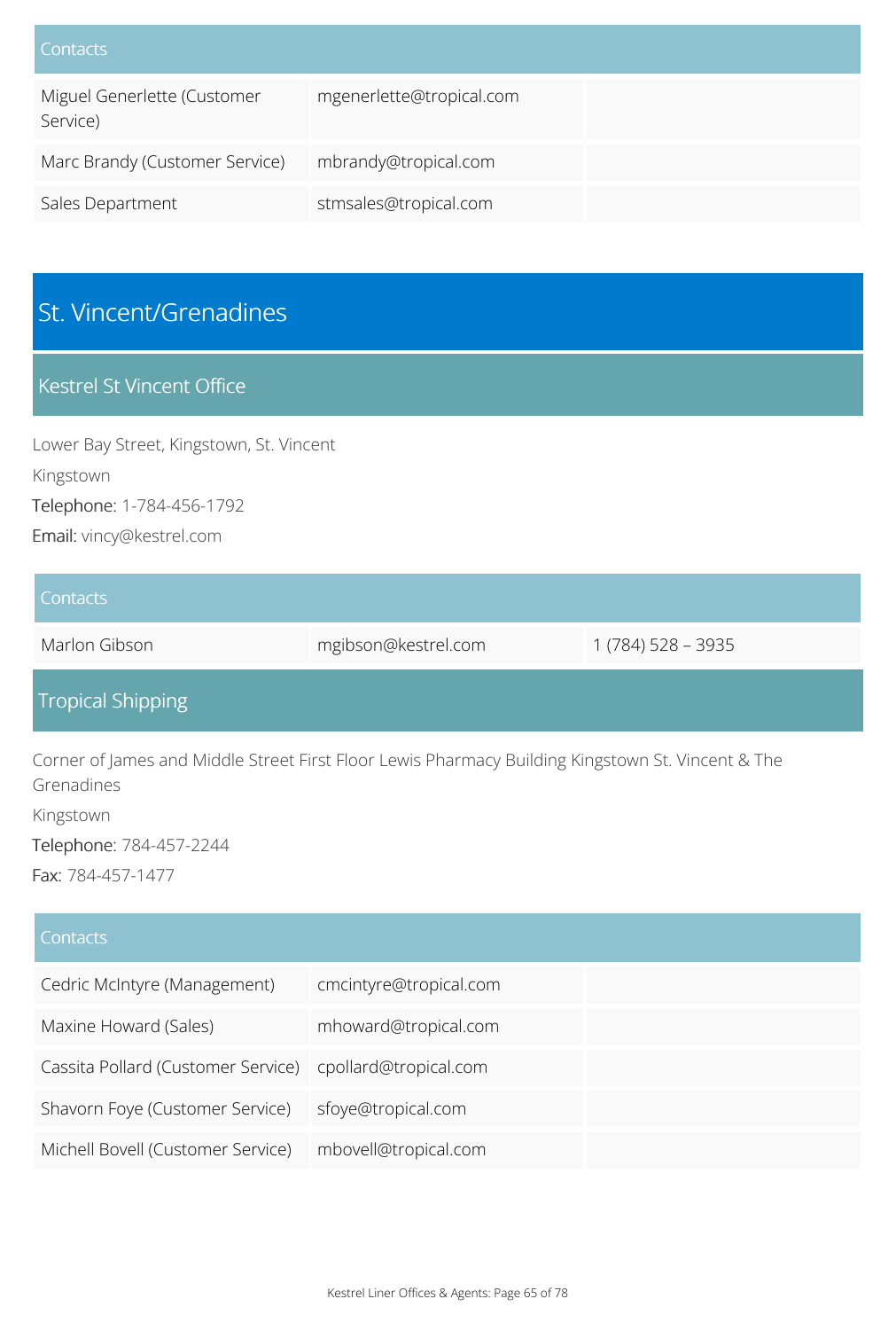## St.Thomas/St. John

### Tropical Shipping

4 Crown Bay P.O.Box 305077 Charlotte Amalie St. Thomas 00803 USVI Charlotte Amalie (TGL) Telephone: 340-776-8767 Fax: 340-714-6575

| Contacts                                               |                       |              |
|--------------------------------------------------------|-----------------------|--------------|
| Nisha Aubain (Island Manager)                          | naubain@tropical.com  |              |
| Sam Browne (Sales)                                     | sbrowne@tropical.com  |              |
| Felicidad McBean (St. Thomas<br>Customer Care Manager) | fmcbean@tropical.com  |              |
| Vancelyn Brumant (St. Thomas<br>Customer Service)      | vbrumant@tropical.com |              |
| Oscar James (St. John Customer<br>Service)             | ojames@tropical.com   | 340-714-6586 |

# Suriname

### Integra Marine & Freight Services NV

Van 't Hogerhuysstraat 13-15, Ground floor Paramaribo Telephone: (597) 42 76 87 Email: Kestrel-Documentation@integramar.com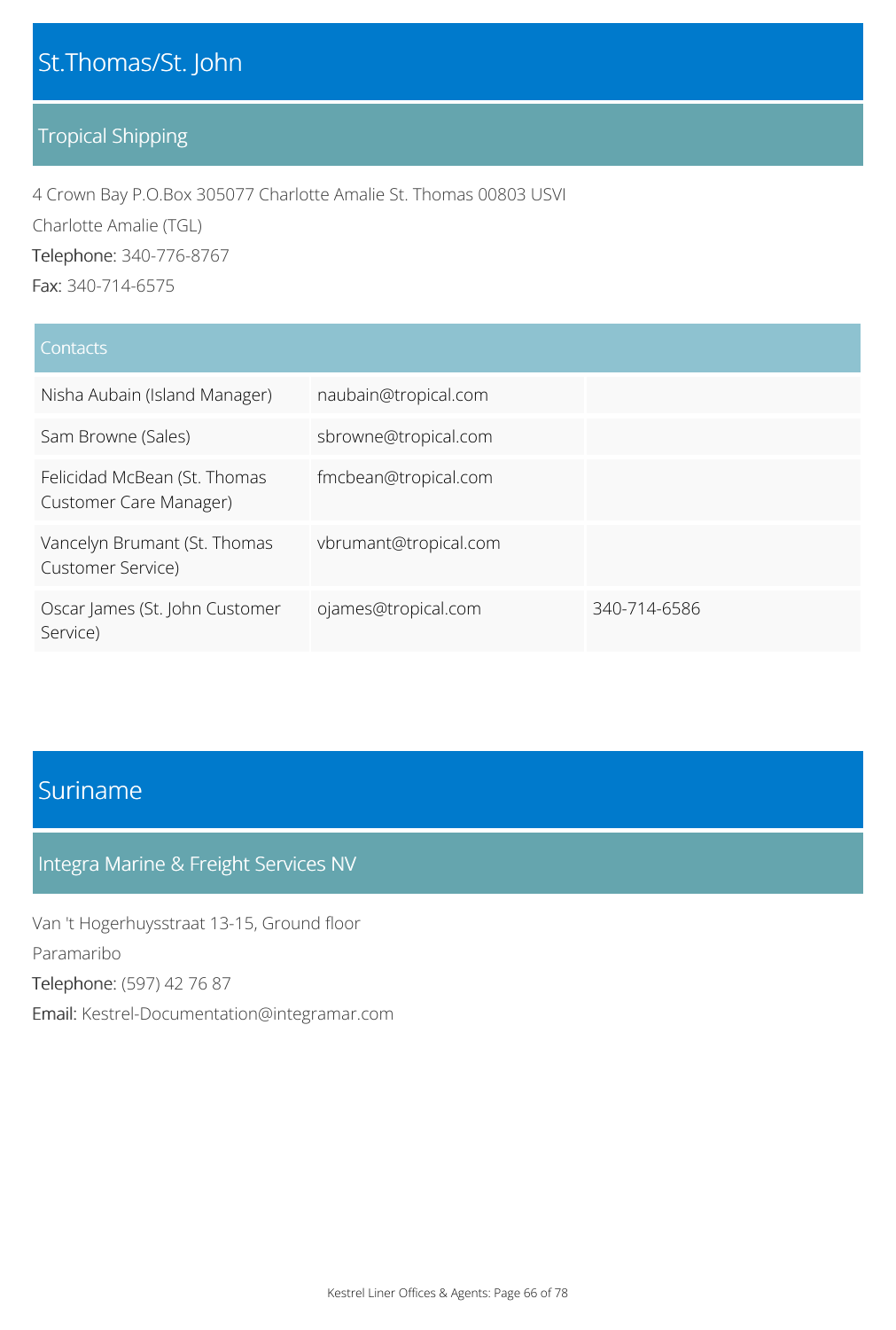| Contacts                         |                                          |                           |
|----------------------------------|------------------------------------------|---------------------------|
| Documentation Group              | Kestrel-<br>Documentation@integramar.com | +597 427687 ext.440       |
| Mrs. Santoesha Berenstein-       | s.baboeram@integramar.com /              | +597 427687 ext.540/ +597 |
| Baboeram (Marketing & Sales)     | ptb-sales@integramar.com                 | 8847816                   |
| Mr. Pritesh Merhai (Marketing &  | p.merhai@integramar.com / ptb-           | +597 427687 ext.543/ +597 |
| Sales)                           | sales@integramar.com                     | 8572339                   |
| Mr. Brian dos Ramos (Marketing & | b.dosramos@Integramar.com /              | +597 427687 ext.614/ +597 |
| Sales)                           | ptb-sales@integramar.com                 | 8871257                   |

# Sweden

### Scandinavian Shipping & Logistics AB - covers all Baltic areas

Scandinavian Shipping & Logistics ABP.O. Box 1039SE-405 22 Gothenburg, Sweden.Visiting Address: Fiskhamnsgatan 2,414 58 Gothenburg

Gothenburg

Telephone: +46 (0) 31 337 87 70

| Contacts                                  |                                          |  |
|-------------------------------------------|------------------------------------------|--|
| Eva Mattsson - Commercial<br>Line Manager | eva.mattsson@scandinavianshipping.se     |  |
| Katrin Söderlind - Customer<br>Service    | katrin.soderlind@scandinavianshipping.se |  |

# Taiwan

Pronto Great China Corp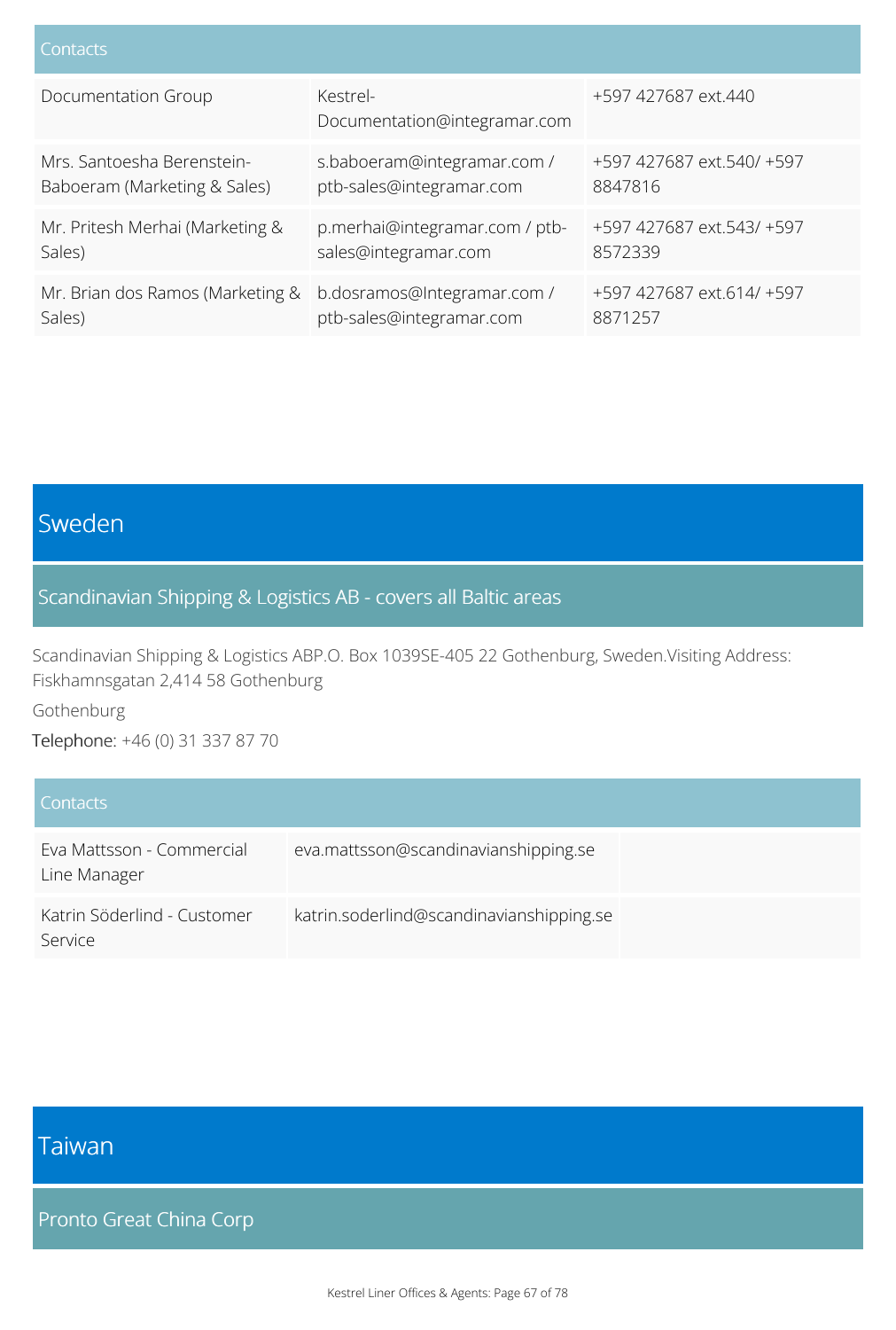9th Floor 58 Fu-Shing N. Road Taipei Taiwan Taipei Telephone: 866-2731-6234 Fax: 866-2731-2775

#### **Contacts**

| Maggie Chang (Customer Service)      | maggie@pronto-taiwan.com.tw   |
|--------------------------------------|-------------------------------|
| Eva Shih (Operation/Document)        | eva@pronto-taiwan.com.tw      |
| Jennifer Chen (Customer Service)     | jennifer@pronto-taiwan.com.tw |
| Claire Liang<br>(Operation/Document) | claire@pronto-taiwan.com.tw   |
| Mandy Chen<br>(Operation/Document)   | mandy@pronto-taiwan.com.tw    |

# Thailand

## Ben Line Agencies (Thailand) Ltd

14-15th Floor Sethiwan Tower 139 Pan Road Silom Bangrak Bangkok 10500 Thailand Bangkok Telephone: 662-352-3100

Fax: 662-266-6022

#### **Contacts**

| Ms Nujjaree(Documentation)      | docs4@benline.co.th      | 662 - 3523100                  |
|---------------------------------|--------------------------|--------------------------------|
| Ms Sasithorn (Documentation)    | csd4@benline.co.th       | 662-352-3137                   |
| Ms Kamolsiri (Customer Service) | csd4@benline.co.th       | 662-352-3149                   |
| Mr Pornlert (Marketing Head)    | pornlert.c@benline.co.th | 662-352-3120 or 66-81-848-2132 |
| Ms Naowarat (Marketing)         | mkt4@benline.co.th       | 662-352-3107 or 66-81-269 9949 |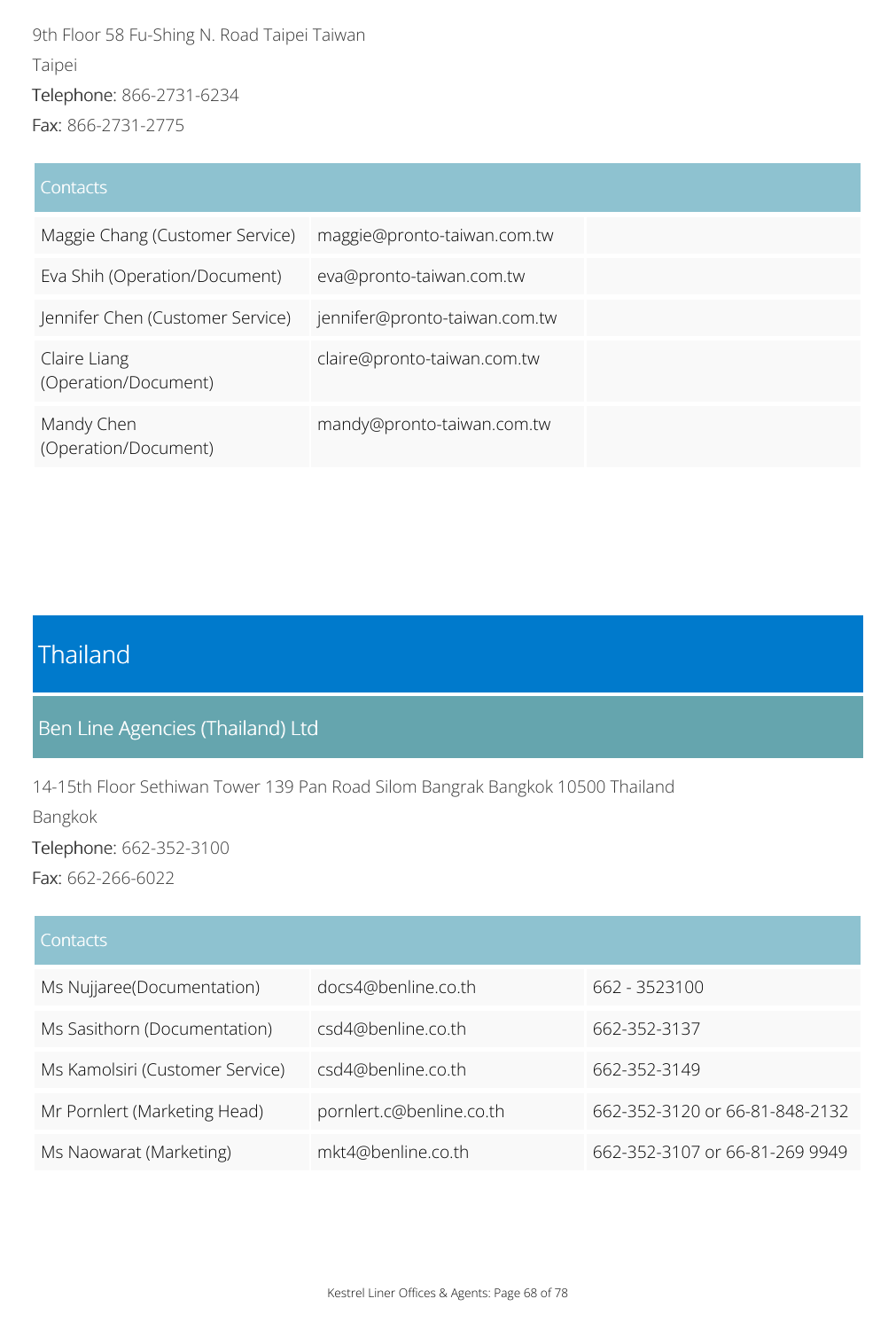## Tortola

## Island Shipping & Trading

P.O.Box 250 Road Town Tortola B.V.I Roadtown (TGL) Telephone: 284-494-2674 Fax: 284-494-3505

| Contacts <sup>1</sup>           |                      |  |
|---------------------------------|----------------------|--|
| Leroy Moses (Management)        | Imoses@tropical.com  |  |
| Elita Parker (Customer Service) | eparker@tropical.com |  |

# Trinidad And Tobago

#### GULF SHIPPING LIMITED

Lloyd Voisin Building, 12 Charles Street, Port of Spain, Trinidad and Tobago Port of Spain FCL Telephone: 868-623-4123 Email: trinidad@kestrel.com

### Kestrel Liner Agencies (Trinidad) Ltd

12 Charles Street, Port of Spain, Trinidad Notify Party Telephone: 1-868-715-2267 Email: trinidad@kestrel.com

| l Contacts                                            |                           |                 |
|-------------------------------------------------------|---------------------------|-----------------|
| Sharlene Damarsingh - Business<br>Development Manager | sdamarsingh@kestrel.com   | +1 868 715 2267 |
| Documents                                             | tt-docs@kestrel-liner.com | +1 868 625 8597 |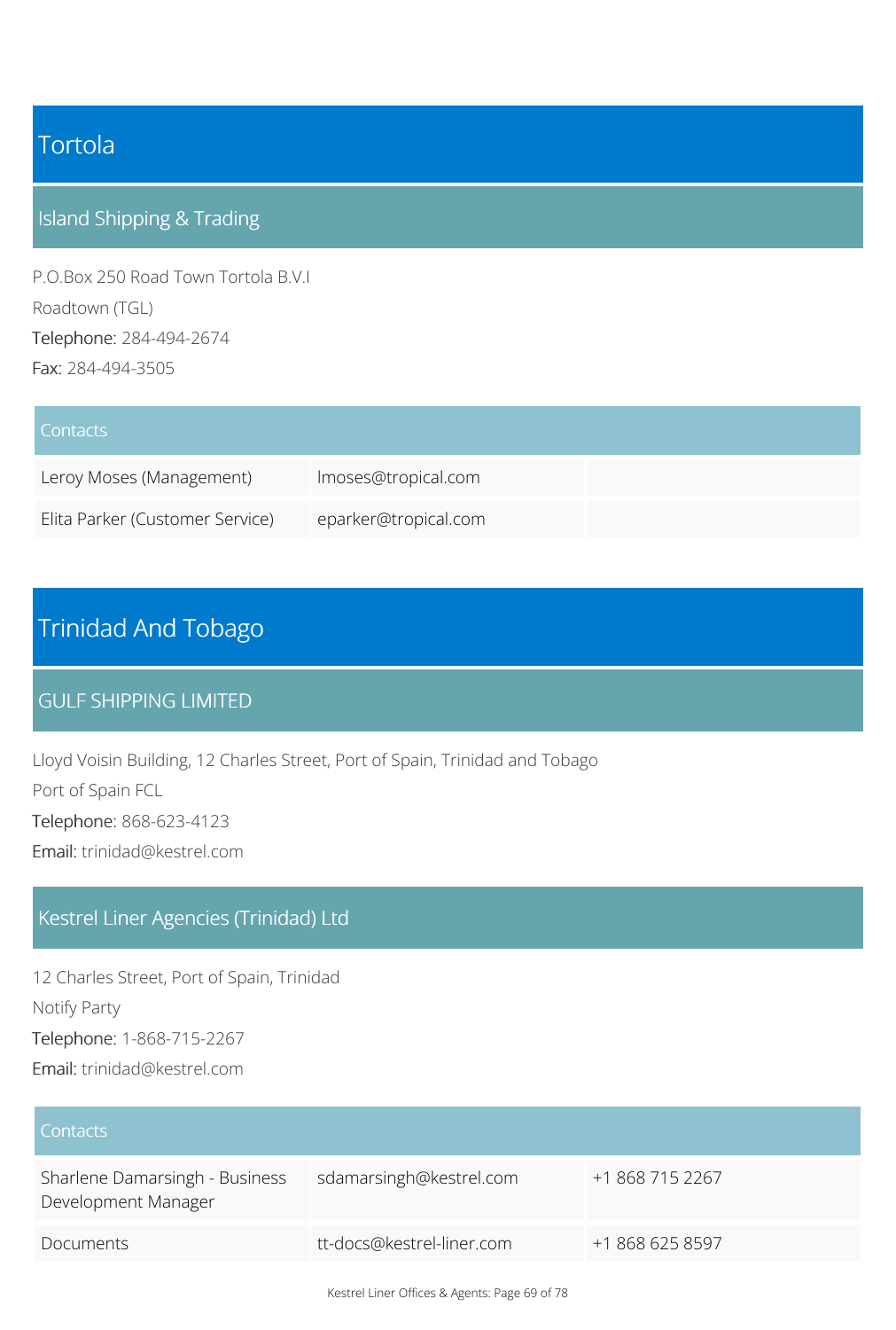### Kestrel Liner Agencies Trinidad LTD

O/B Medway Warehouse Southern Main Road Freeport Trinidad and Tobago Port of Spain LCL Telephone: 868-715-2267

## **Turkey**

### ANS KARGO LOJISTIK TAS. VE TIC. LTD. STI.

1456 Sokak No:16 Kat:4 Daire:409 Barohan Ishani 35220 Alsancak Izmir Izmir / Istanbul (FCL - LCL) Telephone: 90-232-464-43-42 Fax: 90-232-464-02-28

| <b>Contacts</b>                 |                    |                  |
|---------------------------------|--------------------|------------------|
| Erhan Cinar                     | erhan@anscargo.com | +90 530 582 9333 |
| Ata Tucer                       | ata@anscargo.com   |                  |
| Aynur Coban (Sales & Marketing) | aynur@anscargo.com |                  |

### MCL ULUSLARARASI KONSOLIDASYON VE LIMAN HIZMETLERI A.S.

Merdivenkoy Mah. Bora Sok, Nidakule Goztepe no:1-3/22 K:28, Kadikoy - Goztepe

Göztepe

Telephone: (90) 216 - 541 4422

| Contacts                        |                               |
|---------------------------------|-------------------------------|
| Ozan Yildirim (CCO)             | Ozan.yildirim@mcl-turkey.com  |
| Baris Durlanik (Finance)        | Baris.durlanik@mcl-turkey.com |
| Gokay Giray (Operation)         | Gokay.giray@mcl-turkey.com    |
| Yasin Yaman (sales & Marketing) | Yasin.yaman@mcl-turkey.com    |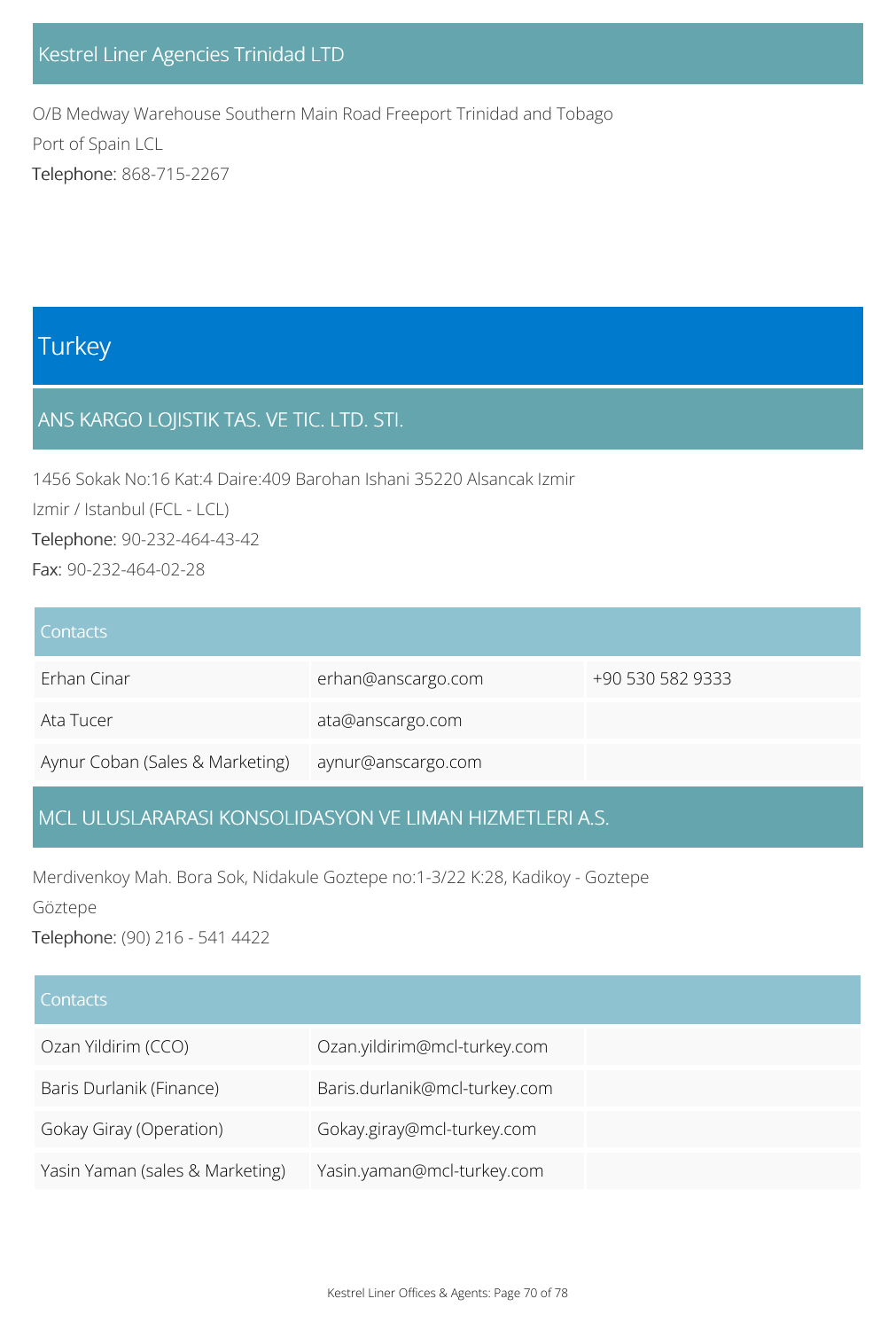# Turks And Caicos Islands

### Cargo Express Services Ltd Grand Turk

Agents for Tropical Shipping Old Airport Road Grand Turk Turks & Caicos Islands Grand Turk (TGL) Telephone: 649-946-1450 Fax: 649-946-1490

#### **Contacts**

| Carl Simmons (Management)        | carlsimmons@tropical.com |  |
|----------------------------------|--------------------------|--|
| Kenson Hamilton (Sales)          | khamilton@tropical.com   |  |
| Paulette Been (Customer Service) | pbeen@tropical.com       |  |
| David Alleyne (Customer Service) | dalleyne@tropical.com    |  |

## Cargo Express Services Ltd Providenciales

South Dock Road Providenciales Turks & Caicos Islands Providenciales (TGL) Telephone: 649-941-5006 Fax: 649-941-5062 Email: carlsimmons@tropical.com

#### **Contacts**

| Carl Simmons (Management)             | carlsimmons@tropical.com |  |
|---------------------------------------|--------------------------|--|
| Wenieka Ewing (Sales)                 | wewing@tropical.com      |  |
| Janelle Blenman (Customer<br>Service) | jblenman@tropical.com    |  |

# United Arab Emirates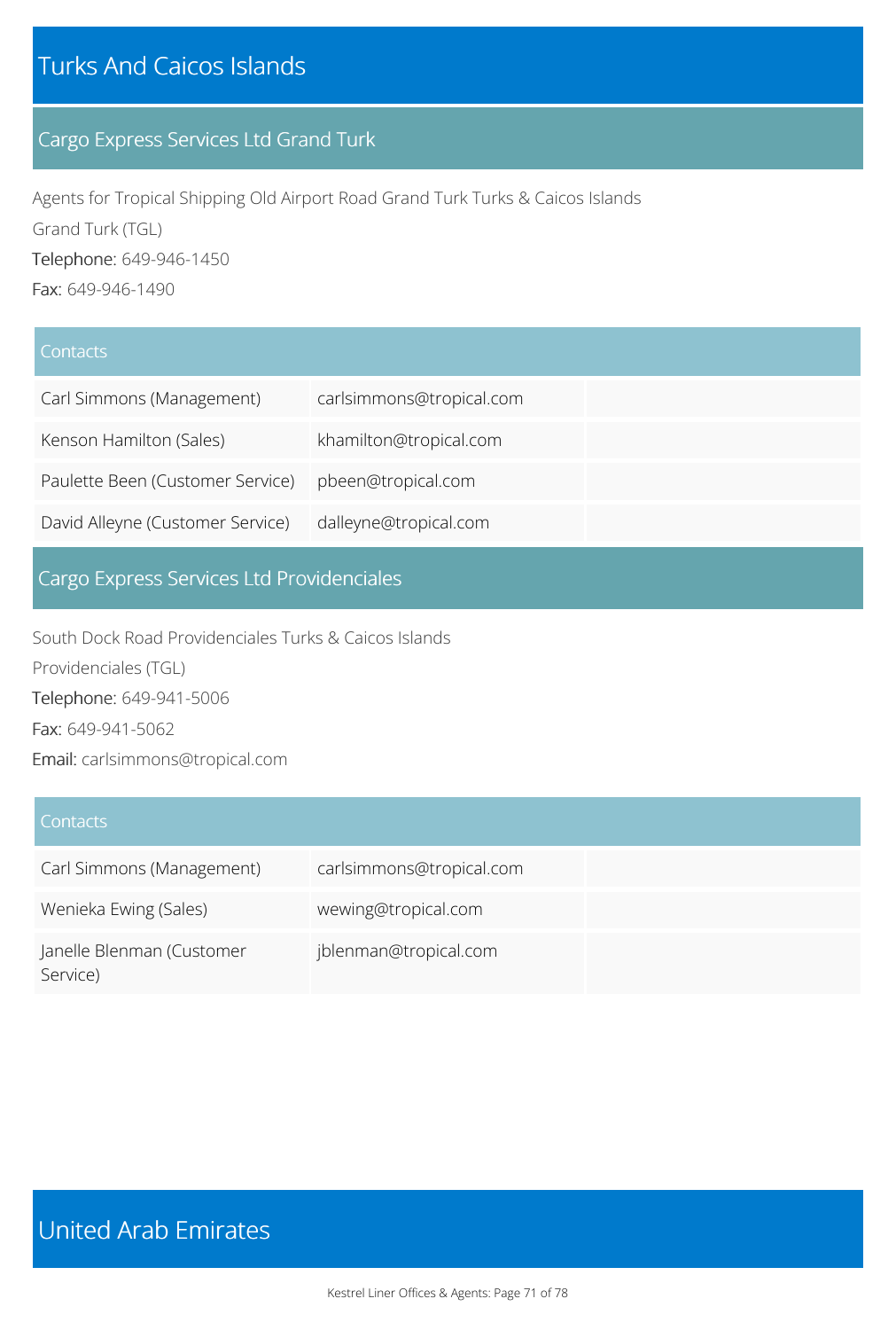### Charles Kendall Freight Ltd - TGL Agent

Dubai Airport Free Zone, Warehouse No D-28, P O Box 54329, Dubai - UAE. (For Caribbean and Latin America) Dubai (Caribbean & Latin America) Telephone: 0097-14-2996554

Fax: 0097-14-2996553

| Contacts            |                                  |
|---------------------|----------------------------------|
| Felix Joseph        | fjoseph@charleskendall.com       |
| Nilantha Gallage    | ngallage@charleskendall.com      |
| Vivina D'Souza      | vdsouza@charleskendall.com       |
| Danver Muralitharan | dmuralitharan@charleskendall.com |

#### Bin Qutab Group - Kestrel UK Agent

109-110,1st Floor, Dusseldorf Business Point, Behind Mall of Emirates, Al Barsha-1, Dubai. UAE. (FOR ASIA, EUROPE AND UK)

Dubai (UK, Europe, Asia)

Telephone: (Mobile / Dubai): (971) 55-1524-831 (Mobile / Pakistan): (92) 321-942-2010

Fax: 00971-4-4471-602

Email: muhammad.imran@binqutab.com

| Contacts                 |                                                          |                                  |
|--------------------------|----------------------------------------------------------|----------------------------------|
| Muhammad Imran (Business | muhammad.imran@bingutab.com Dubai Cell: 00971 566 436853 |                                  |
| Development Manager)     |                                                          | Pakistan Cell: 0092-321-942-2010 |

## United Kingdom

#### UK Stansted Headquarters

New Kestrel House, Unit 23/24 M11 Business Link, Parsonage Lane, Stansted, Essex

London Telephone: +44 1279 818 888 Fax: +44 1279 818 860

Email: sales@kestrel.com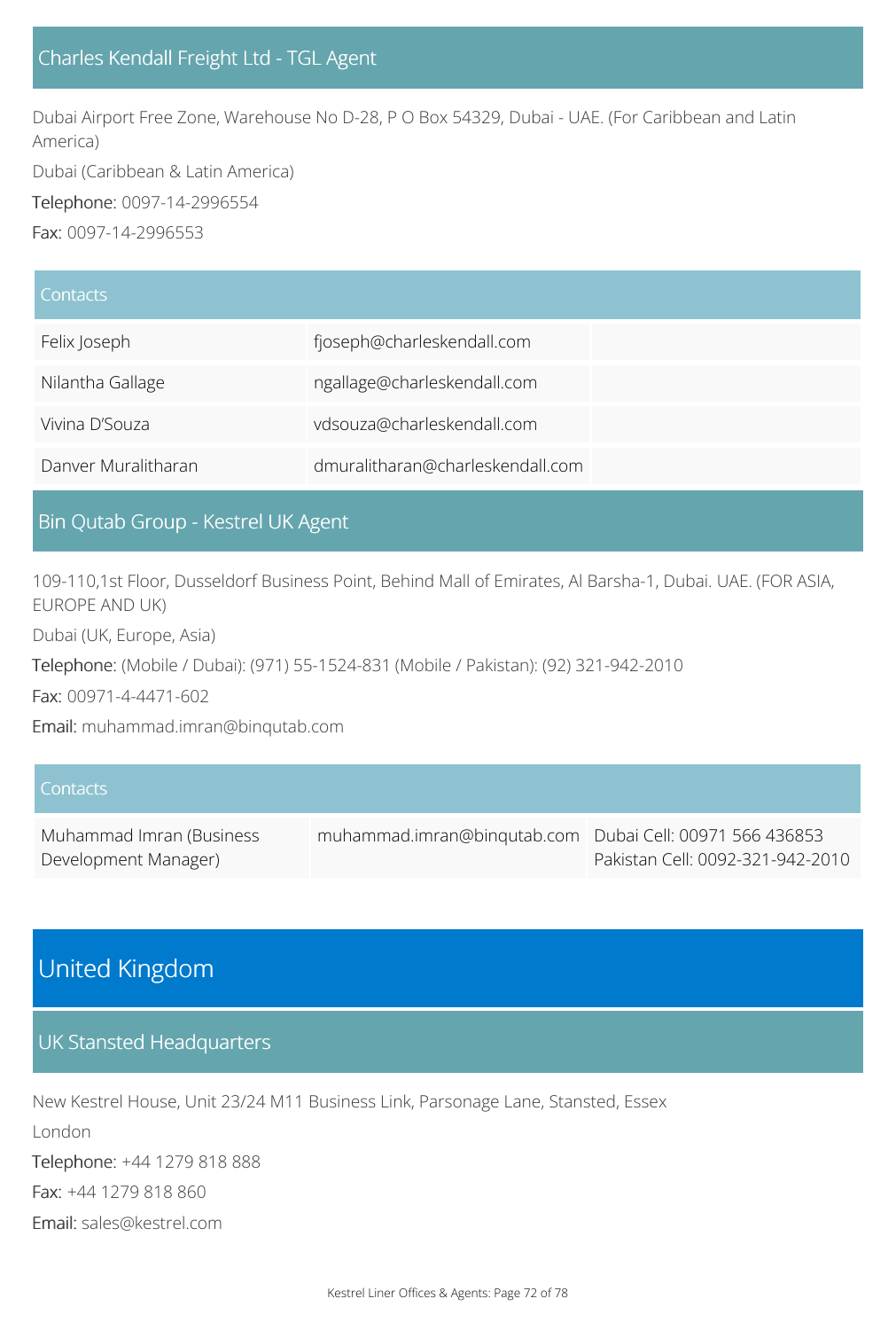| Contacts                                 |                      |              |
|------------------------------------------|----------------------|--------------|
| Darren Gilbey (Branch Manager)           | dgilbey@kestrel.com  | 07989 352780 |
| Denise Gibson (Pricing)                  | dgibson@kestrel.com  |              |
| Steve McGlone (Documentation<br>Manager) | smcglone@kestrel.com | 01279 818320 |
| Claudia Baba (Sales)                     | cbaba@kestrel.com    | 01279818341  |
| Vivi Klenum (Operations)                 | vklenum@kestrel.com  | 01279 818344 |
|                                          |                      |              |

### Felixstowe Operations

Unit 10, Summit Business Park, Langer Road, Felixstowe, Suffolk

Felixstowe

Telephone: +44 1394 447002

Email: felixstowe@kestrel.com

#### **Contacts**

Des Nott (Project & Breakbulk Specialist)

### Dover Customs Office

112-113 Lord Warden House, Lord Warden Square, Dover, Kent

Dover

Telephone: +44 1304 215959

Email: ukcustoms@kestrel.com

| Contacts                                 |                      |
|------------------------------------------|----------------------|
| Steve McGlone                            | smcglone@kestrel.com |
| Hull Marine Office                       |                      |
| 10 Waterside Business ParkHessle<br>Hull |                      |

dnott@kestrel.com 01394 447046

Telephone: +44 1482 235400

Fax: +44 1482 424137

Email: marine@kestrel.com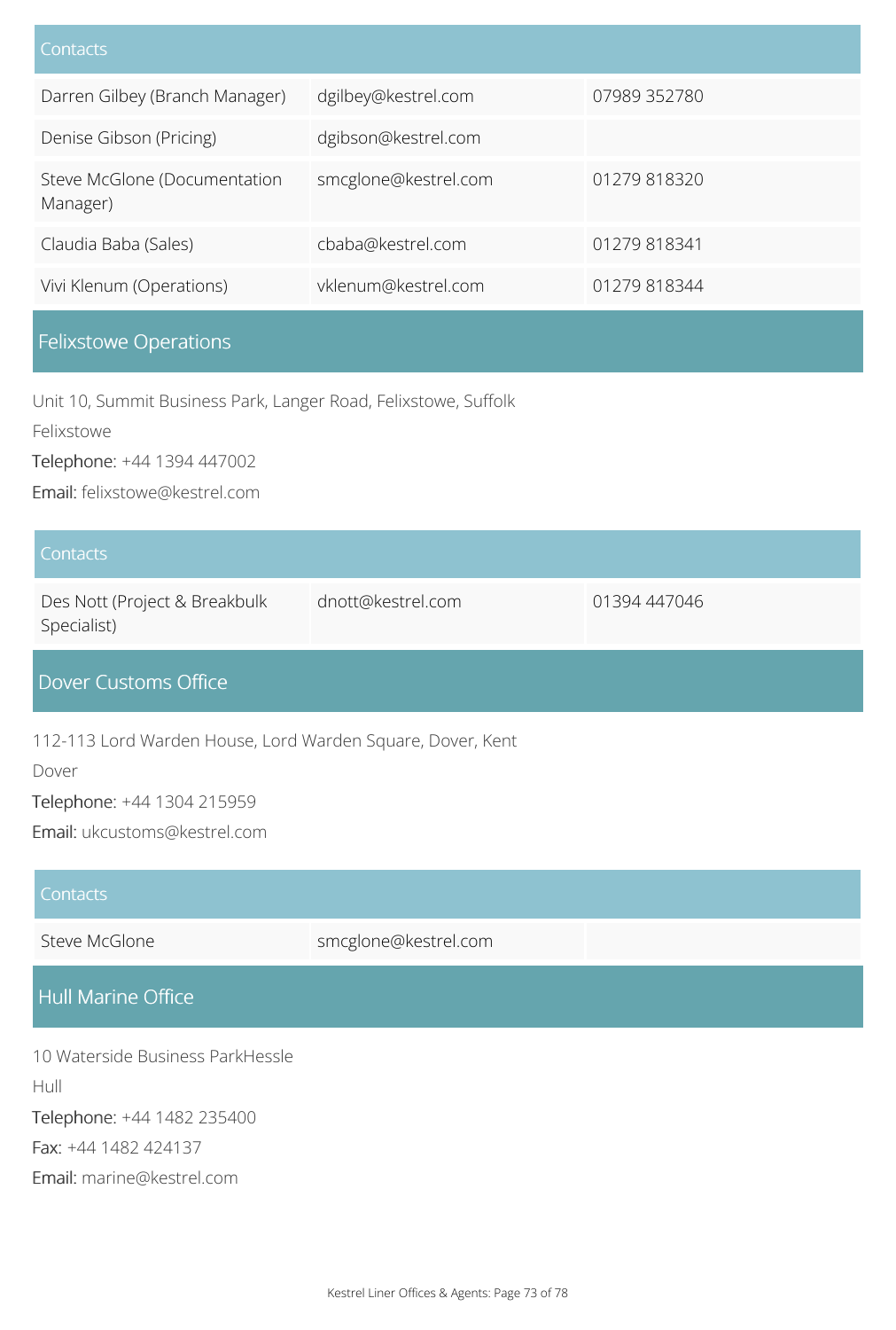| Contacts                                                        |                           |                 |
|-----------------------------------------------------------------|---------------------------|-----------------|
| Richard Platts (Project &<br>Breakbulk Specialist)              | richardplatts@kestrel.com | +44 7540 994900 |
| Dave Allen (Business Development dallen@kestrel.com<br>Manager) |                           | +44 7867 792269 |
| Manchester Breakbulk Office                                     |                           |                 |

Lowton Business Park, Lowton St Mary's, Warrington, Cheshire Manchester

Telephone: +44 1942 605886

Fax: +44 1942 265087

Email: manchester@kestrel.com

| Contacts                       |                     |                 |
|--------------------------------|---------------------|-----------------|
| Duncan Lewis (General Manager) | dlewis@kestrel.com  | +44 1942 605886 |
| Dave Parish                    | dparish@kestrel.com |                 |
|                                |                     |                 |

## Grays Warehouse

Units 5 – 11, Enterprise Business Park, Globe Industrial Estate, Towers Road, Grays, Essex Grays

Telephone: 01279 818888

Email: lcloperations@kestrel.com

### **Contacts**

Rebecca Thorne +44 7889 362444

### Manchester Warehouse

E. Massey Warrington, Clares Farm, Warrington Road, Risley, Warrington,

Manchester

Telephone: +44 1925 764650

Fax: +44 1925 765490

Email: lcloperations@kestrel.com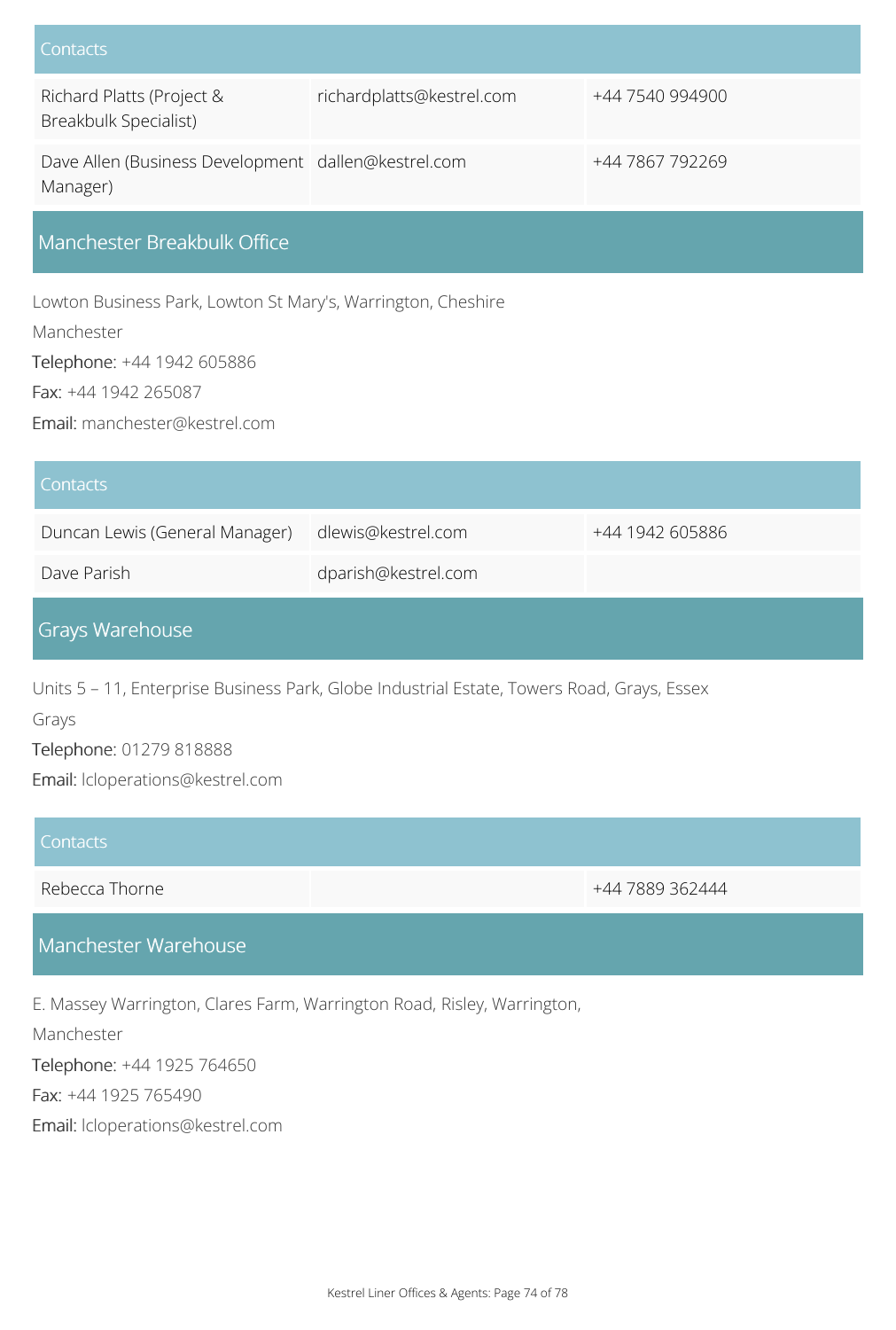# United States

## US Kestrel Liner Agencies Headquarters

9505 NW 108th Avenue, Medley, Miami, Florida 33178 Miami Telephone: +1 786 220 1650 Fax: +1 786 220 1691 Email: globalsales@kestrel.com

#### **Contacts**

Gary Aspinall Gary Aspinall Gary Aspinalle Gary Aspinalle Gary Aspinalle Gary Aspinalle Gary Aspinalle Gary Aspinalle Gary Aspinalle Gary Aspinalle Gary Aspinalle Gary Aspinalle Gary Aspinalle Gary Aspinalle Gary Aspinalle

### Kestrel Liner Agencies Cargo Delivery

11401 NW 107th St Suite 300, Miami, Florida 33178 Miami Telephone: +1 786 220 1650

Fax: +1 786 220 1691

Email: custservice@kestrel.com

# **Contacts** Kestrel Customer Service custservice@kestrel.com Kestrel Global Logistics California Office 145 W. Broadway, Long Beach California Los Angeles Telephone: +1 213 328 6800

Email: globalsales@kestrel.com

| Contacts                            |                       |                 |
|-------------------------------------|-----------------------|-----------------|
| Mark Davidian - General Manager     | mdavidian@kestrel.com | +1 415 596 0312 |
| Ronald Leao - Sales Manager         | rleao@kestrel.com     | +1 562 826 7809 |
| Kestrel C/O: Savannah FCL Receiving |                       |                 |

Cargo Group inc 6232 highway 21 Port Wentworth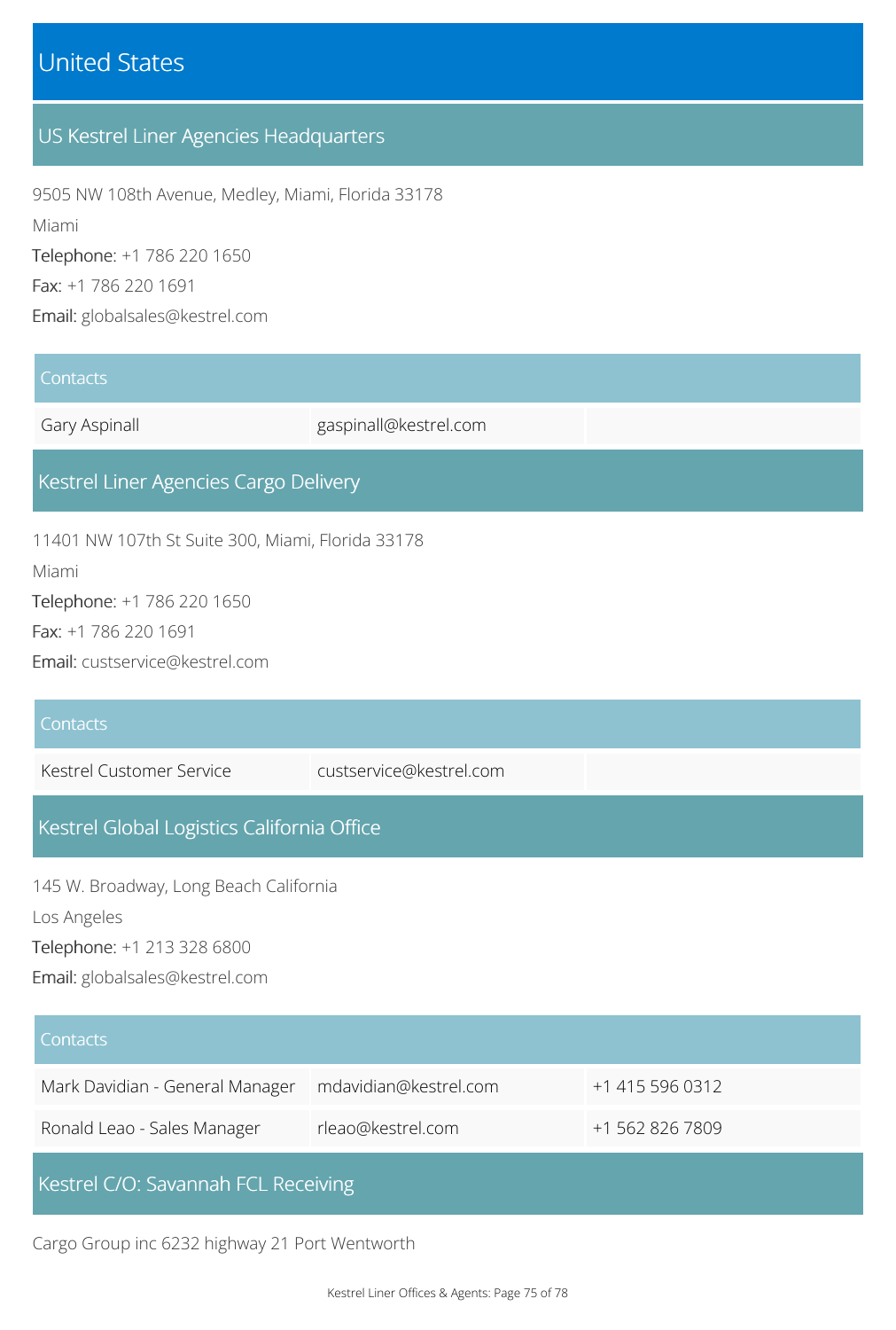Port Wentworth Telephone: 786-220-1650 Email: globalsales@kestrel.com

# Venezuela

### Interlogistic C.A.

Av.Soublette C.C. Litoral Piso 5 Ofic. # 4 La Guaira 1160 Venezuela La Guaira / Pt.Cabello / Carabobo / Maracaibo Telephone: 58-212-331-3836/4077 Fax: 58-212-331-1832

### **Contacts**

| Julio Villamil (Management)                   | vln.jvillamil@interlogistic.co.ve | 58-414-414-0100 |
|-----------------------------------------------|-----------------------------------|-----------------|
| Elio Perez (Management)                       | vln.EPerez@interlogistic.co.ve    | 58-414-414-0400 |
| Nohelly Tarazona (Sales)                      | vln.ntarazona@interlogistic.co.ve |                 |
| Lorelei Olivo L (Documentation<br>Supervisor) | vln.lolivo@interlogistic.co.ve    |                 |

## Vietnam

## Ben Line Agencies Vietnam

9th Floor, Section D, CDC Building, 25 Le Dai Hanh Str., Hai Ba Trung Dist., Hanoi, Vietnam Hanoi

Telephone: 844-3-5182941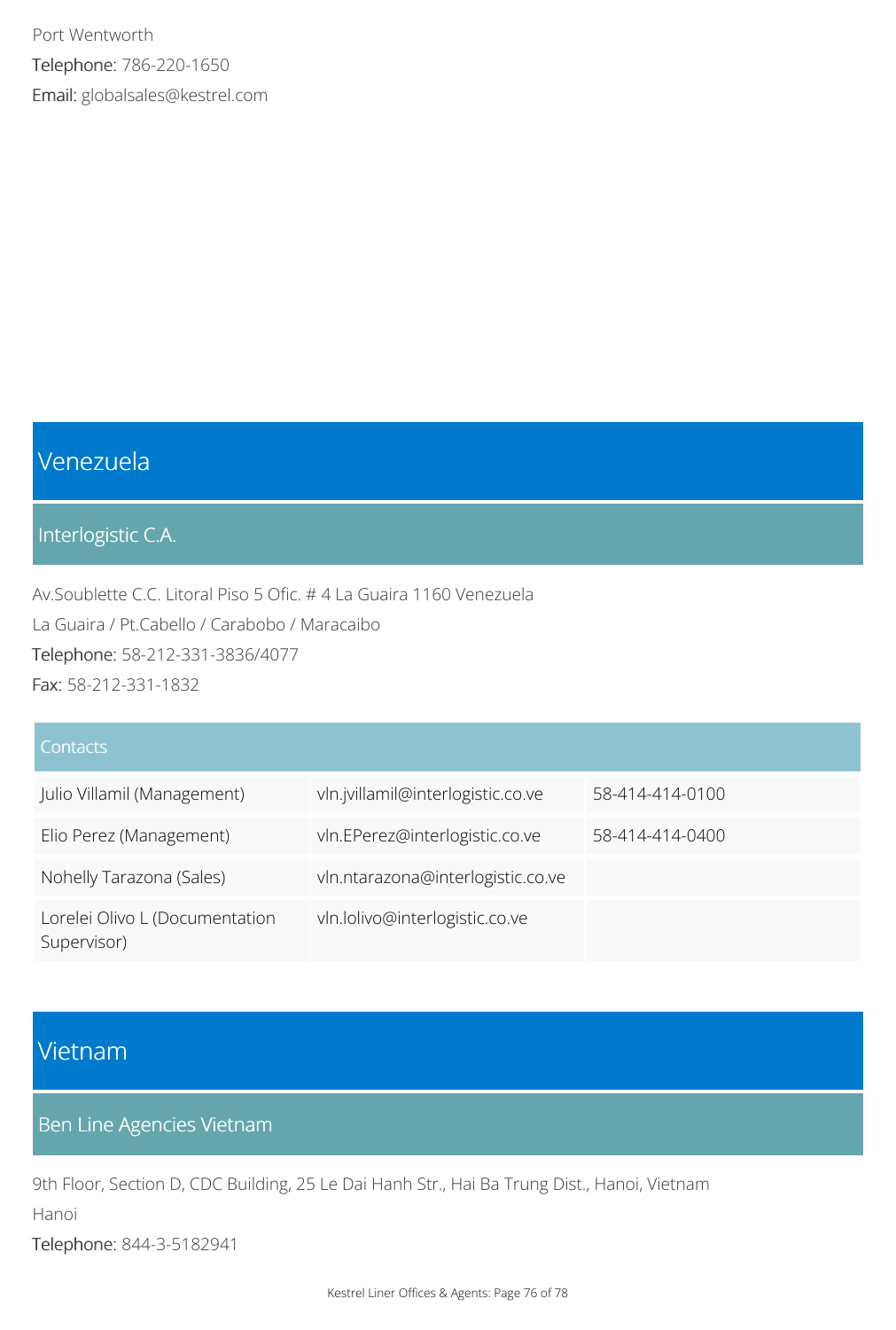| Contacts                                                       |                                                              |                                       |
|----------------------------------------------------------------|--------------------------------------------------------------|---------------------------------------|
| Trinh Minh Thuy (Office Manager) minhthuy.trinh@benline.com.vn |                                                              | 84 24 35185929 or 84 913 233<br>571   |
| Nguyen Vinh Qui (Marketing<br>Manager)                         | qui.nguyen@benline.com.vn                                    | 85 24 35185929 or 84 912 087<br>125   |
| Nguyen Thi Ngoc Quynh (Sales<br>Support)                       | ngocquynh.nguyen@benline.com.vn 86 24 35185929 or 84 983 323 | 096                                   |
| Nguyen Thi Thuy Dung<br>(CSD/DOCSManager)                      | thuydung.nguyen@benline.com.vn                               | 87 24 351 859 29 or 84 912 302<br>664 |

## Ben Line Agencies Vietnam Ho Chi Minh

15th Floor, The Landmark, No. 5B Ton Duc Thang Street, Ben Nghe Ward, District 1, Ho Chi Minh City, Vietnam Ho Chi Minh City

Telephone: 84-8-38256148

Fax: 84-8-38256150

| Contacts                                            |                               |                                |
|-----------------------------------------------------|-------------------------------|--------------------------------|
| Mr Tran Phu Ngan (Sales &<br>Marketing)             | ngan.tran@benline.com.vn      | 84 28 38256148 or 84 913343657 |
| Nguyen Hoang Linh (Line<br>Manager)                 | linh.nguyen@benline.com.vn    | 84 28 38256148 or 84 903943889 |
| Ms Trinh Thi Yen (Sales &<br>Marketing)             | yen.trinh@benline.com.vn      | 84 28 38256148 or 84 909843381 |
| Ms Nguyen Thi Hue (Customer<br>Service)             | hue.nguyenthi@benline.com.vn  | 84 28 38256148                 |
| Huynh Truong Thinh (Assistant<br>Marketing Manager) | thinh.huynh@benline.com.vn    | 84 28 38256148 or 84 903900187 |
| Mr Phillip Denham (Chief<br>Representative)         | phillip.denham@benline.com.vn | 84 28 38256148 or 84 902546369 |

## Ben Line Agencies Vietnam Haiphong

Room 810, 8TH Floor, TD Business Center, 20A Lot Le Hong Phong Street, NGO Quyen District, Haiphong, Vietnam Haiphong Telephone: +84 225 3842509 - Ext: 111 Fax: +84 225 3842458